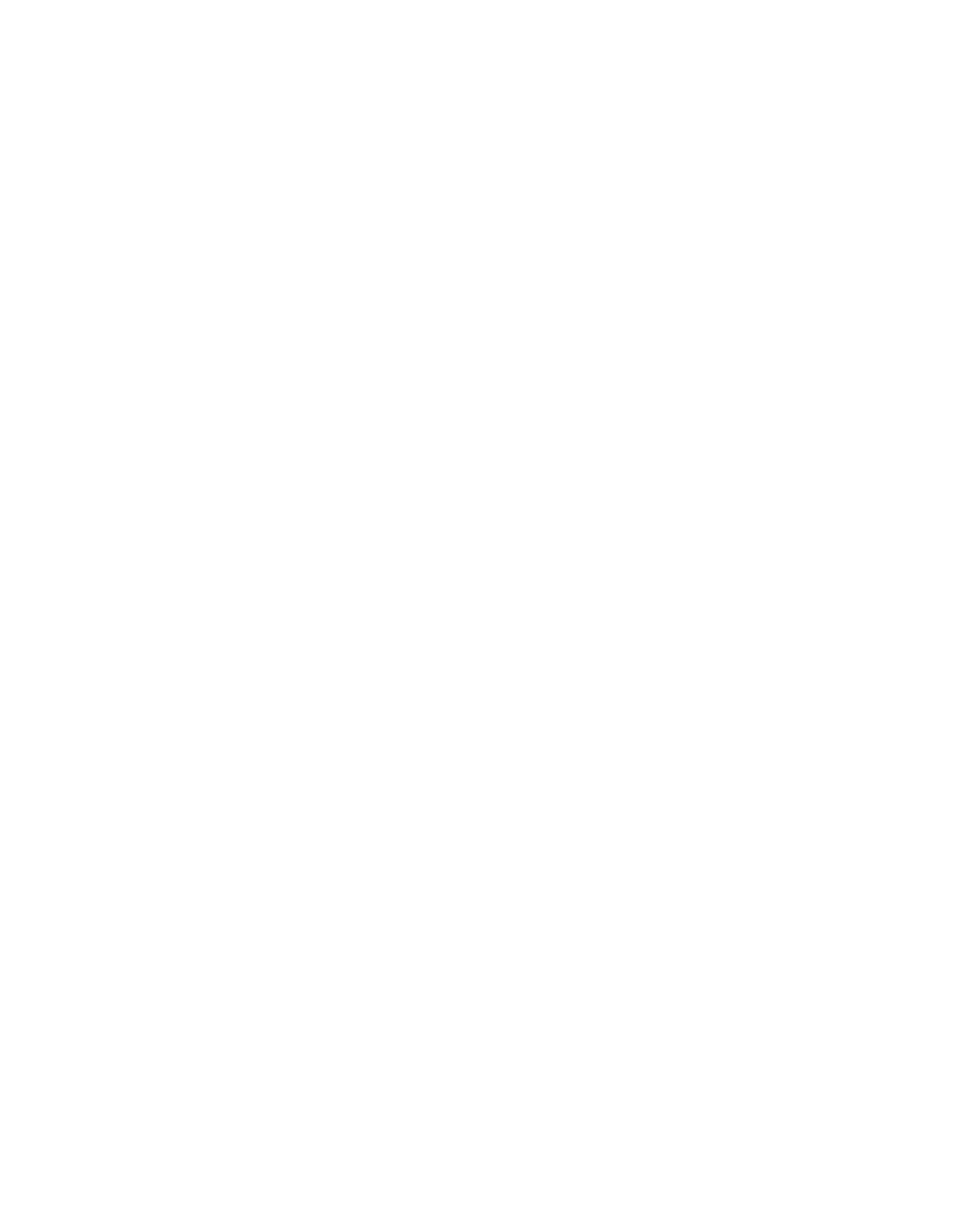Our Society depends on a foundation of a singing society – a culture that values vocal music making.

That foundation is in trouble.

We as Barbershoppers are in a position to do something about it.

Here then is the Far Western District Youth Outreach Program.

> John Krizek Chairman Keep America Singing Task Force 1995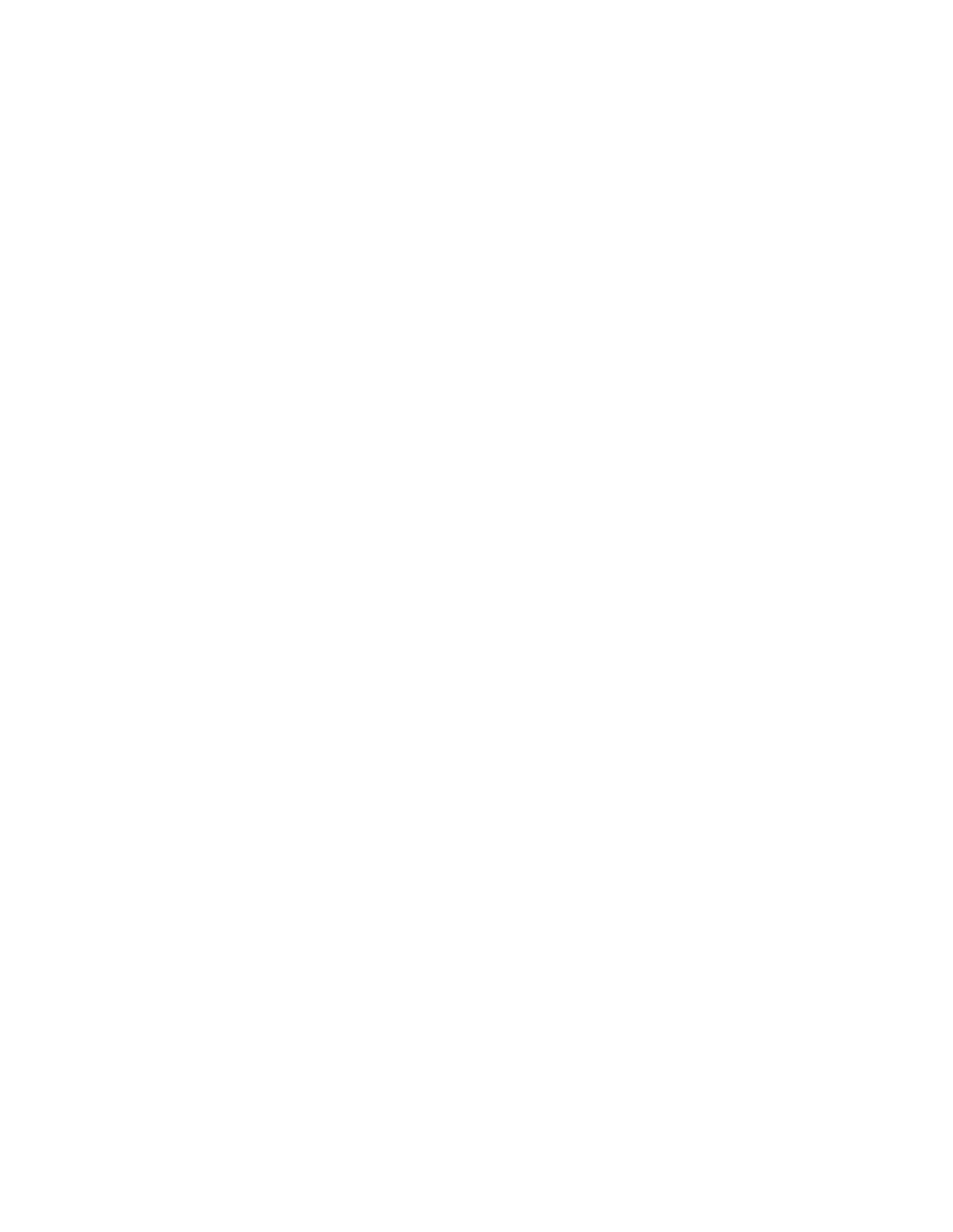# **Table of Contents**

| Acknowledgments                                                                                           |
|-----------------------------------------------------------------------------------------------------------|
| iii<br>Introduction                                                                                       |
| $\overline{4}$<br>Supporting Youth Outreach                                                               |
| 5<br>Purpose                                                                                              |
| 6<br>Organization                                                                                         |
| 7<br>Working with Music Education Coalitions                                                              |
| 9<br>Working with School Teachers & Administrators                                                        |
| 10<br>A Chapter-Level Youth Outreach Program                                                              |
| 12<br>In-Class Presentations                                                                              |
| 16<br>Working With Students on a Long-Term Basis<br>17                                                    |
| Follow-Up and On-Going Support<br>17<br>Sponsoring Music Educators at District & Society Training Schools |
| 19<br>Clinics and Festivals                                                                               |
| 20<br>Benefit Shows and Fund Raisers                                                                      |
| 22<br>Barbershop for School Credit                                                                        |
| 22<br><b>Fund Raising</b>                                                                                 |
| 24<br>FWD High School Quartet Contest                                                                     |
| 26                                                                                                        |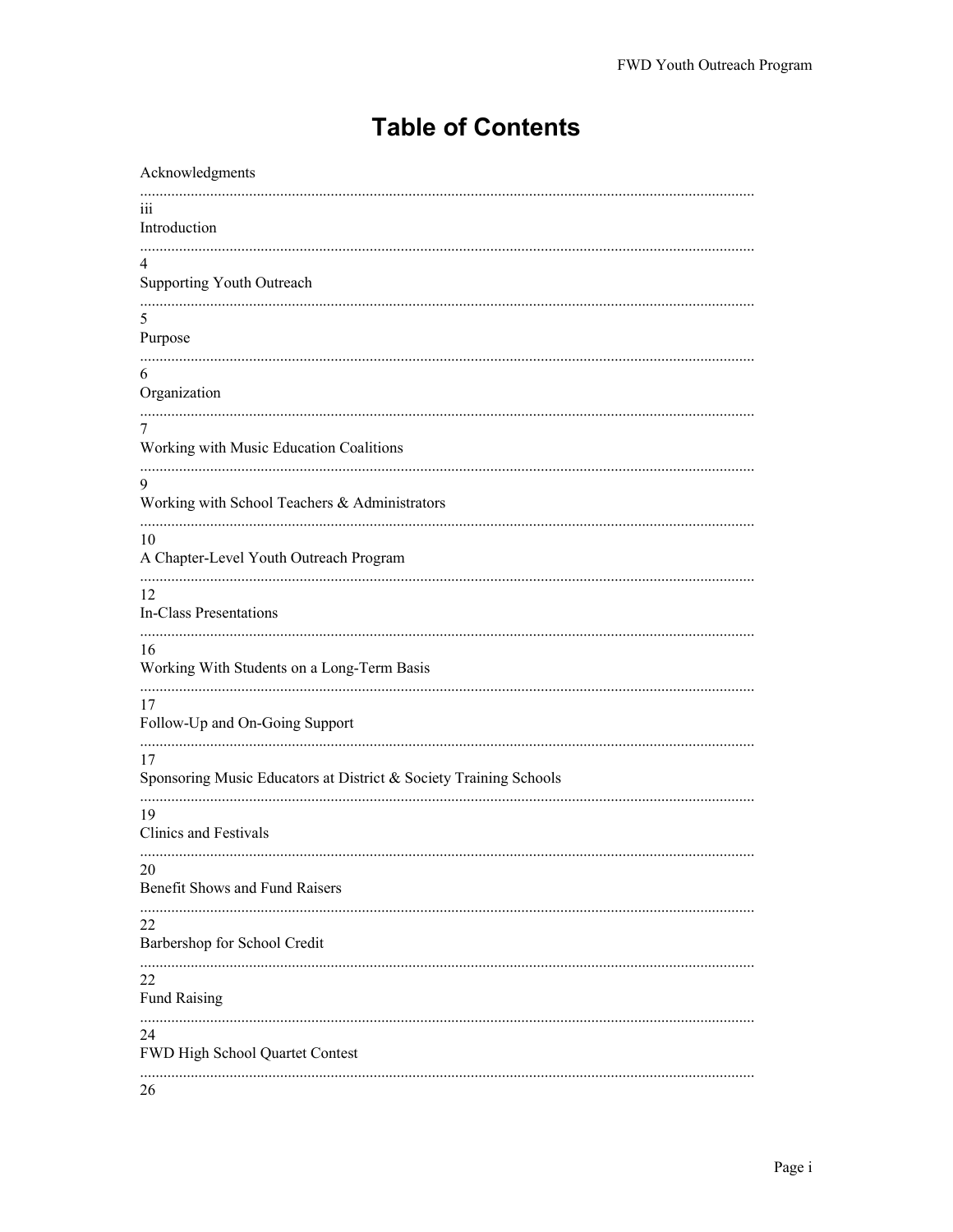|    | MBNA America Collegiate Barbershop Quartet Contest                          |
|----|-----------------------------------------------------------------------------|
| 30 | <b>Elementary Level Programs</b>                                            |
| 32 | Youth Harmony Camps                                                         |
| 33 | <b>Community Singing</b>                                                    |
| 38 | Appendices                                                                  |
| 39 | Appendix 1 - Sample Summary List of Schools / Music Educators               |
|    | 40<br>Appendix 2 - History Sheet for Each School                            |
|    | 41<br>Appendix 3 - First-Contact Letter                                     |
|    | 42<br>Appendix 4 - Supplemental kit Cover Letter                            |
|    | 43<br>Appendix 5 - Week-Long In-Class Program                               |
|    | 45<br>Appendix 6 - Cash Grant Request Form                                  |
|    | 48<br>Appendix 7 - Official High School Quartet Contest Rules               |
|    | 49<br>Appendix 8 - High School Quartet Contest Registration Form            |
|    | 52<br>Appendix 9 - Sample Judging Form                                      |
|    | 53<br>Appendix 10 - Sample Scoring Summary                                  |
|    | 54<br>Appendix 11 - Sample Letter to Parents of High School Quartet Winners |
|    | 55<br>Appendix 12 - Youth Harmony Camp Cover Letter & Check-List            |
|    | 56<br>Appendix 13 - Emergency Medical Form                                  |
|    | 58                                                                          |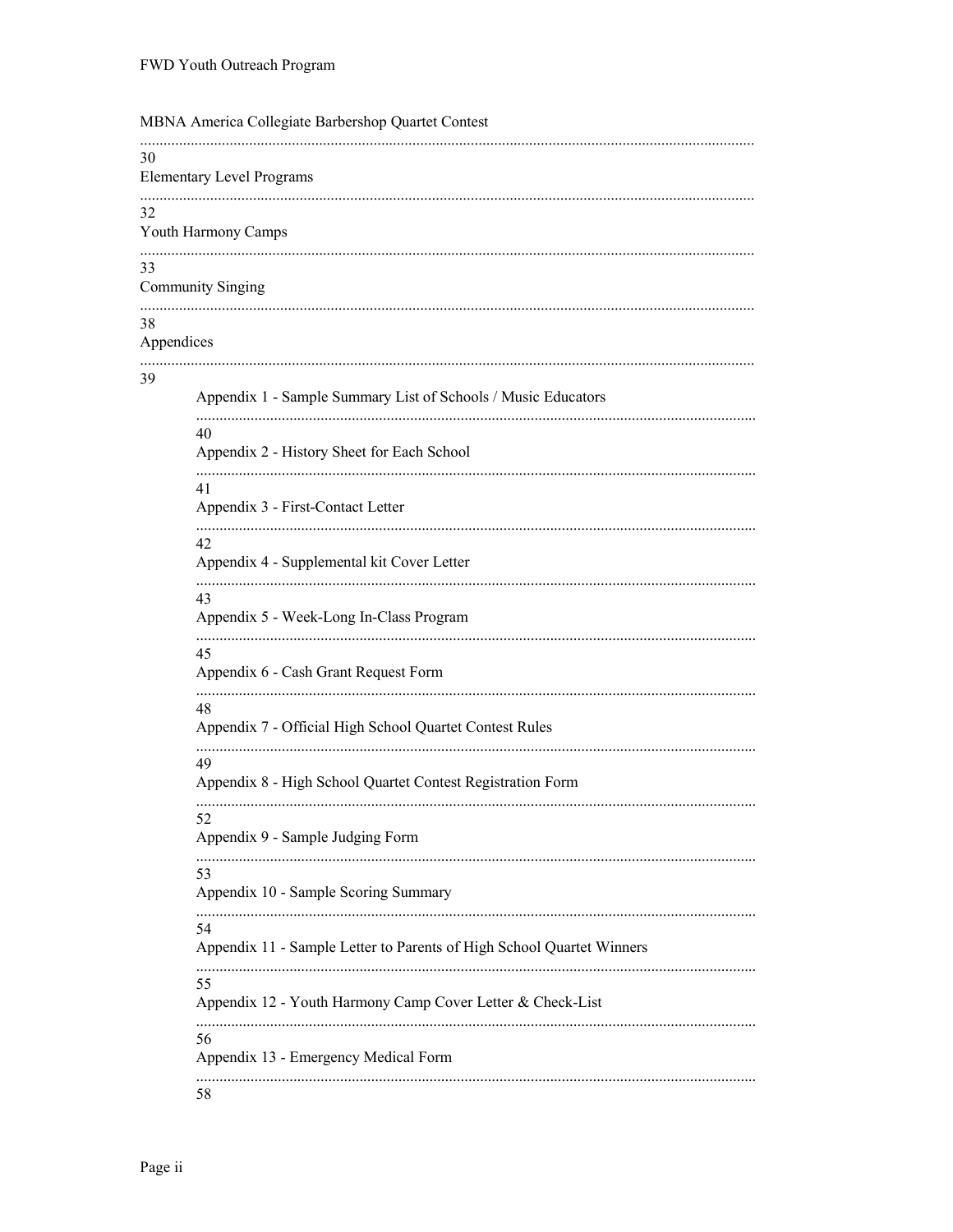#### **Acknowledgments**

This manual contains the official purpose and description of the Far Western District Youth Outreach program. It represents the combined efforts of many dedicated and talented individuals who have comprised the FWD Keep America Singing committee:

> Paul Engel Mark Freedkin Val Hicks Bob House John Krizek Jerry Orloff Lloyd Steinkamp Jim Tate Todd Woolley

This manual also includes a variety of information that has been borrowed from other related publications, as prepared by the following individuals:

Jay Butterfield, Former Mid-Atlantic District Youth Outreach Chairman Bill Rashleigh, Society Youth Outreach Coordinator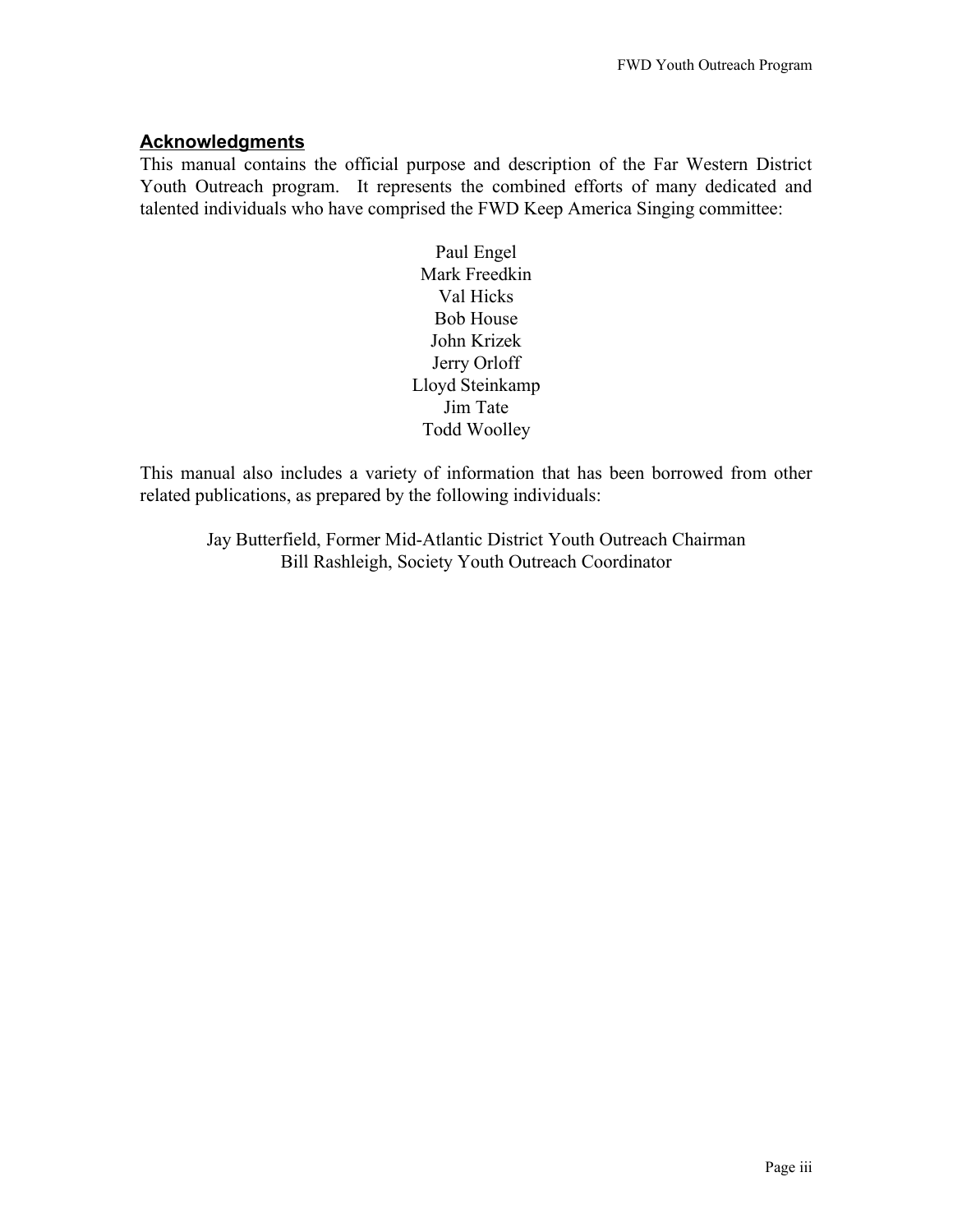#### **Introduction**

The Far Western District's *Youth Outreach* program is the implementation of the latter portion of our Society's Vision Statement:

The Society is to be an ever-growing fraternity of barbershop-style singers, *leading the cause of encouraging vocal music in our schools and communities.*

For more than sixty years, SPEBSQSA has grown and matured, secure in the knowledge that there were plenty of men out there who love to sing, and who would love to join us, if only we would ask; if only we would provide the right programs and the right music. And so we worked hard to improve our musical product, to sometimes awesome levels.

But we must look objectively at the hard facts:

- families no longer sing around the piano
- when public school budgets are cut, the arts, including music, are among the first to go
- the average age of our Society membership is increasing

If we were to do nothing, our Society membership would continue to decline as our older members pass from the scene. Clearly, this disturbing trend must change. By reaching out to work with others and support music education at the grade-school, junior high school, high school and college level, we can use our strength as a nationwide organization to provide leadership and support in this cause. Nobody else has the resources, tradition and infrastructure that we do.

While we are contributing to the well-being of the society around us, our long-term need is simple: self-preservation.

Our Society headquarters office has been working hard to lay the foundation for Barbershop Harmony programs in the educational system. Some excellent advances have been made with the Music Educators National Conference (MENC), the American Choral Directors Association (ACDA), and various state-level Music Educators Associations which are the professional organizations to which most music teachers belong. In addition, the United States Congress recently passed legislation that created the *Goals 2000 Education Act* designed to set minimum requirements for the arts (including music) in our education systems. SPEBSQSA, along with other music organizations, is an active supporter of this program, and we have offered ourselves as resources in this effort.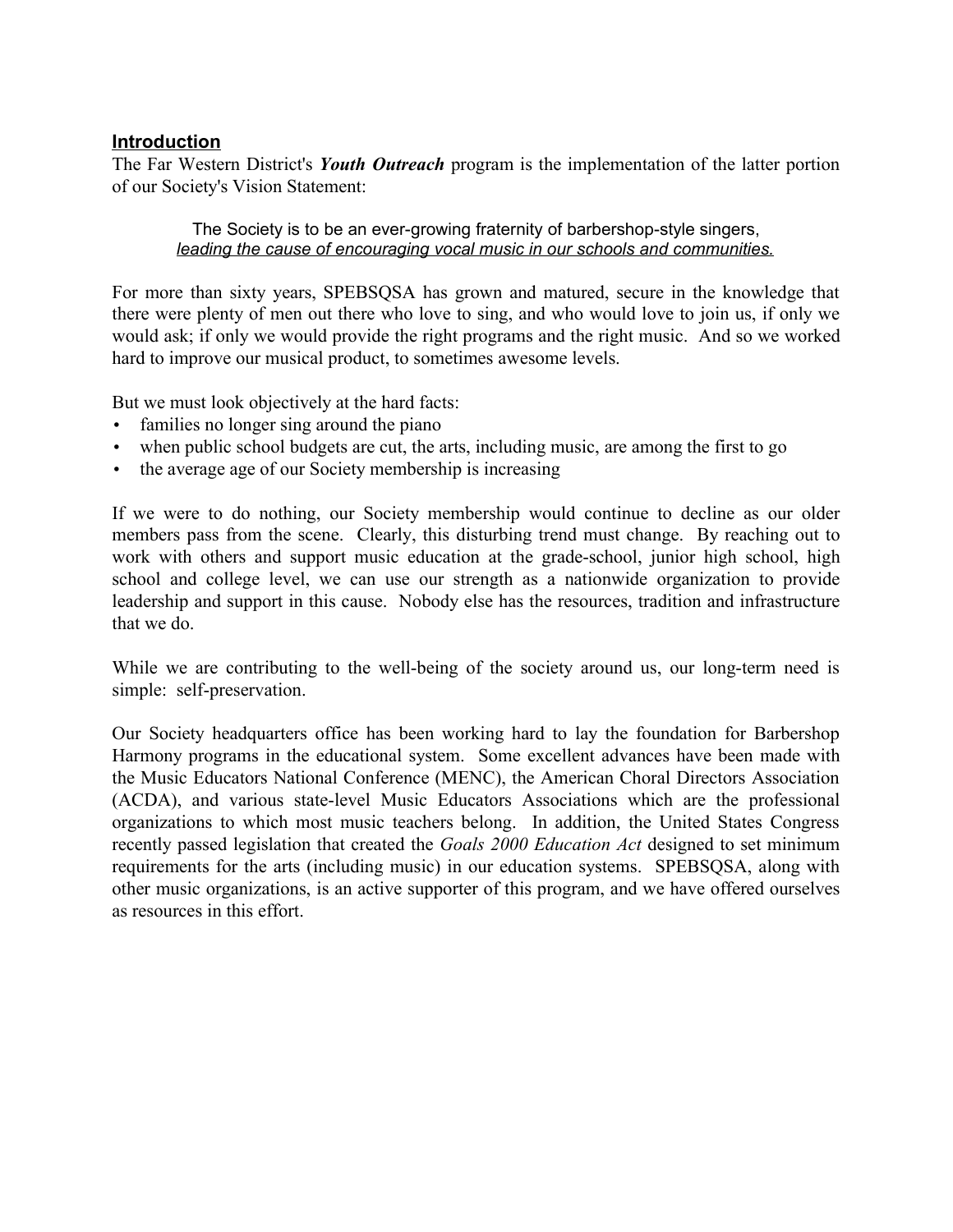# **Supporting Youth Outreach**

There are many ways for individuals and chapters to support Youth Outreach. No one program fits all circumstances. There are many variables, depending on chapters and individual resources, and community needs. You and your chapter can pick and choose which path to take from the choices explained in this manual.

It can be as simple as a quartet visiting a school, or as complex as hosting a clinic or a festival. It can be as involved as sponsoring a high school or college quartet, or staging a multi-chapter fund-raising concert – or as simple as writing a check to the Far Western District Youth Education Fund.

The important thing is to keep the Vision clearly in mind. Believe in the cause. Know it is important. Accept the challenge. Know you can make a difference. And remember these two basic precepts:

- We're here to support the idea and importance of choral music as part of a well-rounded education – not to dictate how it is done.
- By exposing young men to the joys of our art form, we set the stage for their possible involvement in our hobby at some point in the future.

Let's not keep the pleasures of singing in close harmony to ourselves. To carry our Society forward, we must KEEP THE WHOLE WORLD SINGING.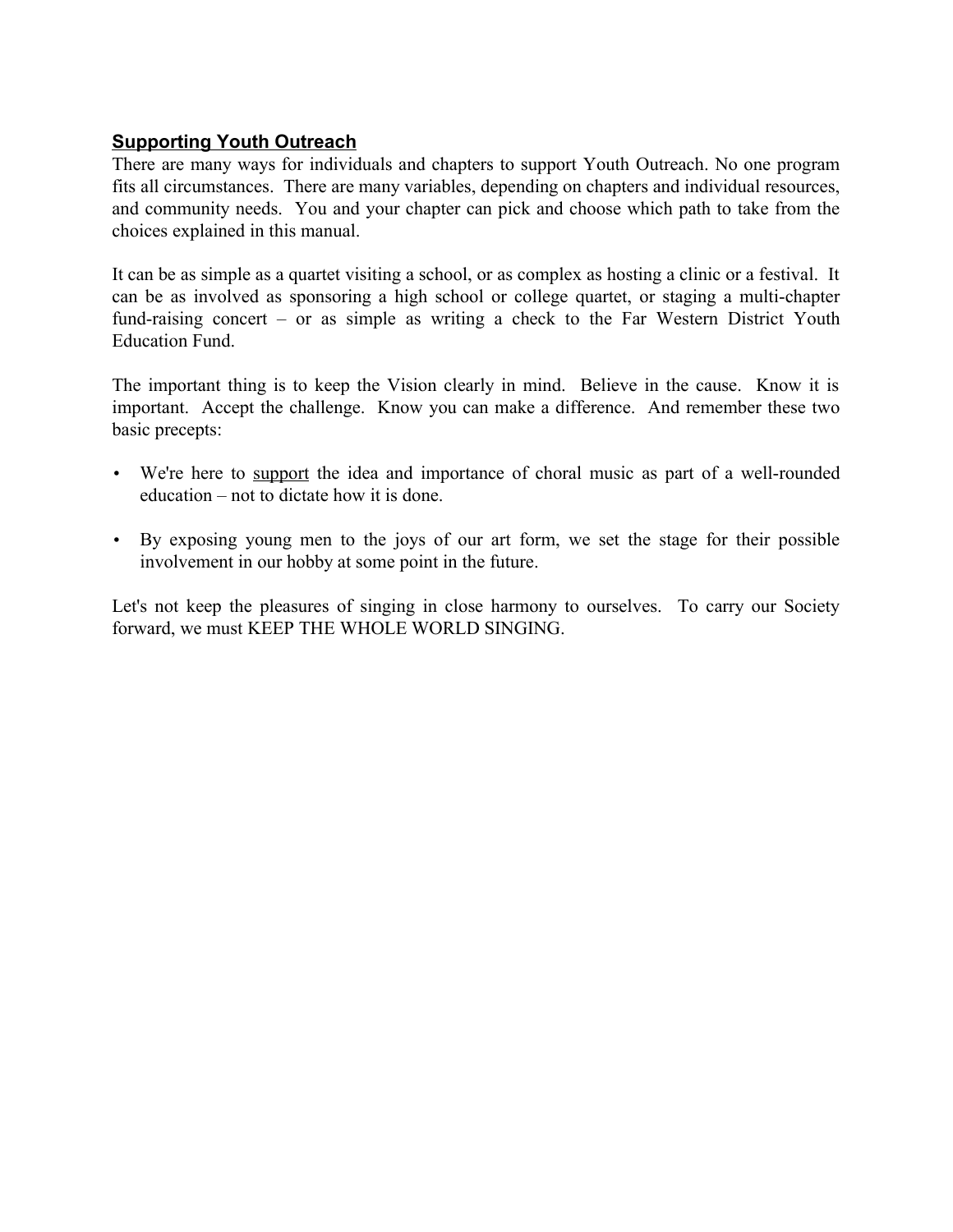# **Purpose**

The purpose of the Far Western District Youth Outreach program shall be to encourage and actively promote the joyful experience of singing in general, and singing in the four-part barbershop style in particular, among young men in the Far Western District of SPEBSQSA.

The goals of this program shall be:

- 1) To encourage and support vocal music education *of all types* (not limited to Barbershop) in the elementary schools, high schools and colleges in our communities.
- 2) To provide a performance outlet which could include competition for these singers and to develop a sense of singing as a lifelong recreational activity.
- 3) To foster the establishment of groups of Barbershop harmony singers at local schools as an integral part of the school music curriculum, and to provide the environment in which young singers can develop greater self-confidence and a sense of teamwork.
- 4) To raise the awareness among teachers and educational administrators that Barbershop Harmony is a viable musical art form that can help them to expand and improve their vocal music curriculum.
- 5) To serve and be recognized as a valuable resource in support of goals we share with the National Coalition for Music Education.

#### **IMPORTANT NOTE**

This program is NOT intended to become a membership recruitment vehicle for students or their teachers. Our first responsibility is to promote the importance of finishing their education, with singing as an important activity. If we have done our jobs properly, many of the students of today will surely become the adult Barbershoppers of tomorrow.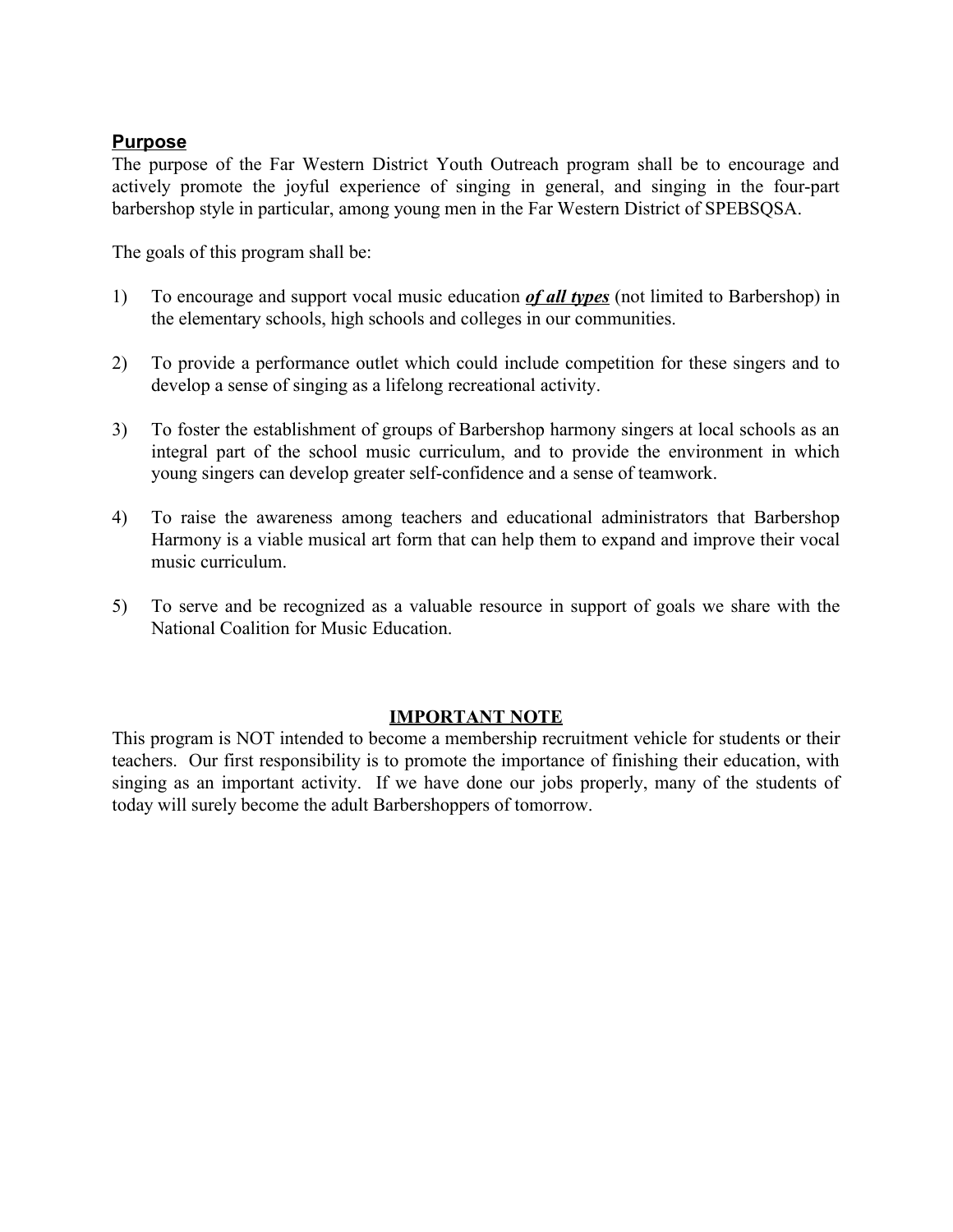# **Organization**

The FWD Youth Outreach program shall be administered under the following organization:



Although not required by the current Society Governance Structure, the Far Western District Board of Directors includes a Vice President for Youth Activities. All FWD Chapters are encouraged to have a Youth Outreach Chairman, although that position need not be a voting member of the Chapter Board of Directors.

The District VP of Youth Activities coordinates all District youth activities, and must coordinate with the following District personnel:

- District Contest & Judging Chairman (for High School & College Quartet Contests)
- District Treasurer (for contributions & disbursements from the FWD Youth Education Fund)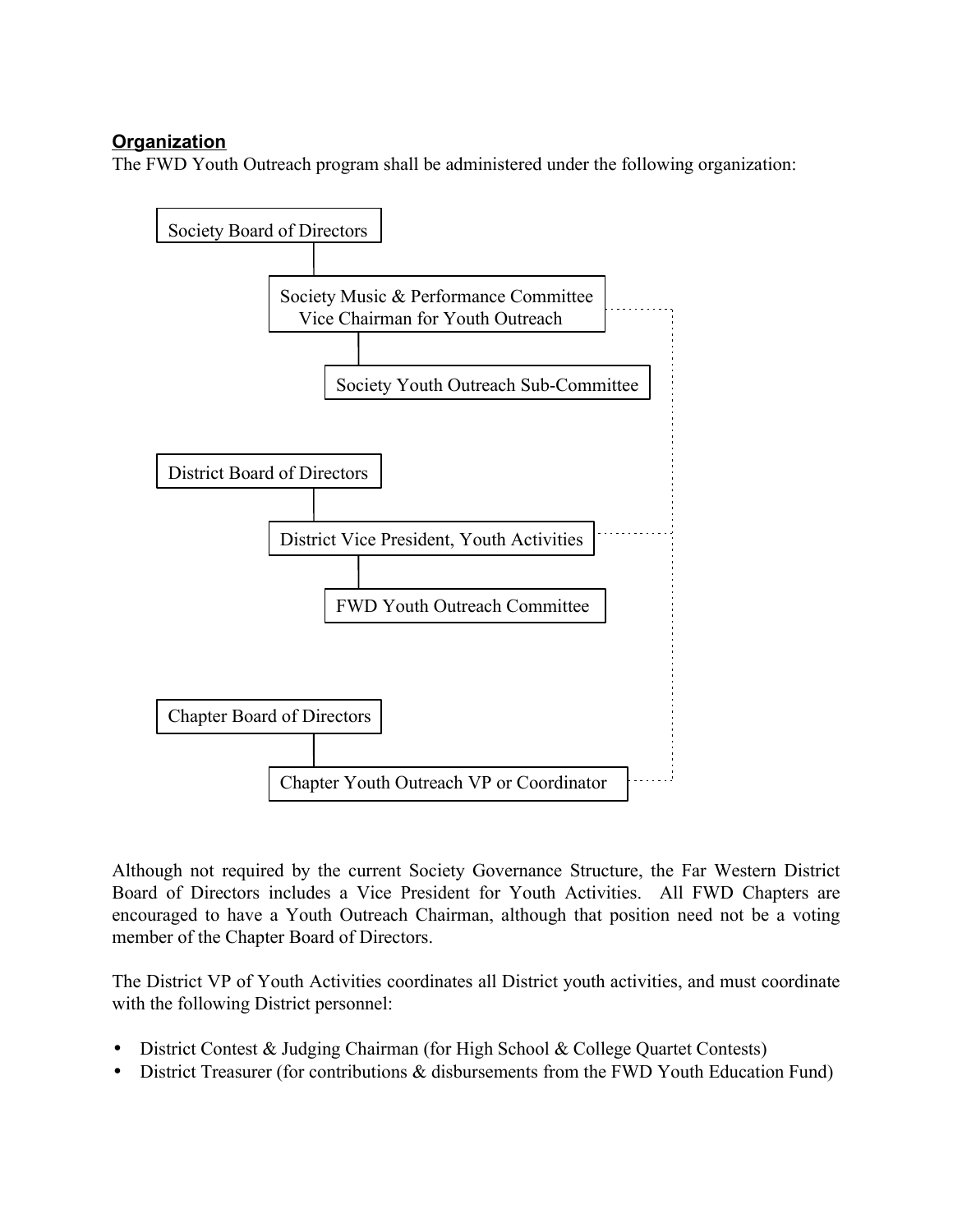#### **Functional Responsibilities**

The following District activities shall be responsibilities of this organization:

- 1. Educational Activities (camps, clinics, etc.)
- 2. "High Time for Harmony" Newsletter
- 3. FWD Youth Education Fund funding recommendations
- 4. Community Singing Promotion
- 5. Elementary-level programs
- 6. MBNA America College Quartet Contest coordination
- 7. FWD High School Quartet Contest

#### **Chapter Organization**

Each Chapter should appoint or elect a Youth Outreach Chairman. For some Chapters this position is a voting member of the Chapter Board of Directors, although this is not a strict requirement. The job of the YO Chairman is to serve as a liaison between the chapter and local schools, other chapters and the Society, and to coordinate whatever projects the chapter decides to do. The YO Chairman is responsible for identifying and contacting candidate schools and school district administrative offices to help make them aware of the resources that are available.

#### **Coordination**

It is important to note that it is possible for some schools in densely populated regions to serve areas that overlap the areas served by more than one chapter. Chapters are encouraged to join forces in cooperative programs wherever possible. However, it is vitally important that each school or school district have a single point of contact with our Society. Multiple chapters contacting the same school may give the impression that we are not well organized and may create an additional burden for the teacher. A chapter may request that it be named as the "primary contact" for a particular school. This request should be made to the District Vice President of Youth Activities.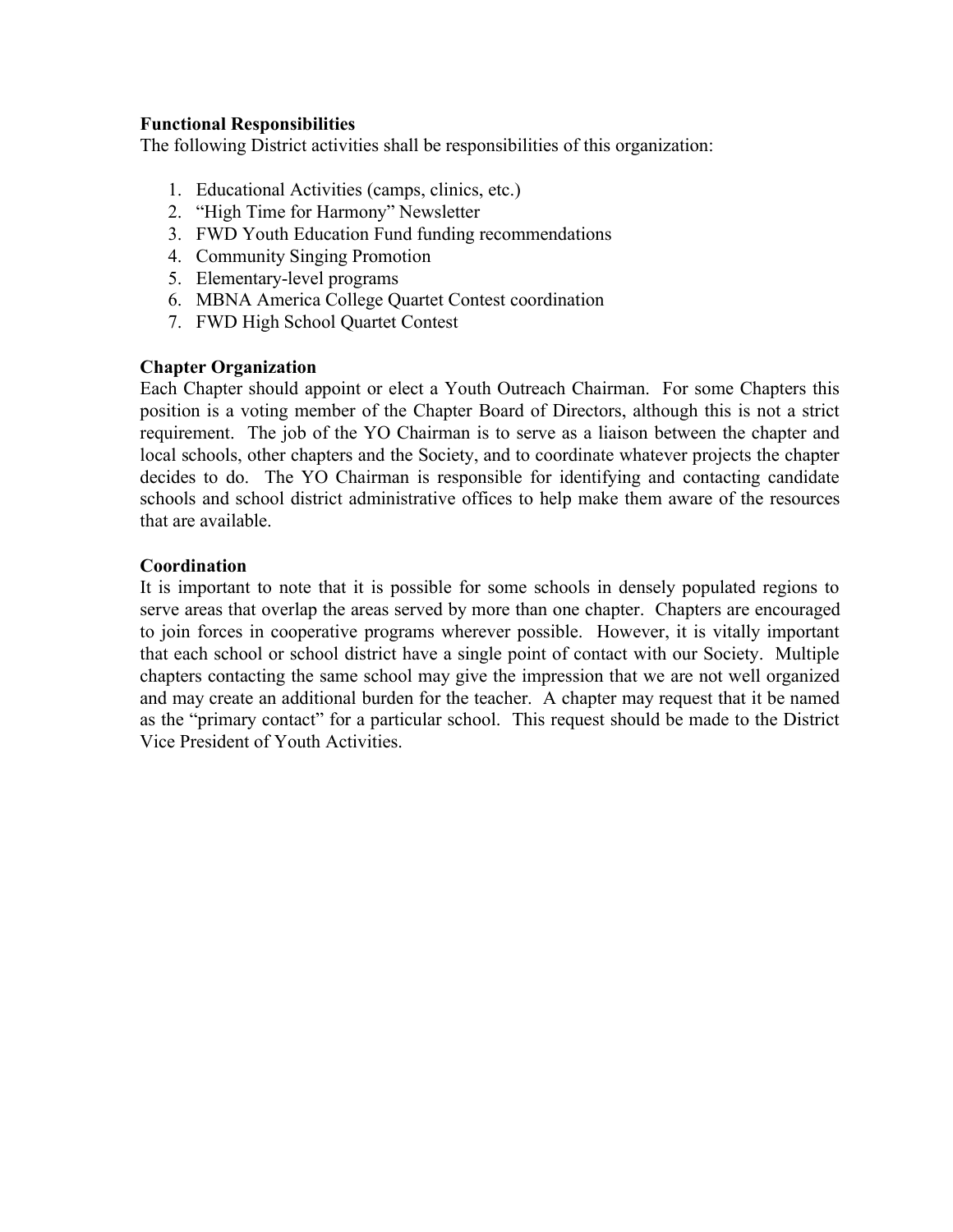# **Working with Music Education Coalitions**

The primary national force behind the music education cause is the National Coalition for Music Education (NCME). The NCME has three primary sponsors:

- The Music Educators National Conference (MENC), which represents music teachers across the U.S.
- The National Association of Music Merchants (NAMM), which includes music instrument manufacturers and music stores
- The National Academy of Recording Arts & Sciences, which represents the entertainment industry.

There are also dozens of supporting organizations, including SPEBSQSA and Sweet Adelines International. For many years the Society – through its many members who are also music educators – has been actively involved as a part of the MENC.

A primary achievement of the National Coalition has been calling attention to the concerns and the importance of music education, and the passage of the *Goals 2000 Education Act* with its emphasis on setting standards in arts education, including music.

Throughout the country there are many state and regional subsidiary coalitions, such as the California Coalition for Music Education, which have as one of their main goals lobbying for the implementation of the Goals 2000 standards. Their goals are focused on maintaining or obtaining adequate funding for local school music programs.

From time to time, the Barbershop community has been asked to join with other coalition partners in a campaign to restore or protect from cutbacks a local school music program. This may include attendance at coalition meetings, attendance at a local school board meeting, joining in a letter-writing campaign, or participating in coalition-sponsored events. As members of the community, we have a vital interest in music education. However, the degree to which a chapter or an individual barbershopper wishes to get involved is strictly a matter of individual choice.

A new coalition of advocates of vocal music was formed in 1995. The MENC, the American Choral Directors Association (ACDA), Chorus America, Sweet Adelines International and SPEBSQSA agreed to promote community singing and a common repertoire of songs. This coalition published "*Get America Singing...Again*", a collection of 42 songs everyone should know. The songbook is available through the Harmony Marketplace. Its widespread use is highly encouraged. We may expect this coalition to further strengthen the alliance between the barbershop and music education communities.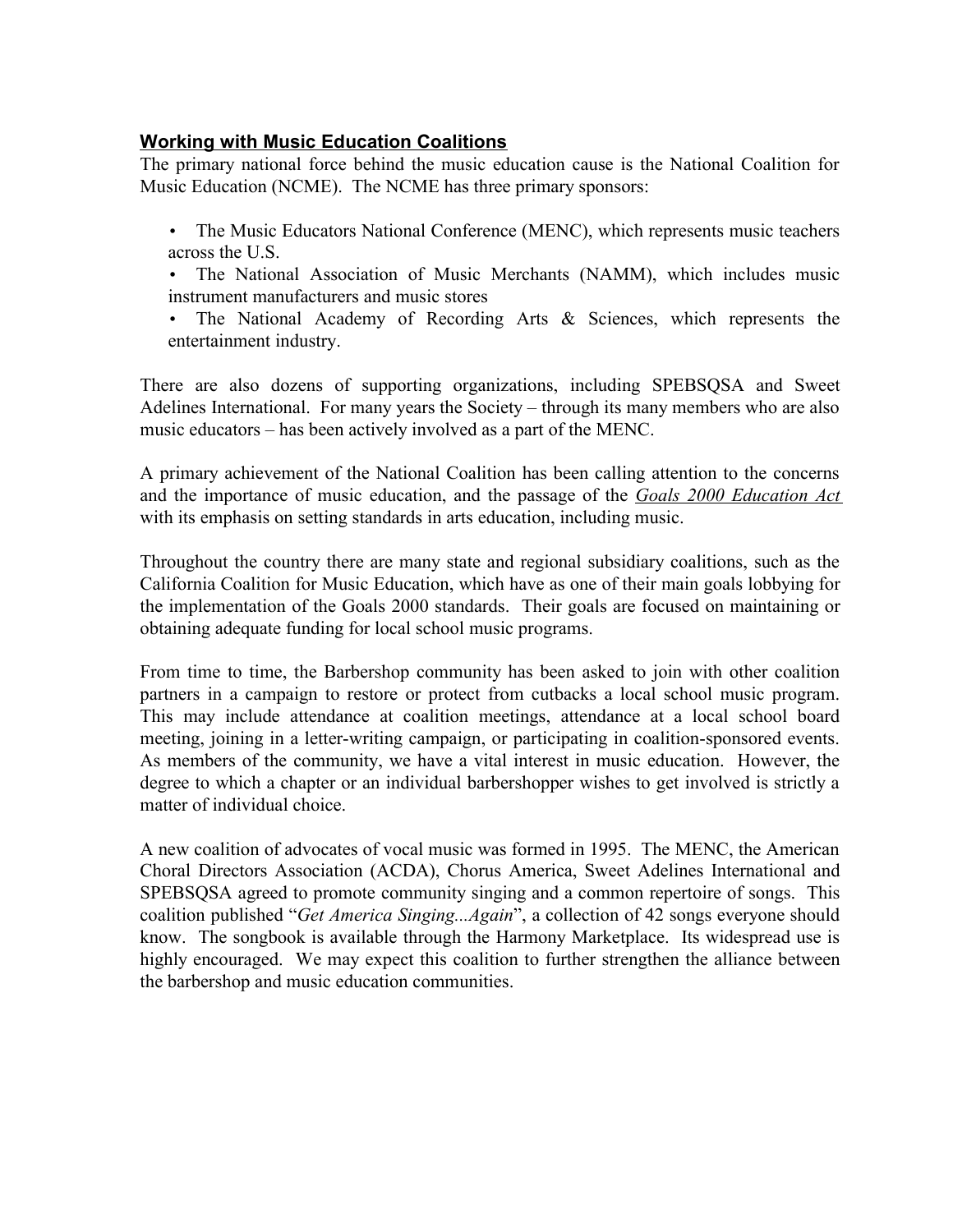# **Working with School Teachers & Administrators**

#### **How Schools Are Organized**

In addition to the individual schools, most public schools have an organization structure known as a "school district" that plans curricula, controls budgets and coordinates the activities for the schools in their district. In general, three types of school districts exist:

- Unified school districts
- High school districts
- Elementary school districts

Unified school districts include elementary through high school grades. High school districts usually include grades 9-12, but they may also include grades 7 and 8. Elementary school districts include grades K through 6 or K through 8. All school districts will generally have a person who is responsible for the curriculum or education services covering each subject at all grade levels. Larger school districts may have someone with responsibility for Fine Arts, all Arts, or on rare occasions, Music. Contact with this district level person may provide additional support for contacting individual schools, or leads for contacting particular schools where interest may be high. This is also the person to contact for setting up a meeting with a group of choral music teachers.

#### **Working with Educational Administrators**

In California, every county has a County Office of Education (COE) or a County Department of Education. A similar system may also exist in Arizona and Nevada schools. Hawaii has a State education system. Depending on the size of the County, there will be one person with Fine Arts or Music responsibility. This person can be a valuable contact in promoting our Youth Outreach efforts, since they have direct contact with all school districts in their county. They will probably have a list of the district music contact people. This can save time in finding out who to call. The COE contact will also probably be familiar with those schools in their county that have vocal music programs. Always ask for permission to use the COE person's name as a reference when making school or teacher contacts.

An additional resource at every school is the chief administrator known as the principal. Before making contact with a teacher, it is wise to contact the principal to explain why you are there and what you hope to accomplish. If you sell the program to the principal, it will be easier to sell the teacher. The principal may refer you to the assistant principal or vice principal having curriculum or extra-curricular responsibilities for the school to introduce you to the music teacher. You may have to sell this person on your program as well, in order to have success in the school. They will be very interested in knowing that it will not cost the school anything.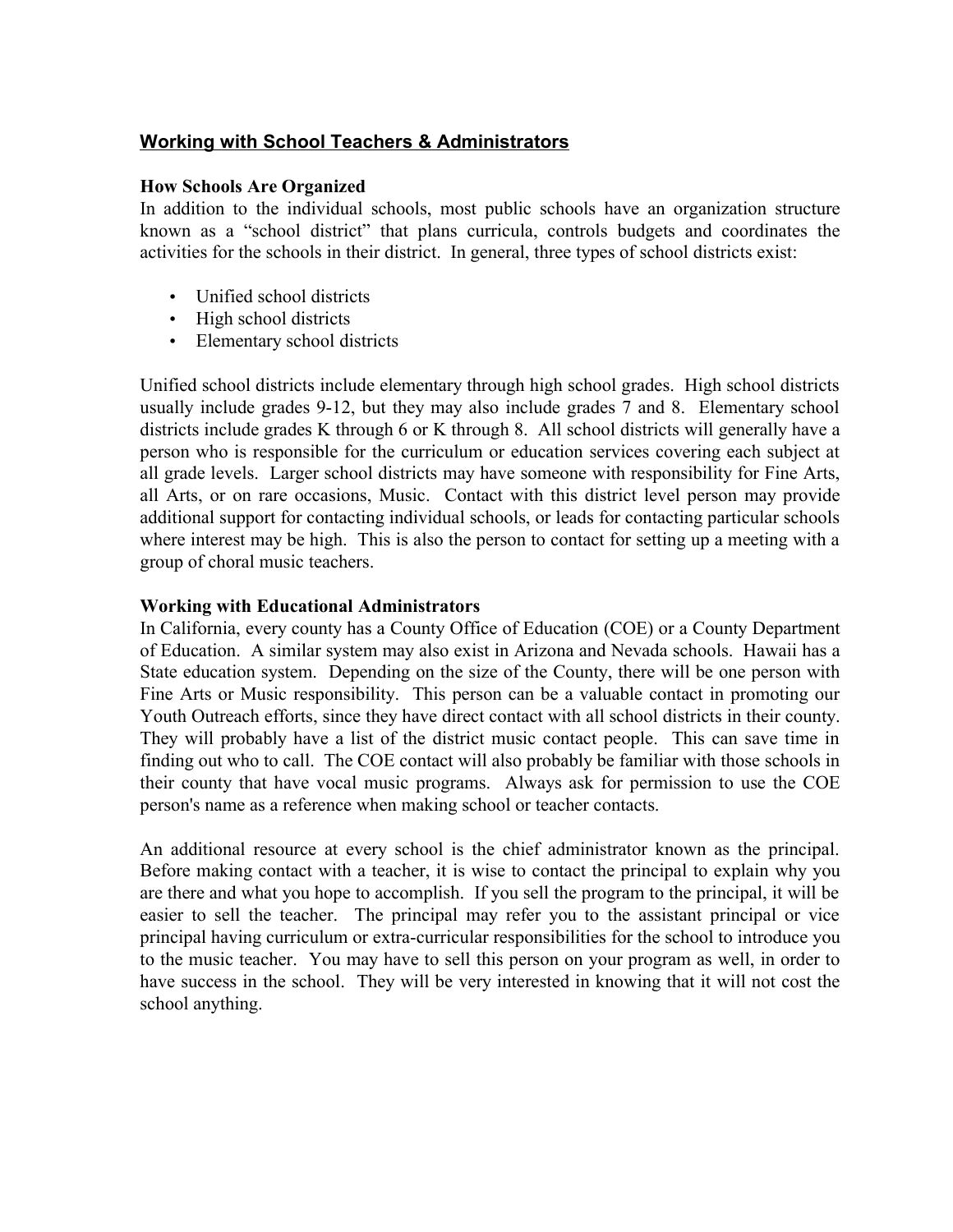#### **Working with Music Teachers**

Music teachers are very busy people. In addition to their classroom activities they may be responsible for several performing groups, and must provide music for concerts and other activities. They are not looking for more work or responsibility. They are charged with educating students with music literature covering centuries, and they have a vast amount of choices. As mentioned elsewhere, they are most likely working on a schedule made out well in advance. A few may not have a high opinion of the barbershop style. These may seem like formidable obstacles going in.

However, many music educators are faced with shrinking budgets or loss of programs in their schools. They are interested in whatever support their community can provide. We are part of that community. And as our experience – and the attached articles – indicate, barbershopping is becoming recognized by educators as a tool – a very effective way to get more young men interested in music activities. In this day and age, they all look for ways to attract more young men into their programs. So whether a particular teacher "likes" barbershop or not, if approached with sensitivity to their needs as outlined here, most will be very receptive to your contact and suggestions. For further information, refer to the next section entitled, "A Chapter Level Youth Outreach Program".

#### **What About the Girls?**

Because most educators have responsibility for both men's and women's vocal programs, and because it is quite common for a typical high school choir to have three or four times as many girls as boys, the question may come up: "This is fine for my boys, but what about my girls?" The Sweet Adelines International organization has a very polished Youth Outreach program, parallel to the Society's. Cooperation with local Sweet Adelines or Harmony Inc. chapters is encouraged when providing programs at the high school level.

#### **Working with the Sweet Adelines**

For help in contacting a local Sweet Adelines chapter, quartet or clinician, contact your District Vice President for Youth Activities. To obtain a copy of their youth outreach kit and materials, contact the Sweet Adelines International headquarters at (800) 992-SING.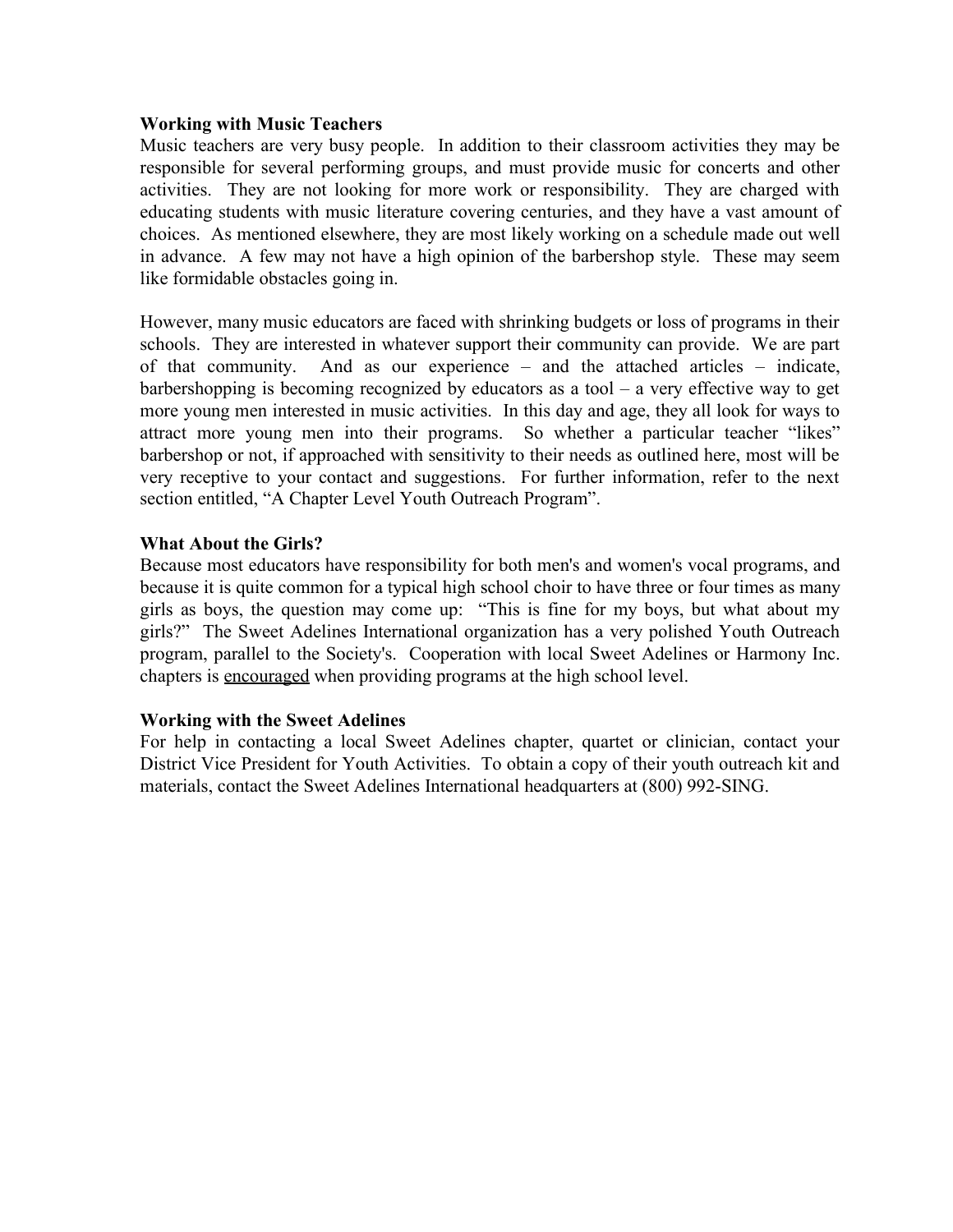# **A Chapter-Level Youth Outreach Program**

Each Chapter in the Far Western District can support and contribute to the Youth Outreach program. The first step is to appoint or elect a Youth Outreach Chairman. This individual should have good organizational abilities and be able to devote the necessary time to the job. It is also important that this individual be able to call upon the assistance of other Chapter members to help, and to distribute the logistics of administering this program among several Chapter members. The following is a description of the recommended procedure for how to contact vocal music teachers:

#### **Step 1 - Identify schools in your area**

Prepare a list of all schools in your area by looking in your local telephone directory. You can use the White Pages to find schools by name, or you can use the Yellow Pages to find schools under the "Schools, Academic & Secondary" heading. Gather information about the school, including its full name, street address and telephone number. You can also ask your Chapter members for the name of the schools that they or their children attended. Again, confirm the correct name, address and phone number for each school.

As part of this process, go through the appropriate administrative contacts (see page 9) to make sure you have the right school personnel identified.

#### **Step 2 - Contact your District Youth Activities Vice President**

To avoid duplication of effort, be sure to check with the FWD Youth Activities VP. If the school is already served by another Chapter, STOP. Return to Step 1 and find another school that is not already served by a Chapter.

## **Step 3 - Call each school for more information**

For each school identified in Step 1, make a brief telephone call to the school's office to determine if they have a choral music program (be sure to differentiate choral music from the band program). If so, ask for the name *and correct spelling* of the instructor for that program. Also ask if there is a direct-dial telephone number for the instructor. **DO NOT CONTACT THE INSTRUCTOR YET.** Instead, this information will allow you to contact the instructor by mail, so that the instructor is not placed in an awkward position or made to feel pressured. Accumulate all of the information into an organized list for easy reference (refer to Appendix 1). Although a computerized version makes this information easy to work with for mass-mailings, a manual method can be used with equally good results. You should also keep a separate sheet for each school, to serve as a chronological history of activity for that school (refer to Appendix 2).

## **Step 4 - Mail an introductory letter to each instructor**

Your first official contact with the music educator should be brief (only one page) and professional. It should be a personalized letter with the instructors correct name, title and address (rather than a "form" letter), neatly typed on Society stationery (order #3501). Remember that you don't get a second chance to make a first impression. A sample letter is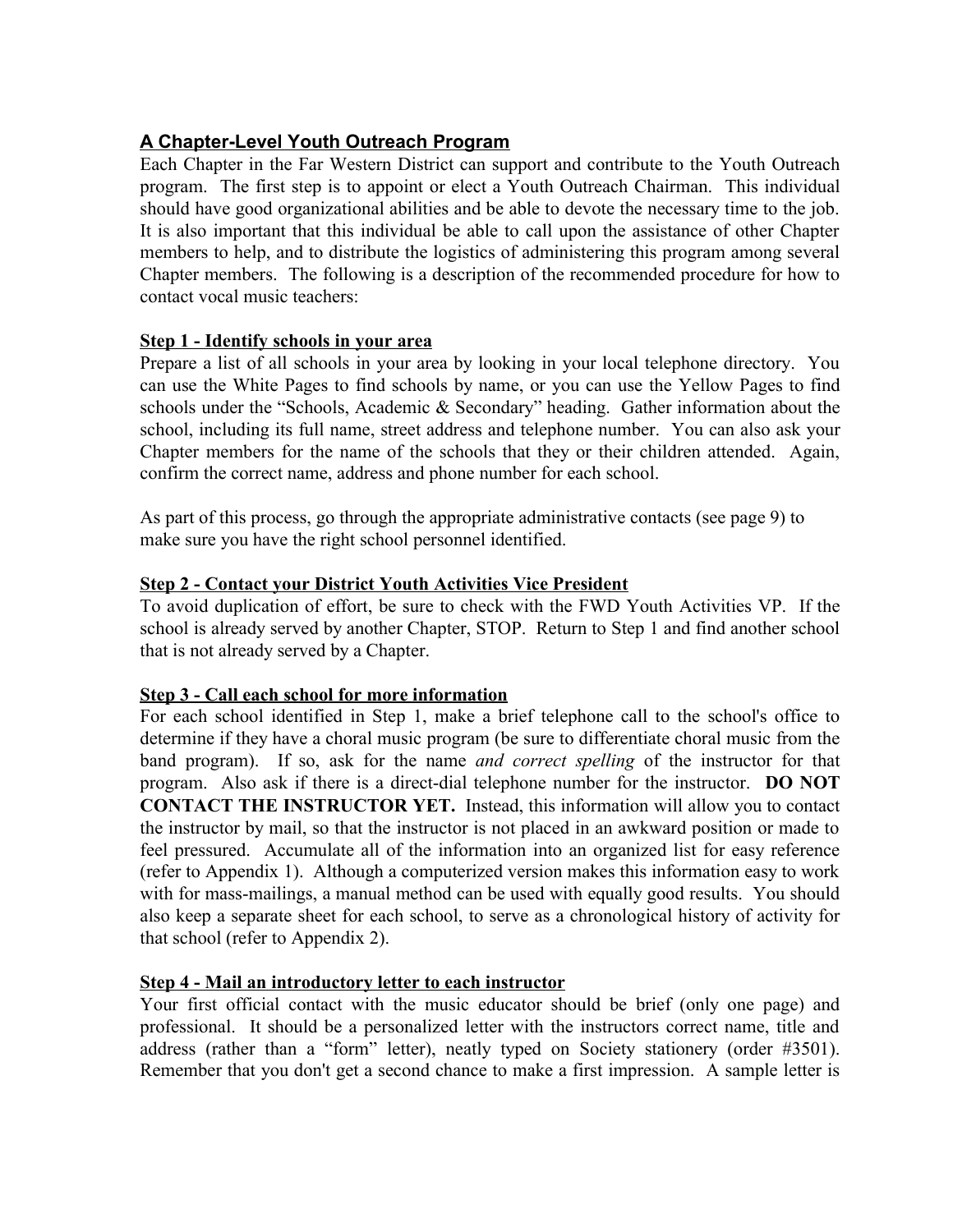shown in Appendix 3. Although you may customize the letter to suit your particular area, try not to deviate from the recommended format too much.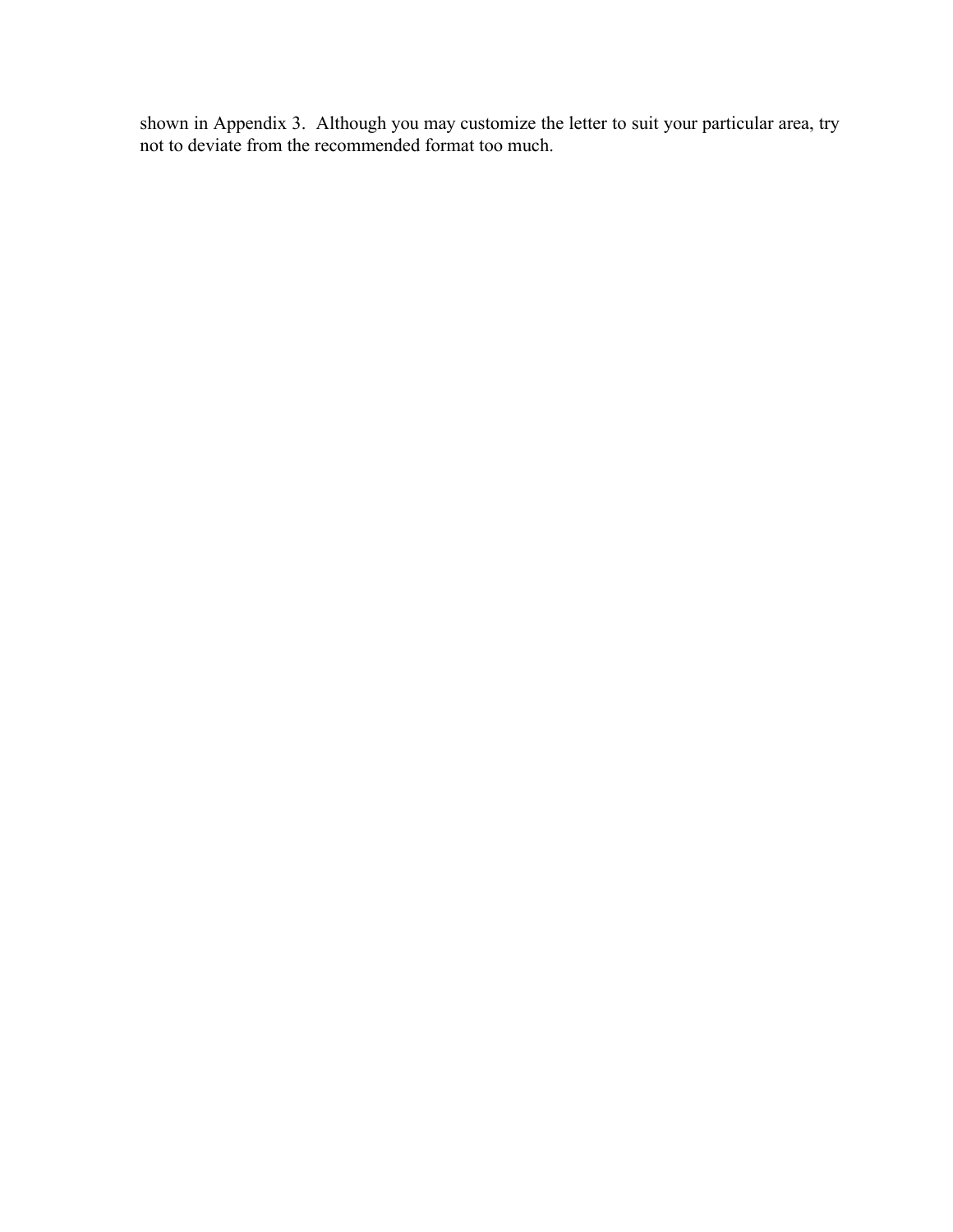#### **Step 5 - Make initial telephone contact with the music teacher**

Approximately one to two weeks after mailing the introductory letter, you should try to call the instructor. Be sure to be sensitive to the instructor's busy schedule. He or she will probably be teaching a class during normal school hours and may not be able to come to the phone. Alternatively, you may catch the instructor between classes, and he or she may not be able to talk for an extended period of time. Again, be brief and to-the-point. Confirm that he or she has received the letter of introduction from Step 4, and ask if he or she would like to find out more about the program. Unless the instructor asks for a lot of detail during that conversation, be prepared to offer to send some more information that they can review at their convenience. Also be prepared for a response that they are not interested at this time (most schools have their yearly programs cast in stone very early in the school year). Offer to send some additional information. If you have been sensitive to their situation, very few instructors will refuse to learn more about the program. If you still find instructors that do not want anything to do with our program, thank them for their time and make a note not to bother them any further.

## **Step 6 - Forward the school information to the Society Headquarters Office**

Our Society's headquarters office maintains a complete database of high school and college music teachers who have expressed interest, and sends out periodic mailings to keep them informed of nationwide Youth Outreach activities. By providing the instructor's name, school name, address and phone number to the Society headquarters office, you ensure that your local school will be added to the list. Please send the information in writing to the Society's Youth Outreach staff. It is easiest to mail or fax a copy of the chronological history sheet for each school. The Society will then send a kit of Youth Outreach materials directly to the instructor. This kit will include a list of songs specially arranged for younger voices, and a copy of the Harmony Marketplace catalog, which describes all of the music and other educational materials.

## **Step 7 - Send a supplement kit of printed materials.**

Approximately one to two weeks after mailing the introductory letter, send a supplemental kit of printed information to the instructor. This kit will vary based on your local activities, but it might include the following items:

- A cover letter, thanking them for their interest in Barbershop Harmony (Appendix 4)
- A copy of the *Harmonizer* (July/August 94) article featuring *The Management* Quartet
- A copy of the *Teaching Music* (December 94) article, same topic
- Information regarding your local High School or College Quartet contest
- A map or flyer showing your Chapter meeting location
- A brief definition of the Barbershop Style (such as the Forward of the Arranger's Manual)
- An excerpt from the Young Men In Harmony instructor's guide (pages 1-8)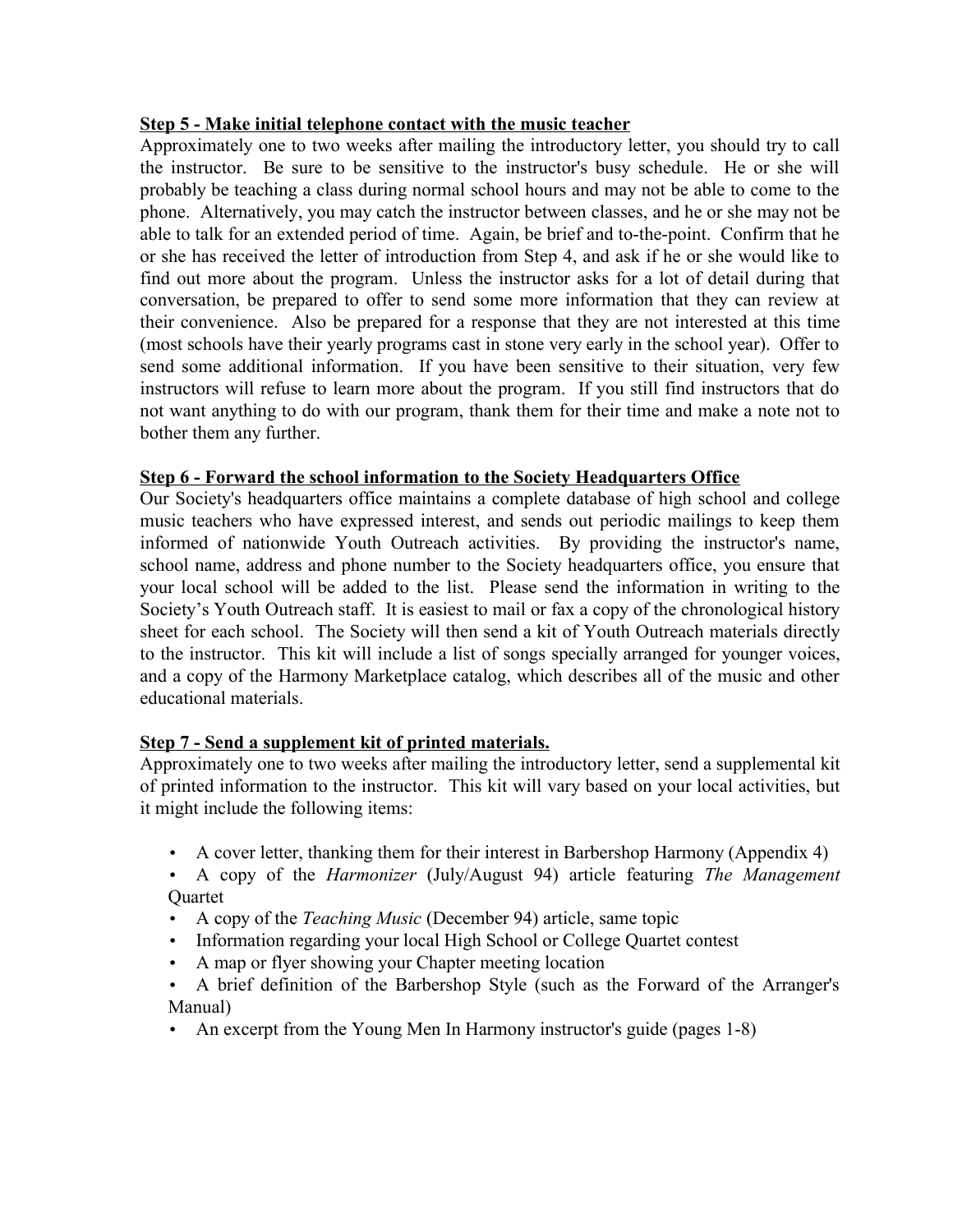# **Step 8 - Offer additional support to instructors**

Keep in touch with the music teachers, to let them know that you are a resource to them. The following are ideas for how you can help:

- Purchase the "Youth Outreach" video tape and offer to let them borrow it
- Sponsor and coach a quartet in the next High School or College Quartet Contest
- Arrange for a good quartet to make an in-class presentation (see next section)
- Invite students and instructors to visit your Chapter meeting or to attend your Chapter shows (offer complementary tickets if your Chapter can afford to do so)
- If your local school already has an active quartet or an a cappella group, invite them to perform on your Chapter shows
- Offer to sponsor one or more music teachers at District training schools (such as Harmony College West or the Chorus Director's Guild Seminar - see later section)
- Borrow one of the District's video tapes of the High School Quartet Contestants or the Youth Harmony Camps, and arrange to show it at the school.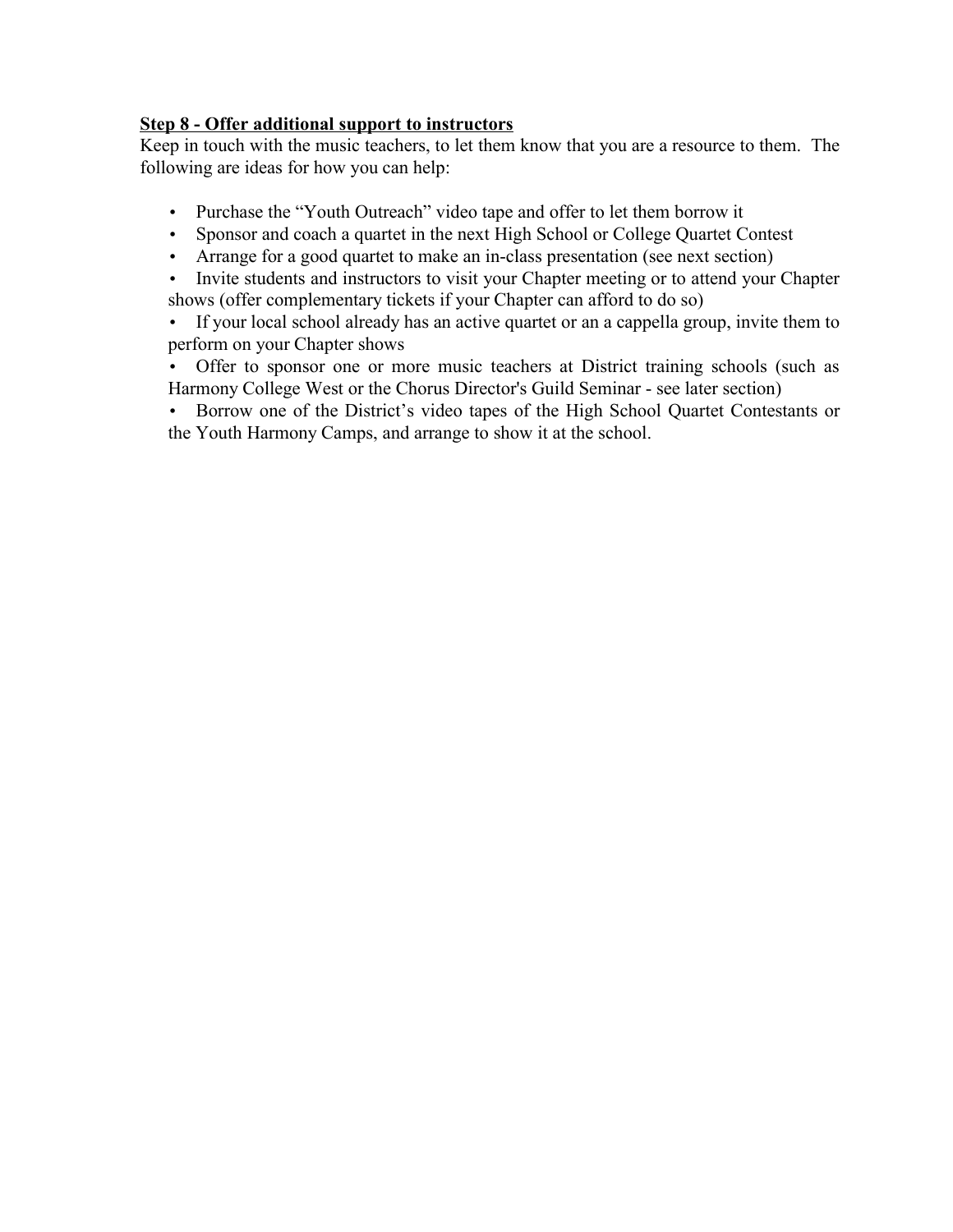# **In-Class Presentations**

It is often desirable to bring the Barbershop style into the classroom for a live presentation to students and teachers. This can have a very powerful impact on both students (who probably have never sung or heard Barbershop before) and teachers (who probably have never seen their students learn a song so quickly or demonstrate such enthusiasm and involvement).

To prepare for an in-class presentation, have the following resources available:

- a presenter who knows the Barbershop style and can teach it quickly and effectively
- a good quartet (young if possible, but quality is most important)

You can then put-on a 40-50 minute program that includes the following items:

- 1. The quartet sings a really good up-tune to capture everyone's attention
- 2. The presenter gives a brief introduction of Barbershop and how it got started
- 3. The presenter  $&$  the quartet give a demonstration of the Barbershop style

(such as the first 8 measures of "*My Wild Irish Rose*" - adding one part at a time)

4. The presenter & quartet teach a simple song to the students using the quartet method (such as "*My Gal Sal*" or "*Sweet Rosie O'Grady*")

- 5. Allow the students to sing with the quartet (as a double or triple quartet)
- 6. Allow time for questions  $\&$  answers, and a closing song by the quartet

Students respond positively when they have the opportunity to experience success with something they enjoy, especially if it is accomplished in front of their teachers or peers. The following guidelines and preparations should be observed:

1. Schedule the in-class visitation with plenty of advance notice to the teacher and the quartet.

2. Make sure the instructor knows what will happen in advance (provide sheet music and a presentation outline)

3. Use a presenter with good verbal and teaching skills, such as a chorus director or assistant chorus director. If one is not available, be sure that one member of the quartet is competent to lead the session. In all cases, the leader should be very familiar with the Barbershop style, musical nomenclature and teaching techniques.

4. Be sensitive to class schedules - start on time and don't exceed the allotted time.

5. Be professional, be prepared and be patient with the students. This is not your Chapter meeting and it is not the time for crude jokes about baritones. Instead, encourage good vocal techniques (such as proper posture and breathing) and offer praise when effort is made by the students. Teachers routinely talk to other teachers. A suitably-impressed teacher can be a valuable resource to help make contacts with teachers at other schools. An offended teacher can make sure that you never sing in another school anywhere. Remember that you don't get a second chance to make a first impression.

6. As soon as possible after the visitation, send a brief letter to the instructor, with a copy to the school's principal thanking them for the opportunity to present the Barbershop style to their class and offering additional assistance in the future.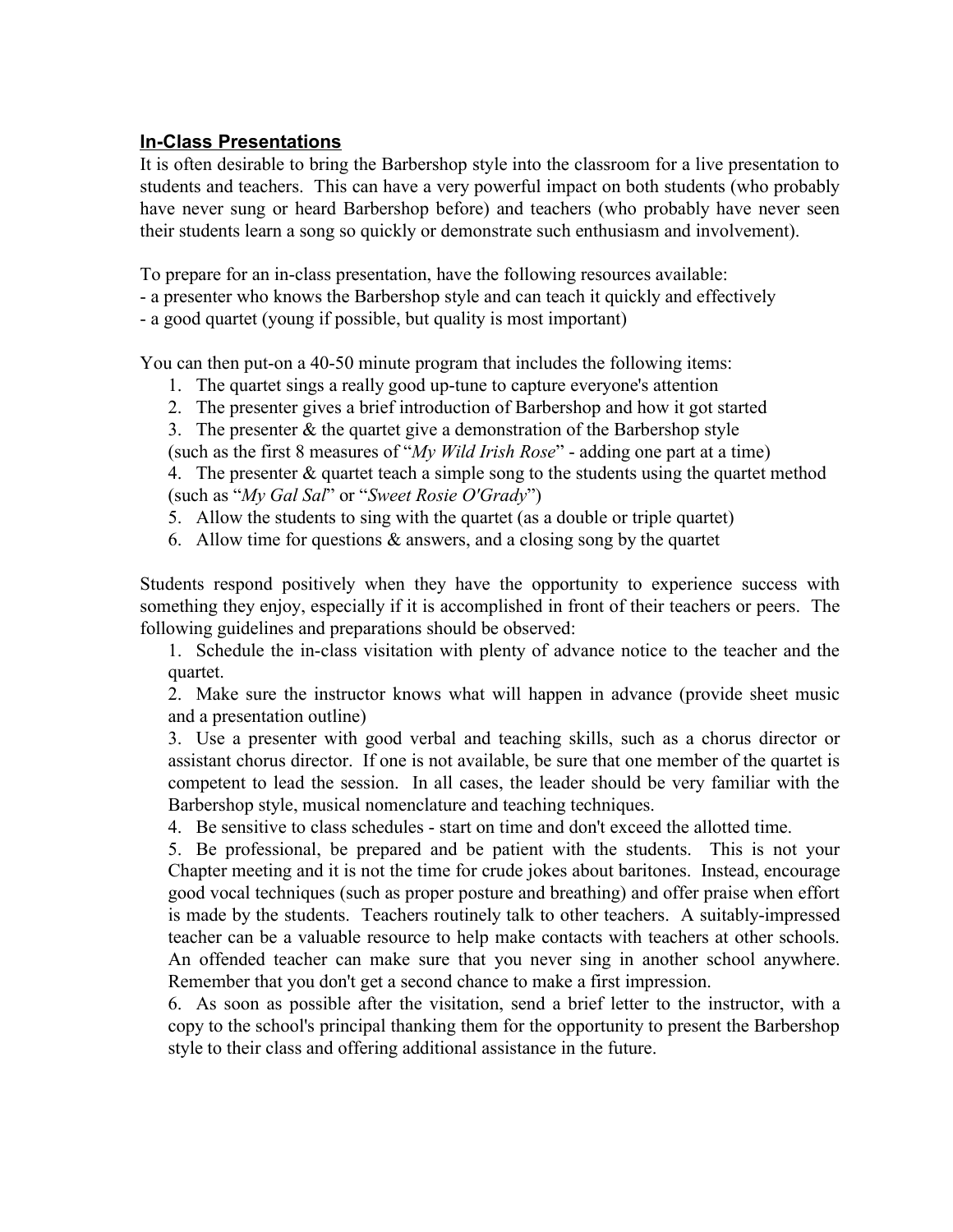# **Working With Students on a Long-Term Basis**

Opportunities may come up to work with a school choir or class on more than a one-time basis. Some very positive programs have been developed, particularly the "Harmony Week" at Palo Alto High School, (refer to the sample class outline in Appendix 5). Working with a choir for one class period every day for a week is a most effective way to help students experience and enjoy barbershopping. As this manual goes to press, an experiment is underway at a high school in San Diego involving "guest" barbershop instructors for a whole semester.

Such in-class instruction requires a unique combination of a cooperative school and teacher, and barbershop teaching talent available during the day – usually in cooperation with local Sweet Adelines who can work with the girls in a choir. Should any such opportunities arise, contact your District Youth Activities Vice President.

When invited to "volunteer" as a song leader or guest instructor for a school choir, especially if it is on a continuing basis, it is important to bear in mind that we are there to support the local music teacher, and not to be a replacement. It is our goal to strengthen the school's music program and make sure it is adequately funded and staffed by professional music educators. We do not want to give anybody the impression that responsibility for music education can or should be taken over by volunteers.

# **Follow-Up and On-Going Support**

The greatest joy for many adult Barbershoppers is singing in a quartet. It can be just as satisfying for younger singers. There are many things we can do to help encourage the formation and encouragement of quartets in the schools. Some of these items are aimed at the music teacher who has already accepted that Barbershop Harmony should be a part of their musical program. Others are aimed at the students themselves.

## **Providing Sheet Music and Songbooks**

A new series of published sheet music entitled the "Harmony Explosion" series has been established for the younger male voices that are either still changing (or have not yet started to change). These arrangements use a smaller vocal range than the adult series, and are based on somewhat more contemporary songs (such as "When I'm Sixty Four") that may be more recognizable by the youthful singers of today. A number of good four-part arrangements are also available in the *Young Men in Harmony Songbook* (Society order #6051). For younger voices, you should purchase *An Introduction to Barbershop Singing for Youth* (Society order #4062) which is geared toward the elementary or middle school level.

Your chapter could "adopt" one or more schools and offer to purchase the sheet music for any quartets who request them. Coordinate such offers through the music teacher and/or school principal.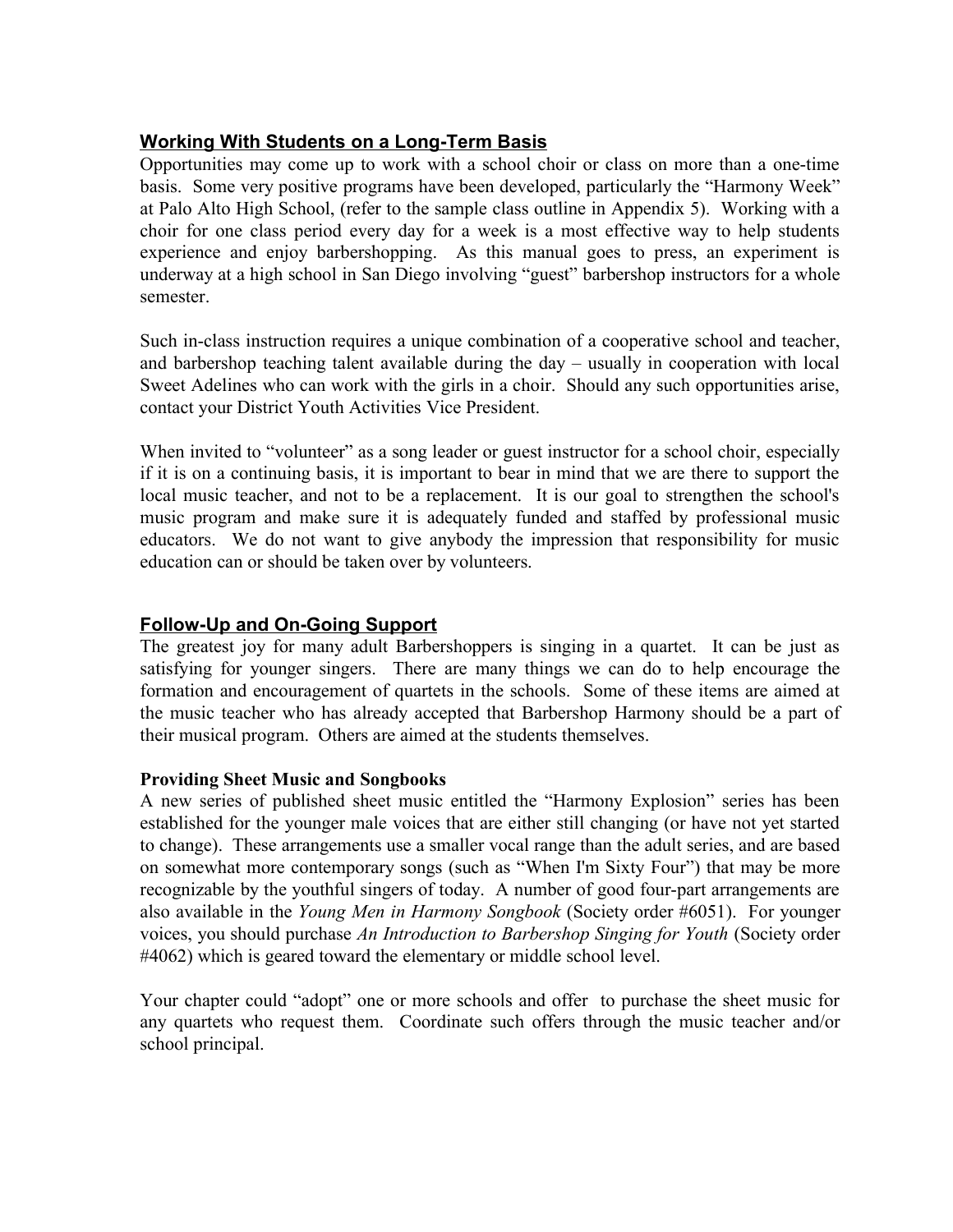#### **Training and Coaching**

You can always offer some additional training and coaching to help young singers in a school quartet to improve. Such coaching can be provided by a chorus director or assistant director, or experienced quartet men in your chapter. Help with anything from basic notes and words to advanced tuning and performance technique is reasonable to *offer*. However, young men's voices are not yet fully developed, so they should not be pressured into creating the broad "expanded sound" made by adult singers. They also do not yet understand (nor do they care about) our sophisticated contest and judging system, so they are not looking for perfection. Allow them to enjoy the sweet sound of their four voices blending in harmony.

#### **Performance Opportunities**

Your chapter's annual show is an excellent opportunity to promote school quartets. It gives them a chance to perform in public and to gain some very valuable experience in front of an audience. It also expands your ticket-sales into an entirely new market, since parents and teachers will want to see their sons and students perform. As a side benefit, it may also help to increase your membership, since it will also expose the adult male parents and educational administrators to our wonderful hobby.

#### **Sponsoring a School Quartet in a Division or District Contest**

A chapter can sponsor one or more quartets in such contests, and help offset the costs of travel, accommodations, food and costuming. If the music teacher wishes to accompany the students on such an outing, the Chapter should consider offering financial assistance for him/her as well. Some schools provide transportation for students participating in competitions and events. If the teacher is not available, a chapter member should be designated as chaperone to ensure the safety (and good behavior) of the young singers.

#### **Sponsoring a Student or Teacher for the FWD Youth Harmony Camp**

A chapter can sponsor one or more students who wish to attend one of the FWD Youth Harmony Camps. The camp is a weekend-long activity for young men to experience barbershop singing and "male-bonding" in a rustic campground setting. The event is usually held on a weekend in mid-June, from Friday night until Sunday late-morning. For only \$25, a male student can have two nights, five meals and all the barbershop singing he can handle. A music faculty comprised of some of our District's finest quartets and chorus directors provide outstanding support for the weekend. The camp also includes various sporting events and a Saturday evening sing-around-the-campfire. The Far Western District covers the rest of the cost. In addition, male and female music teachers can attend this event completely free of charge, even if they cannot stay for the entire weekend. Refer to the section later in this manual for more detail on the Youth Harmony Camps.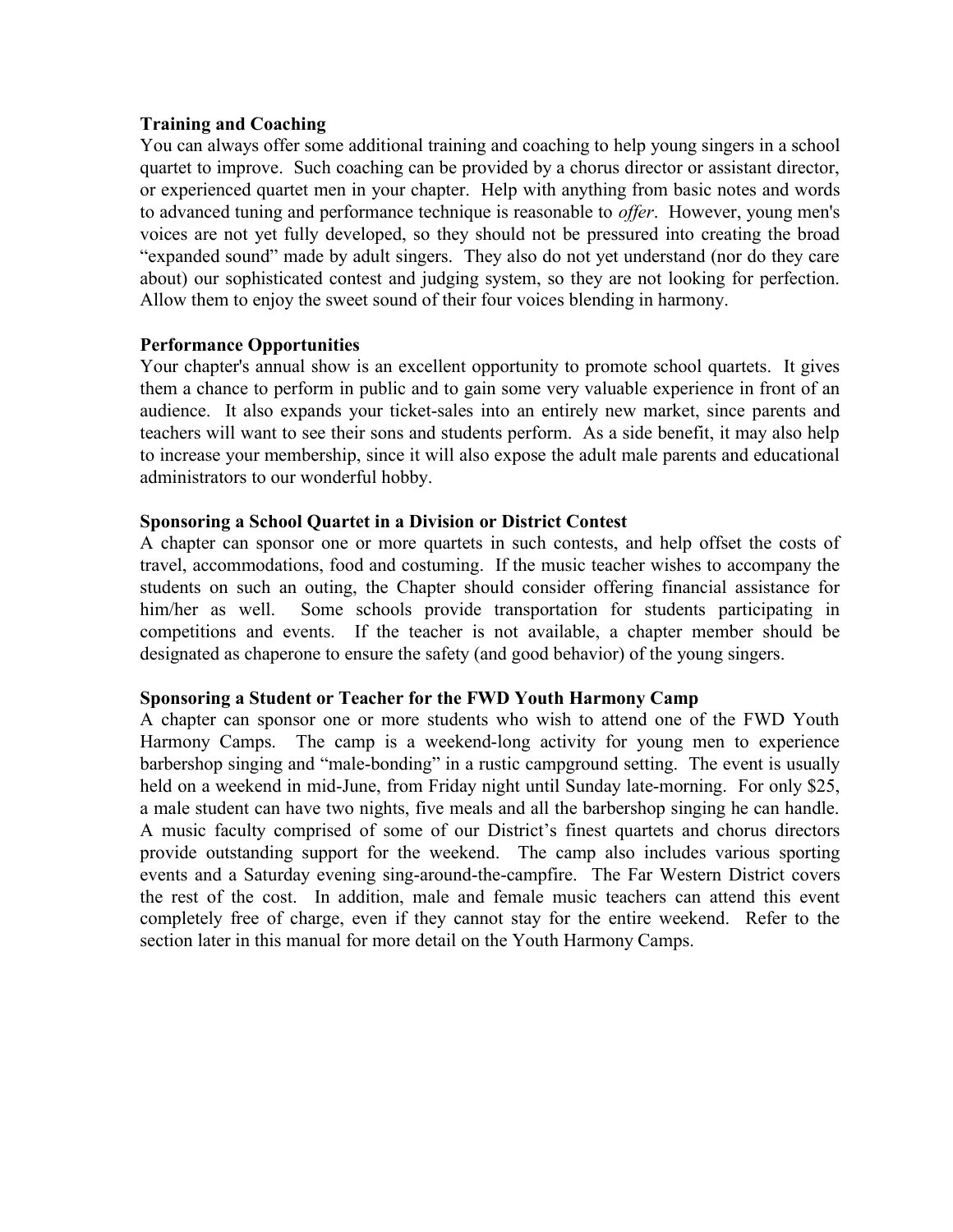# **Sponsoring Music Educators at District & Society Training Schools**

It is the policy of the Far Western District to support the training of vocal music teachers who wish to attend District-sponsored training schools, such as the Chorus Director's Guild seminar. The full cost of tuition, materials, meals and lodging will be paid for by the District. The cost of transportation to and from the seminar is not covered by the District. This is an excellent opportunity for Chapters to offer financial support to music teachers who are willing to learn more about the Barbershop style.

It is also possible for Chapters to sponsor a music teacher to Harmony College (full week) or Harmony College West (weekend). If your Chapter conducts weekend training retreats (some Chapters call them "advances"), you might consider asking a music teacher to join you for that event as well.

In general, the more you can expose the music educator to the Barbershop style and our attention to good vocal production techniques, the more willing that teacher will be to use the style in their musical programs.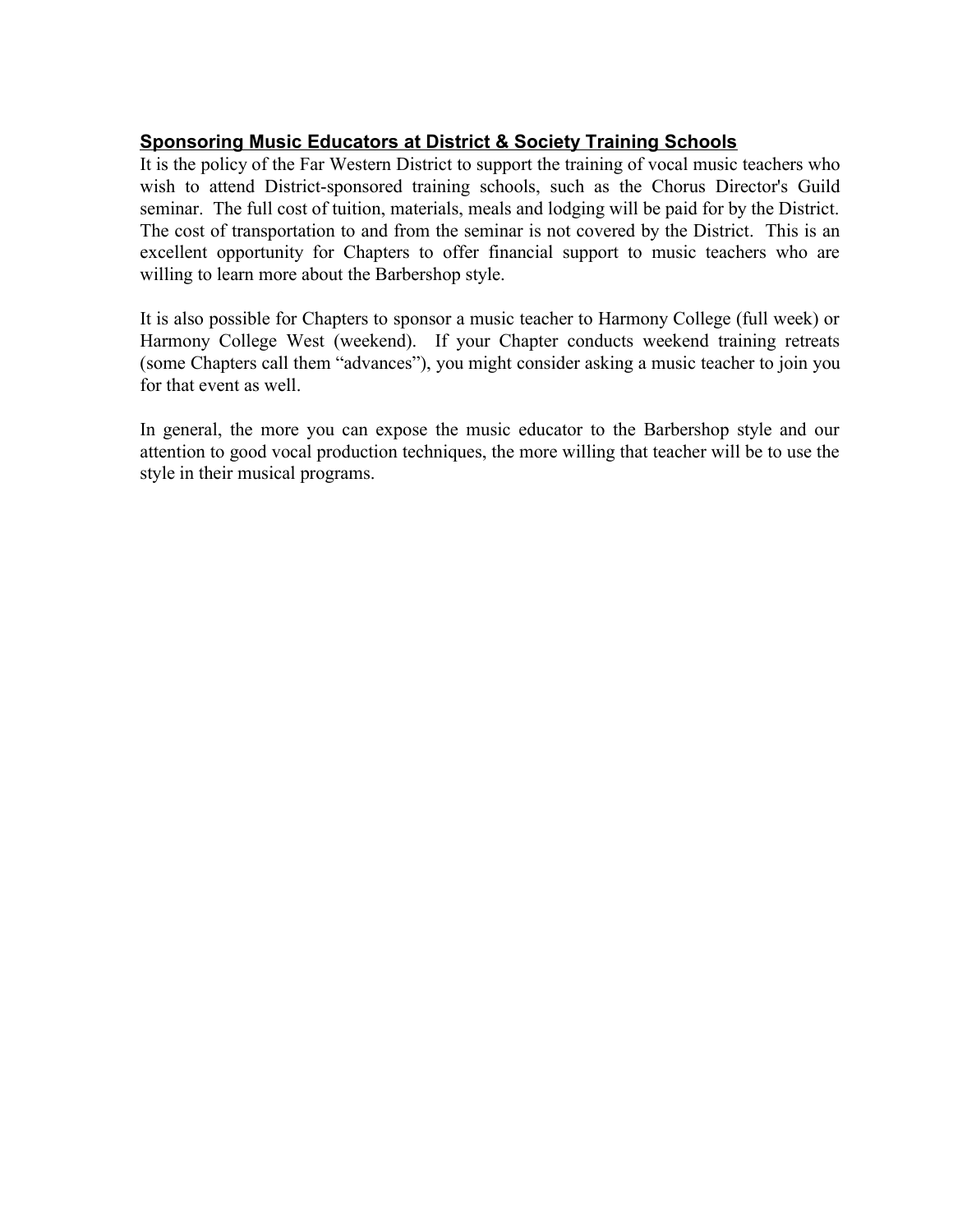# **Clinics and Festivals**

The barbershop experience can be most effectively presented to large numbers of students through clinics or festivals.

A *clinic* is usually held on a weekend, with a school district, school or combination of schools as host. The important ingredients are:

- A host school district or combination of high schools with a "critical mass" of 100 or more male singers.
- A championship-level barbershop chorus of approximately equal size.
- Some clinician/teaching skills and quartet demonstration capability within the chorus.

What happens is:

- Music for two to four songs is provided in advance to the participating schools.
- Clinicians/quartet members from the participating chapter, if available, may visit the schools to help in the learning process.
- On the given Saturday, the young men show up in the morning, and are rehearsed as a group by a barbershop director.
- That afternoon, the barbershop chorus arrives and rehearses separately and with the young men.
- That evening, together they put on a dynamite show, with funds raised going to support the local school district's music education programs.

Experience with this approach in other Districts has led to a greater demand for additional clinics and a surge in membership interest by the fathers of the students participating.

A *festival* is more of a show-and-tell event for existing school groups and an opportunity for many ensembles, including barbershoppers, to share their wares.

The important ingredients are:

- Again, a host school or school district, which may include more than just high school groups – more than 100 singers in all.
- A barbershop chorus, with decent musical ability but not necessarily International Championship credentials, as co-host.
- A venue where everybody can come together for a day or weekend event.
- Classes or instructional sessions, with barbershop clinicians teaching basic singing skills as well as barbershop basics.

Participation by a Sweet Adelines International or Harmony Inc. chapter is also desirable, as they can provide similar educational experiences for the young women involved. Whatever the other vocal styles represented by the individual school groups, combined performances at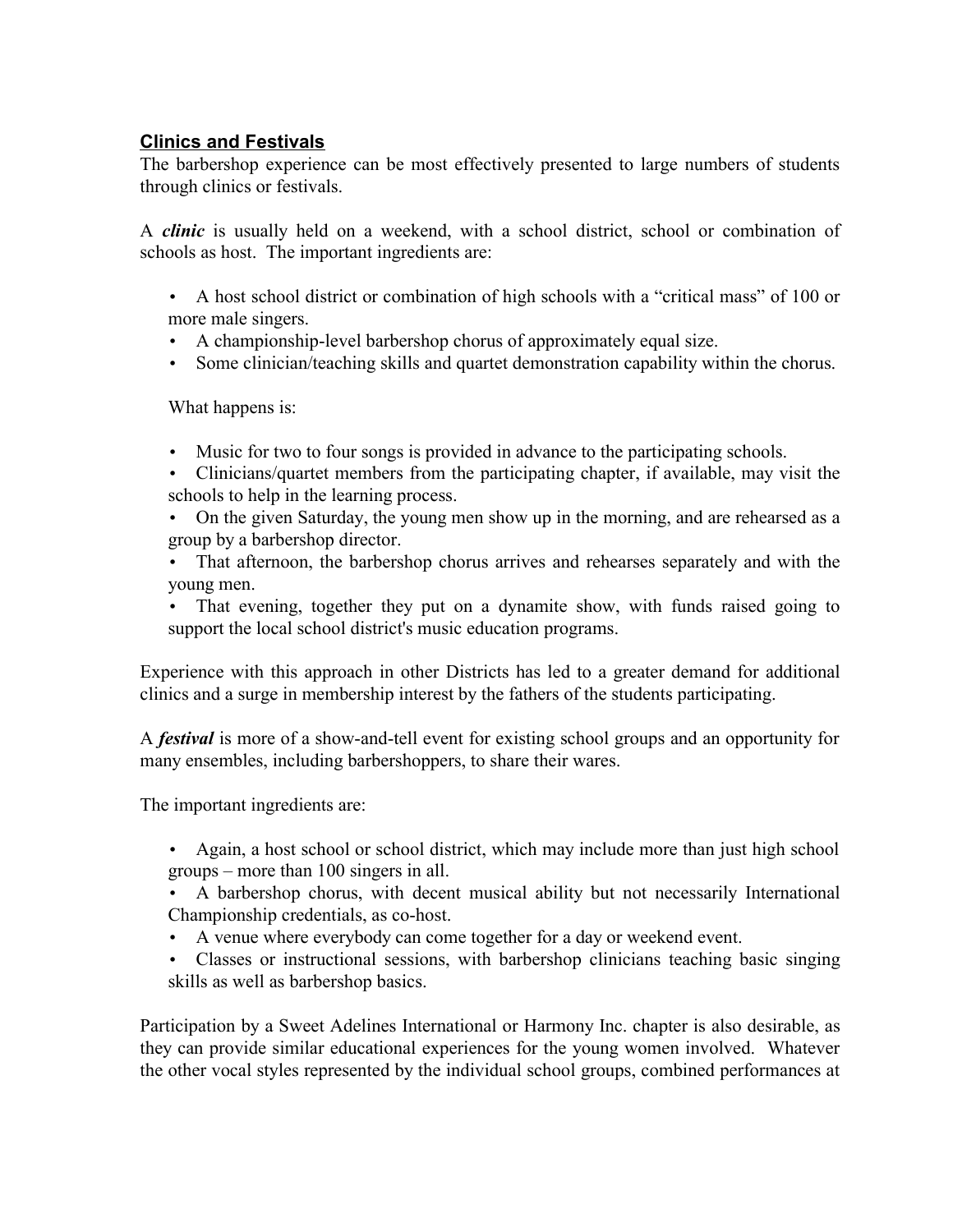the conclusion of such a festival can be unforgettable experiences for the singers, both young and old.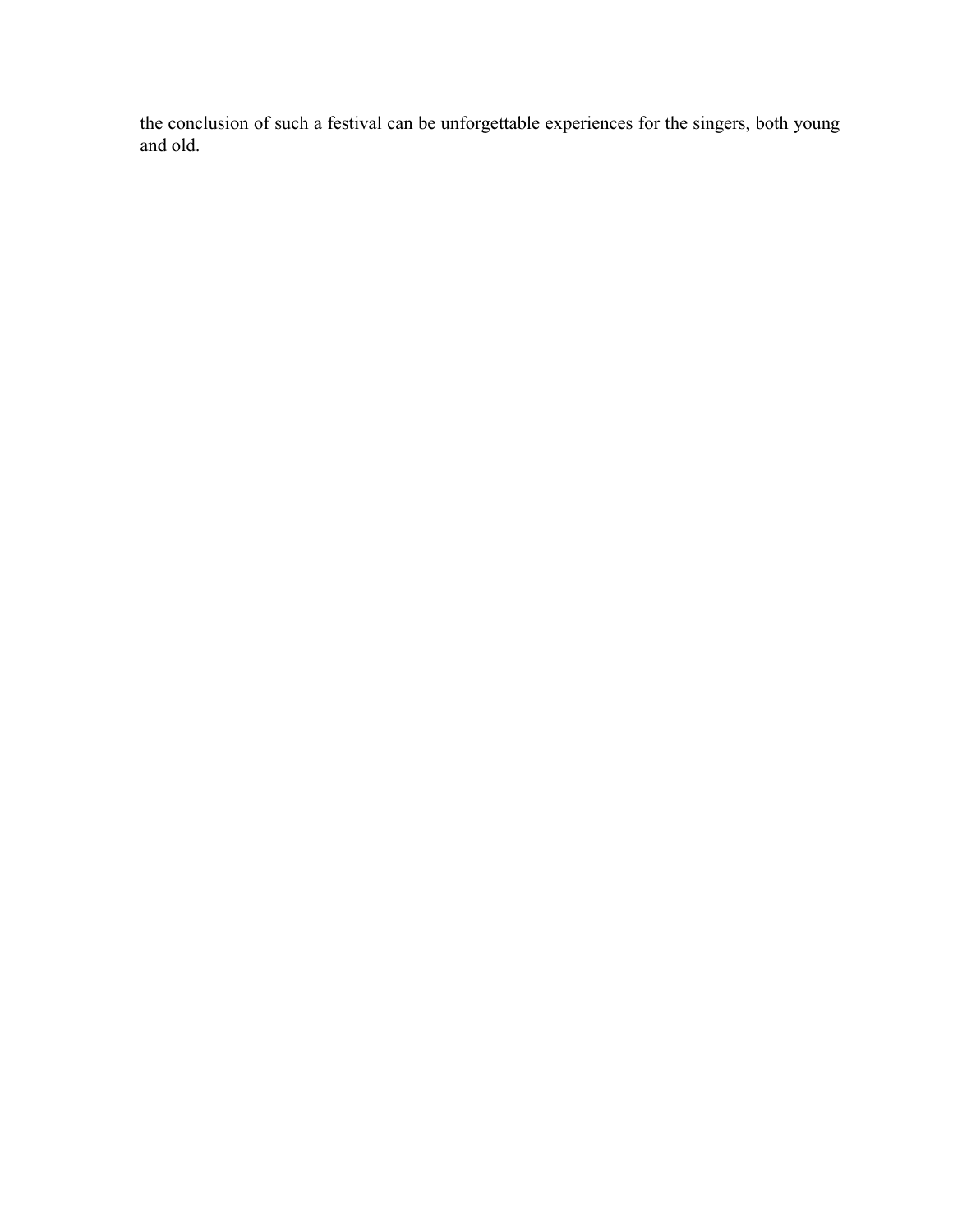# **Benefit Shows and Fund Raisers**

A very important part of our Society's work has been the efforts to raise money through performances for worthwhile charities. Many years ago, the Society adopted the "Institute of Logopedics" (now called "Heartspring") as our Society Service Project. Over the years, many millions of dollars have been raised to fund research and training to assist children with speech and learning disabilities. We continue this effort and have expanded our Service Project efforts to include new programs entitled "SingAmerica" and "SingCanada". These programs are aimed at encouraging vocal music education on a nationwide basis through the US and Canada. All Society-level fundraising for these programs is now coordinated by the Harmony Foundation.

In addition, the Far Western District has implemented its own "Youth Education Fund" to support vocal music education programs in our District.

Chapters are encouraged to put on benefit shows and other activities to help raise money for their own local projects. These may be single chapter efforts or multi-chapter events. Two such efforts have been started in the southern California area; one in San Diego County and the other in Orange County. In both cases, a fund was created by a combination of Chapters in cooperation with local educational administrators and offered to schools in their areas in the form of "grants". A "Request for Grant" form (Appendix 6) is sent to each school, through which a teacher can request money to fund activities that support vocal music. Each teacher is asked to identify the amount of money requested, and prepare a written description to justify the request. A committee of Barbershoppers and educational administrators review all of the requests and grant as many of the requests as possible.

This technique solves a number of administrative issues that accompany public donations. Although a ceremonial "check" may be presented, the money is held by the Barbershop chapters. This eliminates some very serious accounting problems for the educational institutions that they would otherwise need to face if they had actually accepted the funds. Finally, it provides the Barbershop chapters with specific knowledge as to how their funds are being spent.

## **Barbershop for School Credit**

In a few cases, barbershop singing has been embraced as a special class where young men are given class credit for participating. One such example is in Paradise, in Northern California.

The crowd of high schoolers hanging out in the North Valley Chapter hospitality suite at the 1997 FWD Fall Convention in Pasadena was testimony to the success of a very special Chapter. Forty percent of its members are under 20 years old. The *Sounds of the Foothills Chorus* had just finished  $12<sup>th</sup> - a$  strong showing in a highly-competitive district – with 19 high school students in the 43 man chorus.

The Chapter had doubled in size in the previous two years. According to Music  $\&$ Performance VP Pat Lynch, somewhere between 50 and 60 young men have been part of the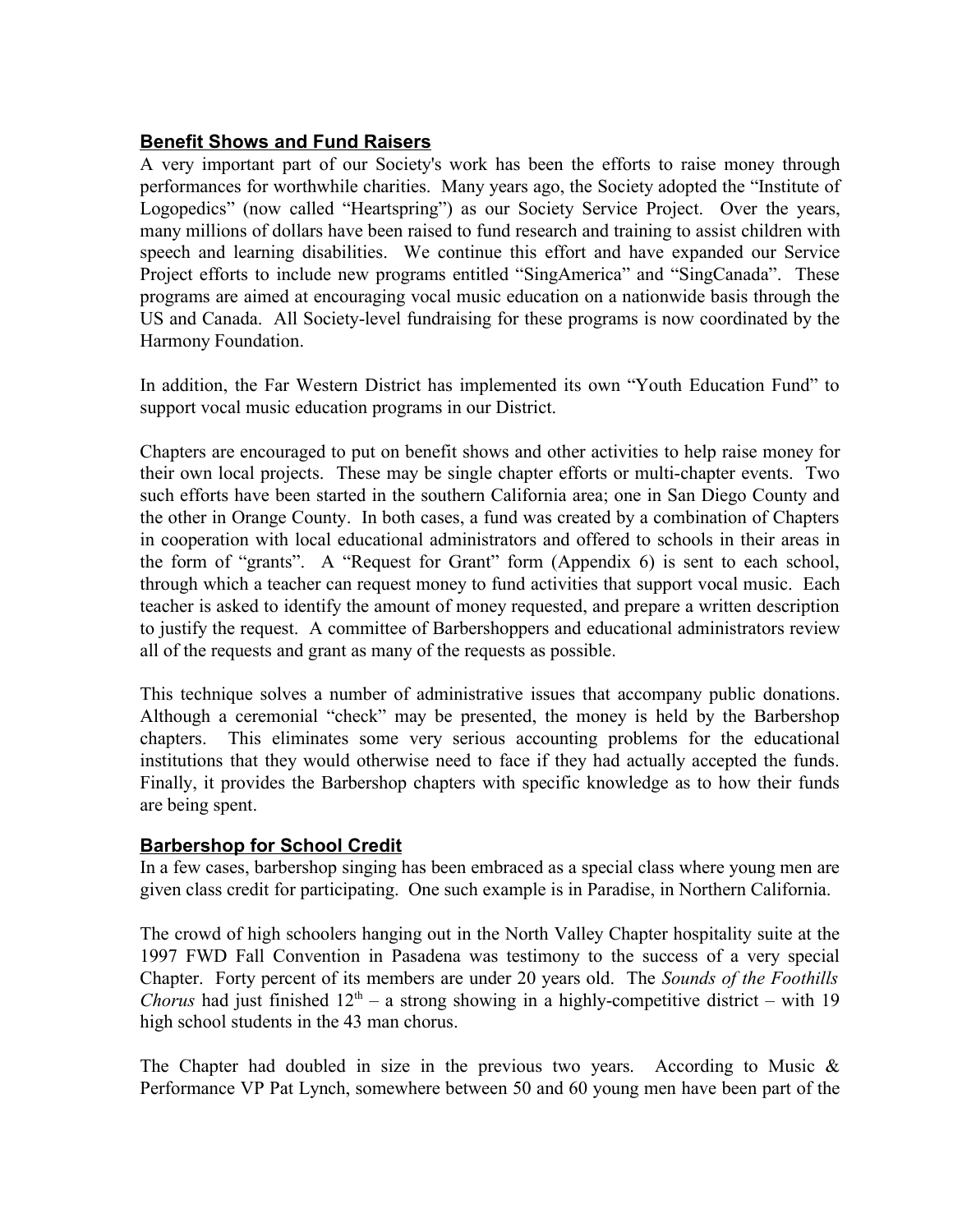chapter in the past few years, and some of the early "graduates" are starting to join the work force and come back as regular adult members.

The North Valley Chapter began in 1992 with a group of five barbershoppers who shared a concept for a new chapter in the Paradise, Chico, Durham Orland area – in Northern California's Sacramento Valley. The original group grew to about a dozen and obtained as its director Jack Woodward, a 30-year choral director and barbershopper from Paradise, California, who was also a high school and junior high school music teacher.

Four father/son duos were on the chapter charter. Woodward quickly found a number of his students eager to see what this Wednesday night activity was all about. The Chapter grew, with the  $60/40$  ratio of adults to students fairly constant from the start.

Woodward's stature in the community – having twice been named teacher of the year – allowed him to hold a position of trust with the school administration and students. The relationship between the Chapter and the superintendent of schools allowed the Chapter to grant performance class credit for the young men who attended regularly.

"Without the right musical and administrative leadership, the best of concepts can fail," says Lynch. "When a significant element in a Chapter's membership consists of students, the nature of *all* chapter activities changes. Support must exist throughout the organization. Desire to have younger members cannot be retrofitted or treated casually. From inception, we welcomed student members. Initially it was because several other charter members came with their sons, but soon it was because the membership enjoyed their sometimes unbridled enthusiasm and energy as well as their musicianship.

"The Chapter administration backed this up with clear rules and expectations regarding behavior of all members. Included are rules regarding alcohol, tobacco and language, and extremely well-organized convention trips which include student family members. We have established a scholarship program to meet one of the Chapter's early edicts: money shall never prevent a singer from participating in this hobby.

"Our Board of Directors includes both a student and a parent representative. Membership is not required for class credit but is for participation in the performing chorus. The nonmember participants are treated as 'apprentice members' – a special class of membership created by the Board to fast-track students into the performing unit.

"Ours is a year-round chorus and we have no part-time members. There are drop-outs from the program, but not many."

As Lynch and other leaders of Chapters with high school members point out, it's important to be understanding about the busy lives these young people lead. Many are active in bands and other student activities, some have jobs, and all have homework.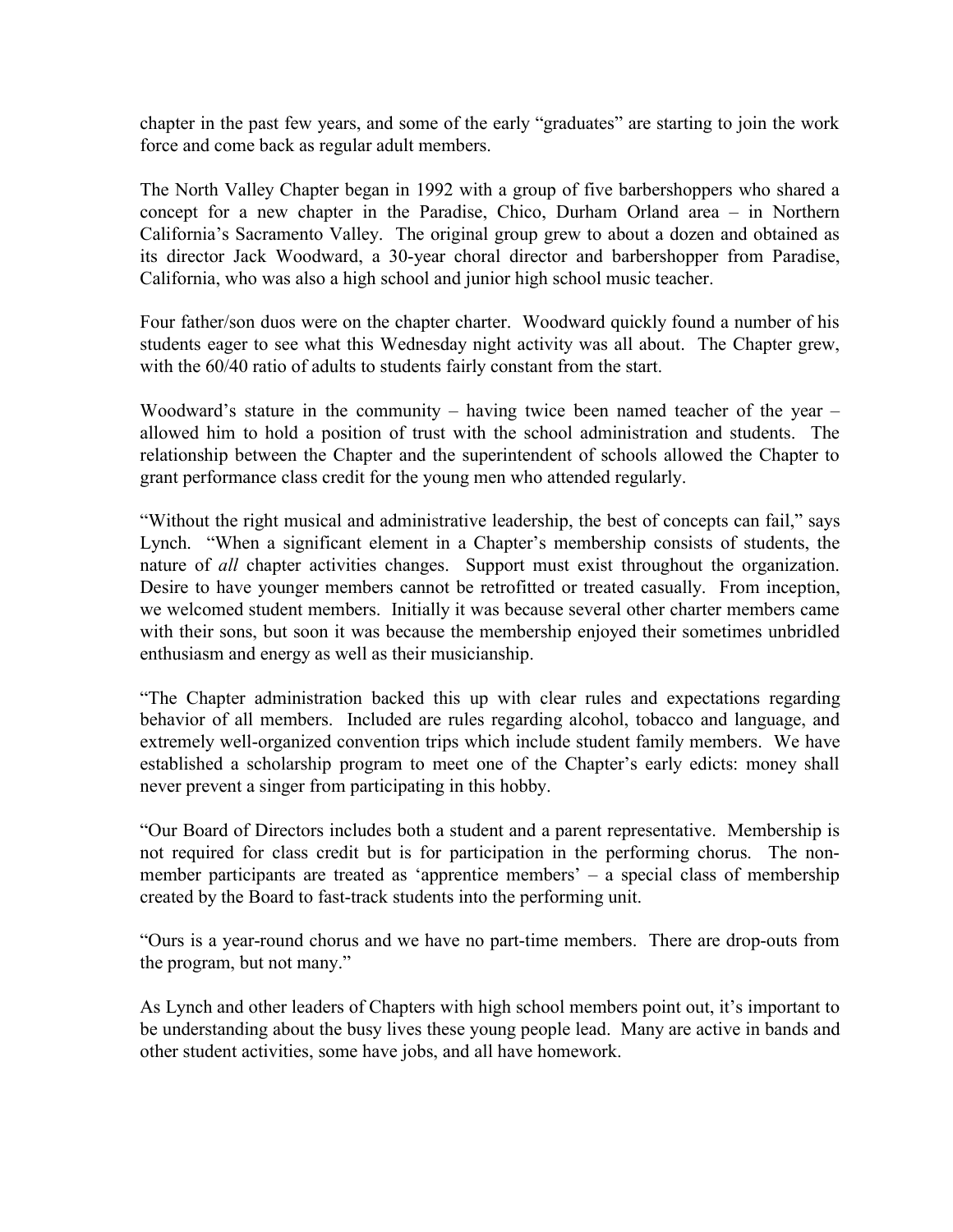"Last year we 'graduated' five high school seniors," Lynch continues. "Three of them are attending college nearby and continue to attend rehearsals when they can and will participate in major events. Butte College, a local junior college, has approached us about providing a similar barbershop-for-credit arrangement, since they have a basic voice program but no choral classes.

"This year we have 9 or 10 new students from Paradise High and three high school choral students visiting from neighboring towns. We are busy recruiting their fathers. We now have six father-son duos and would like to increase that to a dozen or more. Wouldn't it be something to be known as a father/son Chapter?

# **Fund Raising**

One thing we can all do is raise money for the Youth Outreach cause. This can take place on three levels:

**Chapter or local** - through individual projects **Far Western District** - through the FWD **Youth Education Fund Society** - through the **SingAmerica** or **SingCanada** funds

The first priority is local, through support for an individual school or joint fundraising shows such as those described above. Local projects are bound to produce the greatest impact in the community and recognition for the chapters involved. If this is the case, please remember to advise the District Services Chairman of funds raised and provided, so he can keep track of our combined charitable donations.

The second priority is the **Far Western District Youth Education Fund**, which supports a variety of scholarships, schools and educational efforts on a District-wide basis, as enumerated in Westunes and elsewhere. Projects funded by the Youth Education Fund include:

- Production of educational materials, manuals, videos, etc., in support of the District's Youth Outreach goals;
- Scholarships for music educators attending the District Chorus Directors Seminar or Harmony Colleges;
- Additional scholarship funding for the high school quartet competition;
- Additional travel funding for college quartets;
- Sponsorship of clinics, Harmony Camps, festivals and other educational activities.

Recommendations made by the FWD Youth Activities Committee are subject to approval by the FWD Board of Directors. Requests for funding should be directed through members of the Committee, as listed in the District Directory. Contributions received are maintained in a separate Youth Education Fund account by the District Treasurer.

The **SingAmerica** and **SingCanada** programs were established in 1995 as a Society service project, as reported in the Harmonizer and elsewhere. Its purposes are somewhat parallel to the FWD Youth Education Fund, but on a Society-wide level.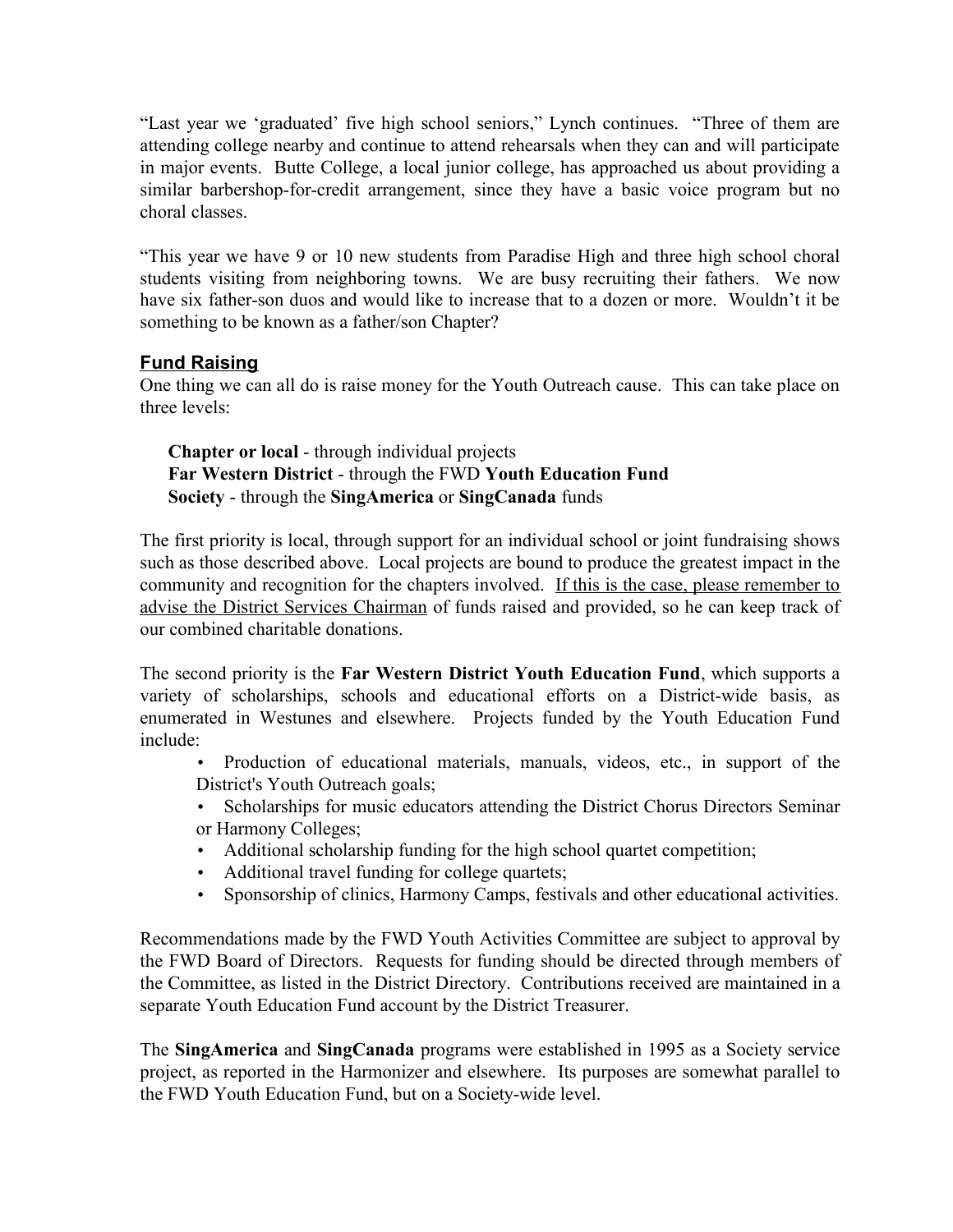All Society units in the U.S. come under the Society's 501(c)3 umbrella as a charitable organization as far the as the IRS is concerned. The same guidelines apply as with raising funds for Heartspring or other charities. If there are any questions, contact your District Treasurer.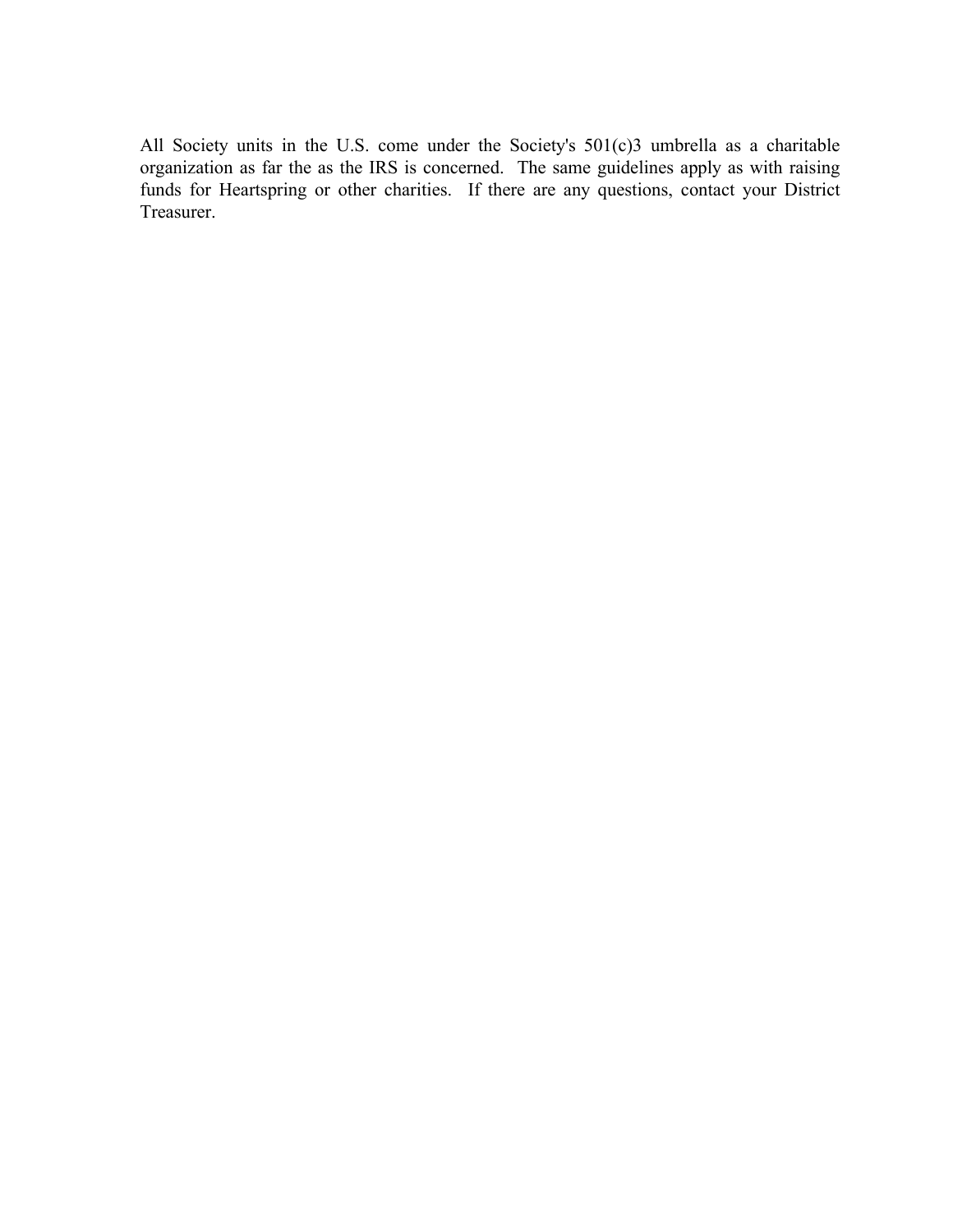# **FWD High School Quartet Contest**

The Far Western District conducts an annual High School Quartet Contest (HSQC) which is held each year during the Spring District Convention. The date of the Spring District Convention is set by the Society headquarters office, and is normally held on the third weekend in March. The purpose of the High School Quartet Contest is to expose nonmember, high-school aged young men to the pleasures of recreational singing and barbershop harmony in particular. The High School Quartet Contest is separated from the standard quartet contest structure to provide an equitable contest and prize structure among peers of like experience, and to recognize the achievement of newcomers to barbershop harmony.

## **Number of Entries**

At the present time, there is no limit to the number of High School quartets. However, as this program grows, it may become necessary to limit the number of quartet entries to a maximum of three quartets per division. In such a case, a Division HSQC shall be established in the January/February time frame to serve as a run-off to the District HSQC. (Refer to the Official High School Quartet Contest Rules in Appendix 7.)

#### **Division Preliminary Contests**

Each division in the Far Western District may conduct a preliminary contest in January or February to determine eligibility for the District contest. The scheduling of the Division HSQC shall be the responsibility of the District Youth Activities Vice President, with approval from the District C&J Vice President and the FWD Board of Directors. Divisions are encouraged to hold an HSQC in their area prior to the District contest to give them the experience of competing. Two Divisions may elect to combine their efforts and hold one contest if there is an insufficient number of high school quartets to justify separate contests. In the event of a combined effort, the number of quartets qualifying for the District HSQC shall total three times the number of Divisions involved, regardless of the number of quartets from each Division.

#### **Contest Eligibility**

The HSQC is designed to be as flexible as possible to encourage a maximum level of participation. The following is a summary of the rules of eligibility. In case of special circumstances, contact the District Youth Activities Vice President for a ruling:

1. The contest is for male quartets comprised of young men singing in the barbershop style.

2. Each member of the High School Quartet must be a high school student (either public or private) at the time of the contest.

3. A High School Quartet member may be a SPEBSQSA member, but Society membership is not a prerequisite for eligibility.

4. Championship High School Quartets may compete again the following year, providing all members are still high school students.

5. An individual can sing in one quartet only.

6. Contest entries will be accepted up to one hour before the start of an official contest, subject to the approval of the District Youth Activities Vice President.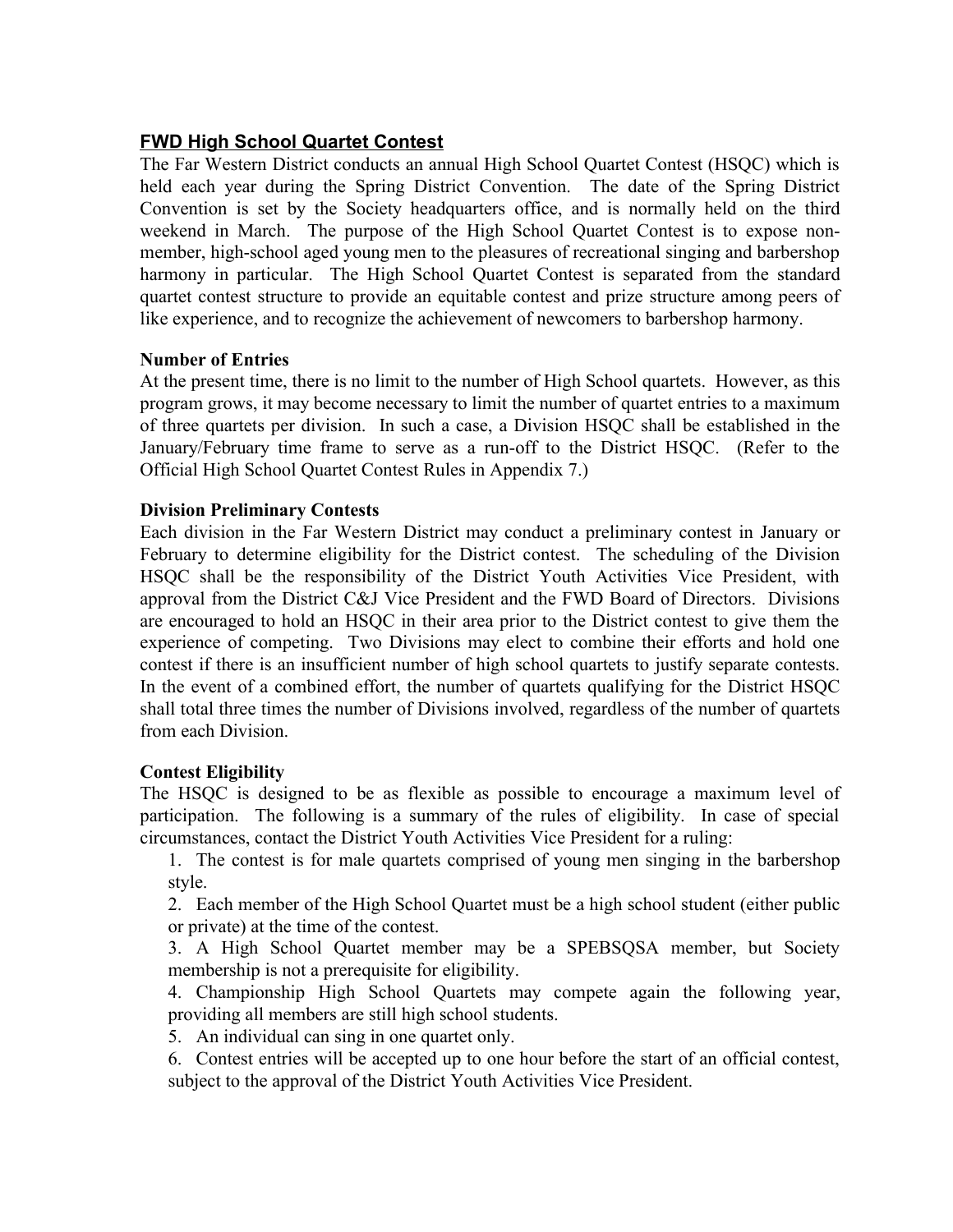# **Contest Registration Procedure**

A contest entry form (Appendix 8) should be acquired from any member of the Youth Activities Committee or the District C&J Vice President. There are no dues or registration fees required.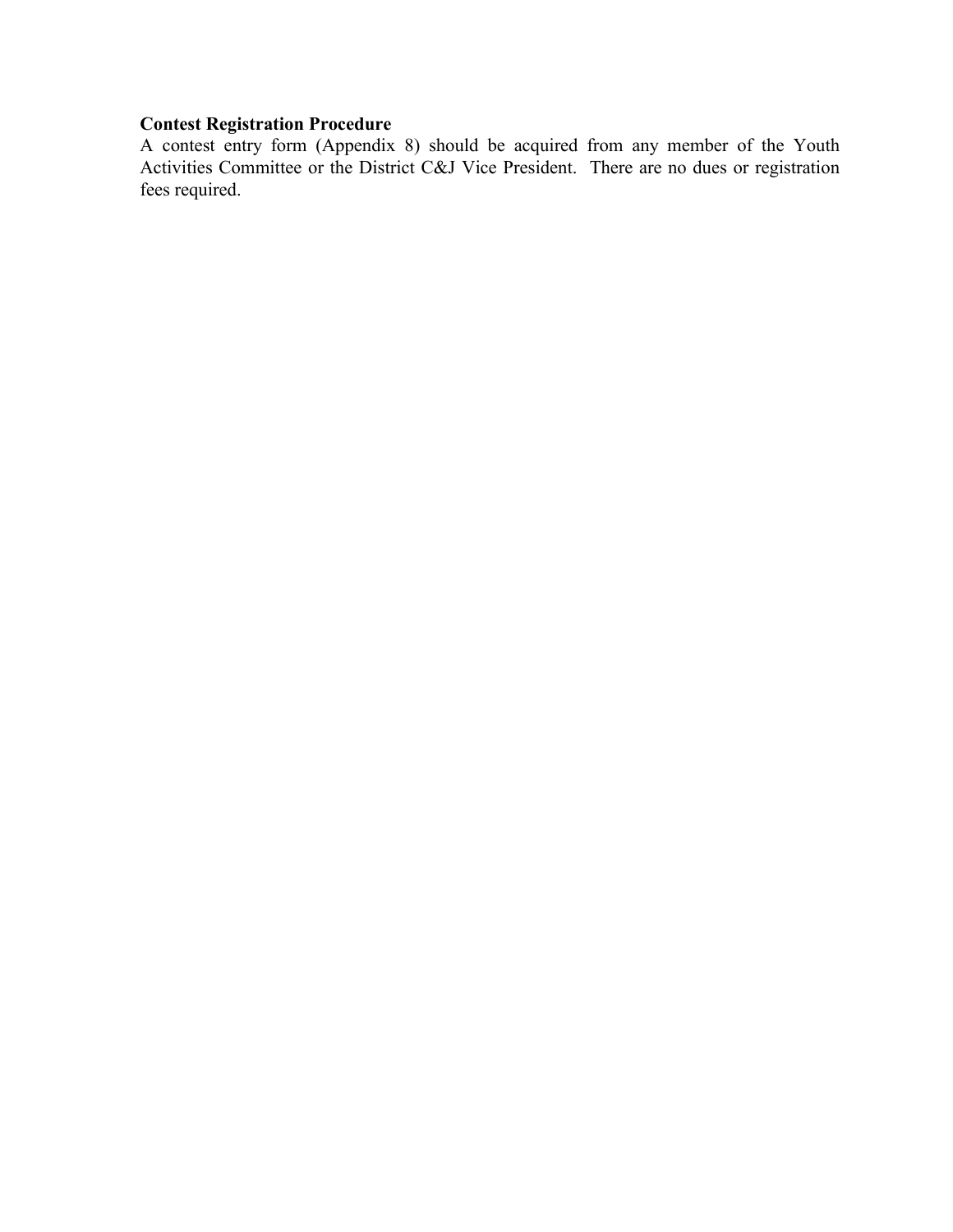#### **Order of Appearance**

The draw for order of appearance will be conducted by the District Youth Activities Vice President the day before the contest. Each contestant shall be notified at a briefing at the contest site. Late entries shall be placed either first or last, at the discretion of the Contest Panel Chairman. Contestants will sing in the order in which their names are drawn by lot, unless the Contest Panel Chairman excuses such appearances due to circumstances beyond the control of the contestants. The Contest Panel Chairman will determine whether to give an excused contestant the opportunity to appear after all other contestants.

#### **Rules & Regulations**

Two songs in the barbershop style must be sung at each round of the competition. A quartet may use the same songs at the Division contest and the District contest. A selected panel of judges will adjudicate all contests, using High School contest rules. To help alleviate the burden on the certified SPEBSQSA judging staff, a panel of judges of varying experience will be formed at the discretion of the Contest Panel Chairman. Judges will be counseled to take into account the age of the singers and the relative maturity of the voices. However, in no case should poor singing, excessive vibrato or out-of-tune singing be overlooked. Judges are also discouraged from disqualifying any quartet because of choice of song, although appropriate penalty points may be deducted for singing songs in poor taste. All quartets must use arrangements that comply with international and USA copyright laws.

High School quartets will be responsible for their own travel, lodging and other expenses incurred while participating in the competition(s), although chapters are urged to provide financial and other support for quartets in their area. See Appendix 9 for sample Judging Form.

#### **Scoring Summaries**

Scoring Summaries will be produced by the Panel Chairman and Secretary and distributed in the same manner as other contest summaries. The Summary will contain the order of finish, the quartet name, the school represented, the song titles, the total scores and the panel members' names. See Appendix 10.

## **Contest Awards**

Awards and scholarships shall be presented to the First through Fifth Place Quartets. The First Place Quartet shall be recognized as the Far Western District High School Quartet Champion. The amount of the Awards will be determined by the FWD Youth Outreach Committee and approved by the FWD Board of Directors.

For graduating seniors, the award will be made jointly payable to the student and to the educational institution of his choice. If the student is not planning to attend college or some institute of continuing education, or is not yet old enough to be making such plans, the award shall be made payable directly to the student and mailed to the quartet member's parent(s) listed on his entry form. An accompanying letter to the parent(s) will thank them for their support and suggest setting the amount aside for his future education. In either case, each award winner will have 90 days after the contest to discuss his choice of disbursement of the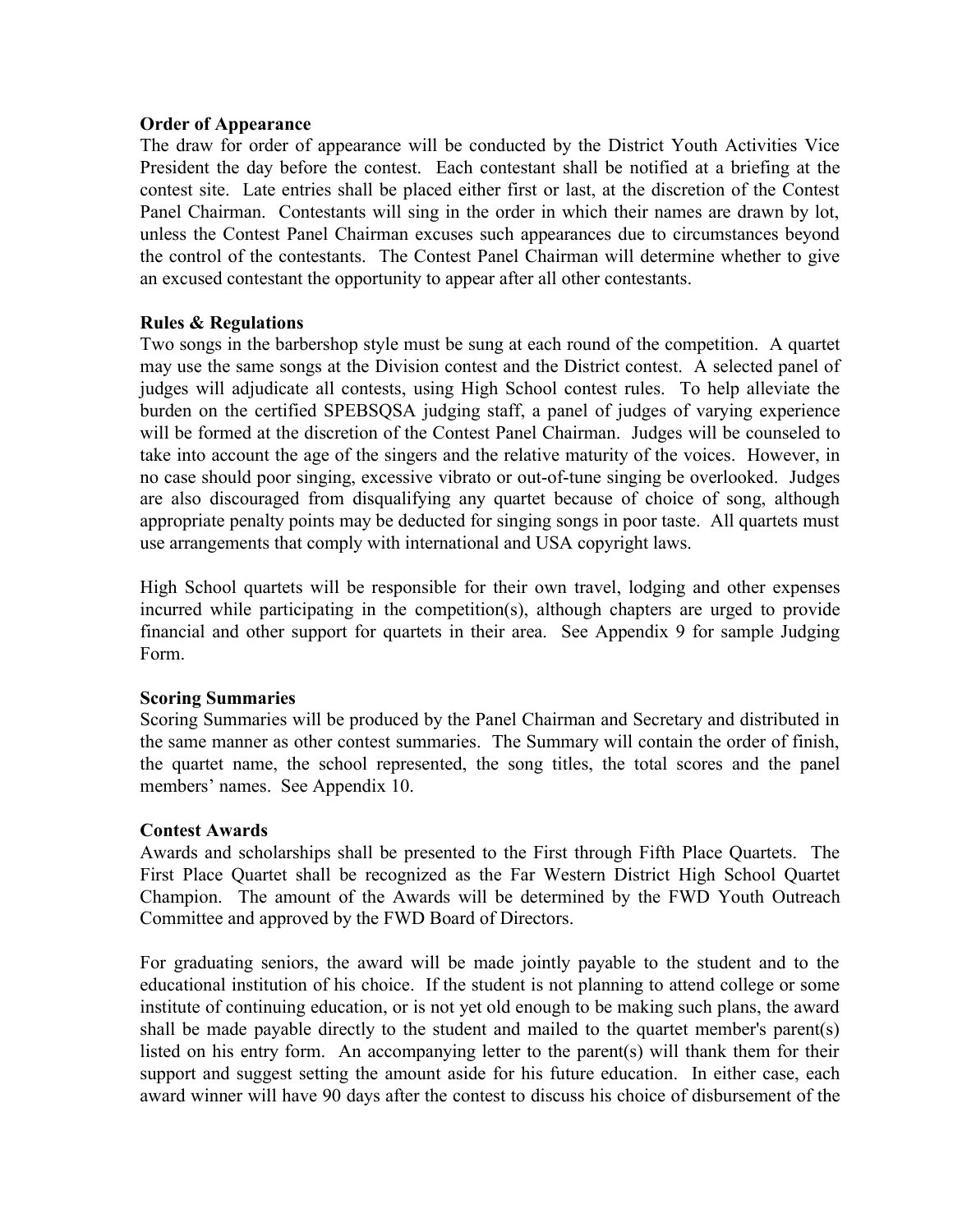funds with his parents. (See the sample letter to scholarship award recipients in Appendix 11.)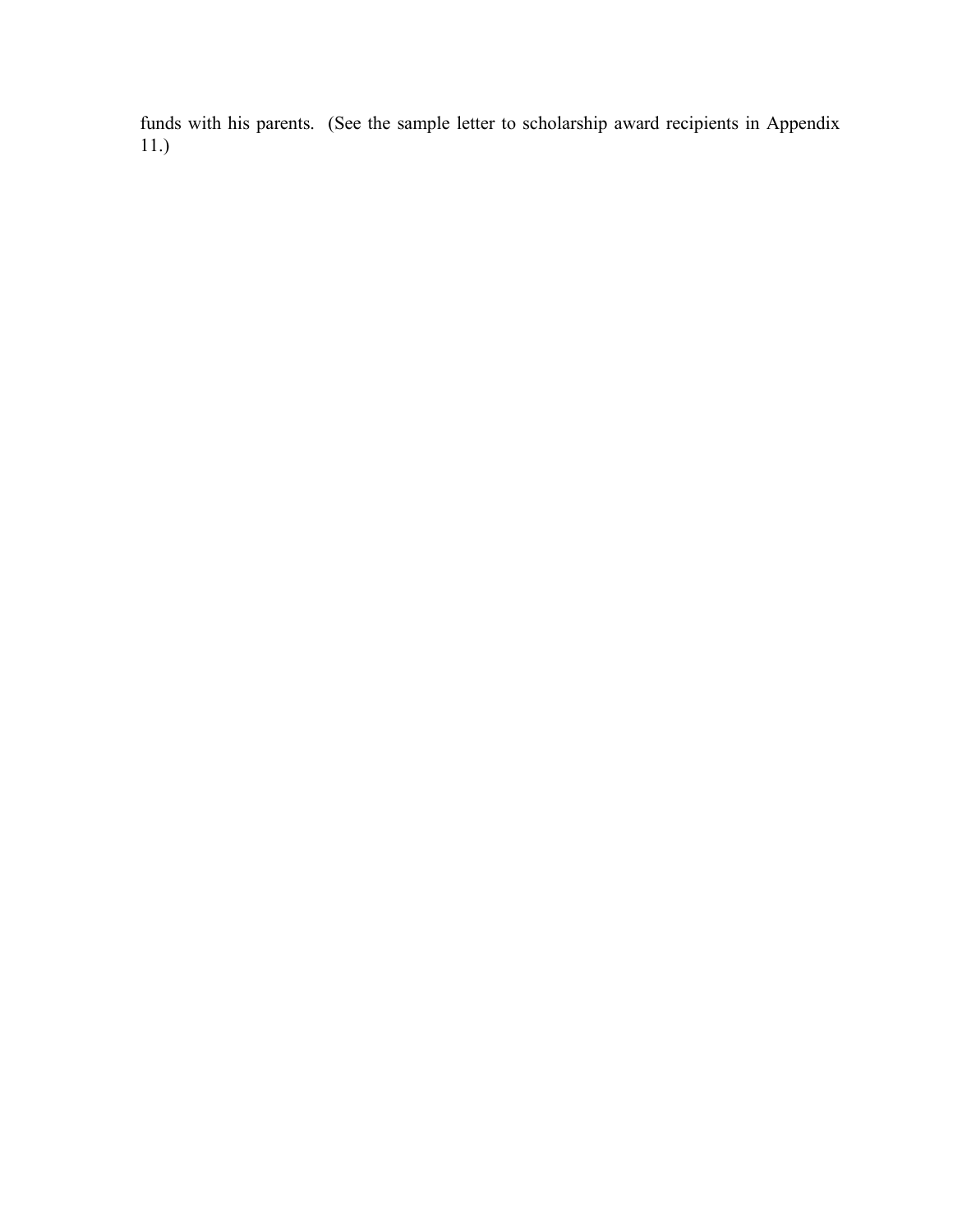# **MBNA America Collegiate Barbershop Quartet Contest**

With sponsorship by MBNA America Bank (issuer of the Society credit card), the Society organizes and coordinates the annual Collegiate Barbershop Quartet Contest (CQC) which is held each year during the international convention. The purpose of the Collegiate Quartet Contest is to expose non-member, college-aged men to the pleasures of recreational singing and barbershop harmony in particular. The Collegiate Quartet Contest is separated from the standard quartet contest structure to provide an equitable contest and prize structure among peers of like experience, and to recognize the achievement of newcomers to barbershop harmony.

#### **District Preliminary Contests**

Each district in the Society conducts a preliminary contest to determine eligibility for the international contest. Because of its large geographic area, the Far Western District holds preliminary contests in each division. The schedule for the district/division contests is determined and published by the Society headquarters office.

#### **Contest Eligibility**

The eligibility for a Collegiate Quartet preliminary contest is defined by the Official Rules for the CQC published by the Society headquarters office. The following is a brief summary, but refer to the official rules for the most current and complete information:

1. The contest is for male quartets comprised of young men between the ages of 17 and 25 singing in the barbershop style.

2. No more than two members of a college quartet may be SPEBSQSA members, unless those members first joined the Society within the calendar year of the competition.

- 3. Past CQC champions are not eligible.
- 4. An individual can sing in one quartet only.
- 5. A CJ17-A Official Entry Form must be received at the Society headquarters office no later than 21 days before the preliminary contest date, along with a check for \$10.00 payable to SPEBSQSA.

#### **Rules & Regulations**

Two songs in the barbershop style must be sung at each round of the competition. A quartet may use the same songs at the preliminary contest and the international contest. Certified SPEBSQSA judges will adjudicate all contests, using standard contest rules. The quartets achieving the highest scores in each of the preliminary contests will be invited to compete in the final round of competition. All quartets must use arrangements that comply with international and USA copyright laws. Quartets will be responsible for their own travel, lodging and other expenses incurred while participating in the competition(s), although chapters may elect to provide financial and other support to a college quartet.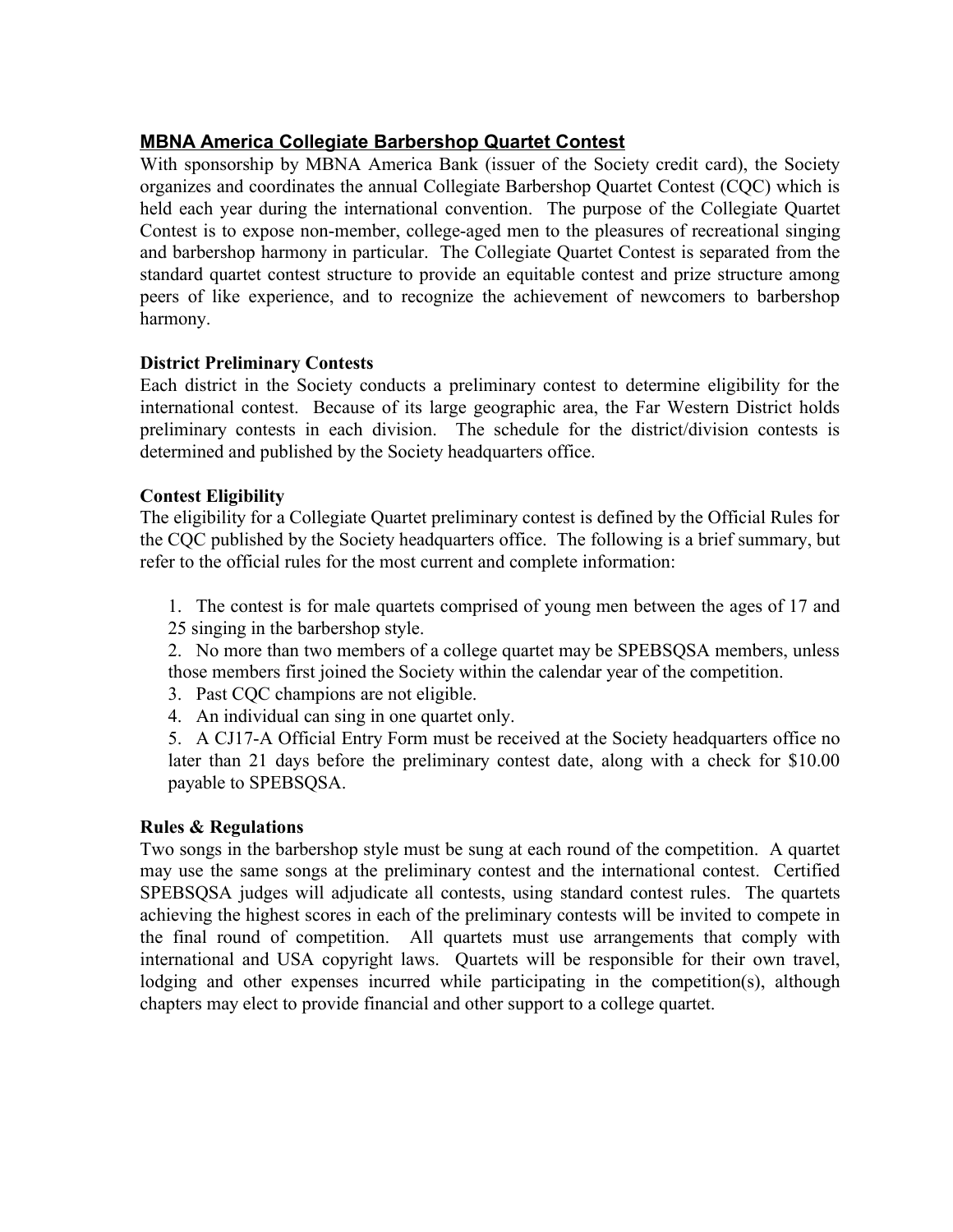#### **Promotion and Sponsorship**

Each year around December, the Society sends announcement flyers and posters to thousands of college music departments, music educators, fraternities, etc., announcing the next CQC competition. Queries received as a result of that mailing get a packet of information from The Society headquarters office and are referred to the appropriate District CQC coordinator. The District coordinator then passes these contacts along to a CQC coordinator in each Division, who is responsible for individual follow-up. The intent is to screen the queries as to their interest and provide all those who are potential entrants with a host chapter or quartet who can provide them with encouragement and coaching support.

Chapter YO Chairmen are encouraged to make their own contacts with local college music departments and others to initiate college quartet development.

## **Cash Prizes**

MBNA America provides the following cash prizes for CQC winners:

- \$4,000 for the Champion Quartet
- \$1,500 for the Second Place Quartet
- \$1,300 for the Third Place Quartet
- \$1,000 for the Fourth Place Quartet
- \$800 for the Fifth Place Quartet

Each District may send its Champion Collegiate Quartet to the International Finals. Additional quartets may be invited as "wild-cards" based on qualifying scores. Each District Champion Collegiate Quartet receives \$1,000 from MBNA America.

The Far Western District provides \$1,000 in travel funds for college quartet(s) going to The International Competition. If more than one college quartet qualifies and is invited to go, then the travel fund is divided accordingly. Depending on funds available in the Far Western District Youth Education Fund, this fund may be augmented. Host chapters are encouraged to support such competing quartets as much as possible.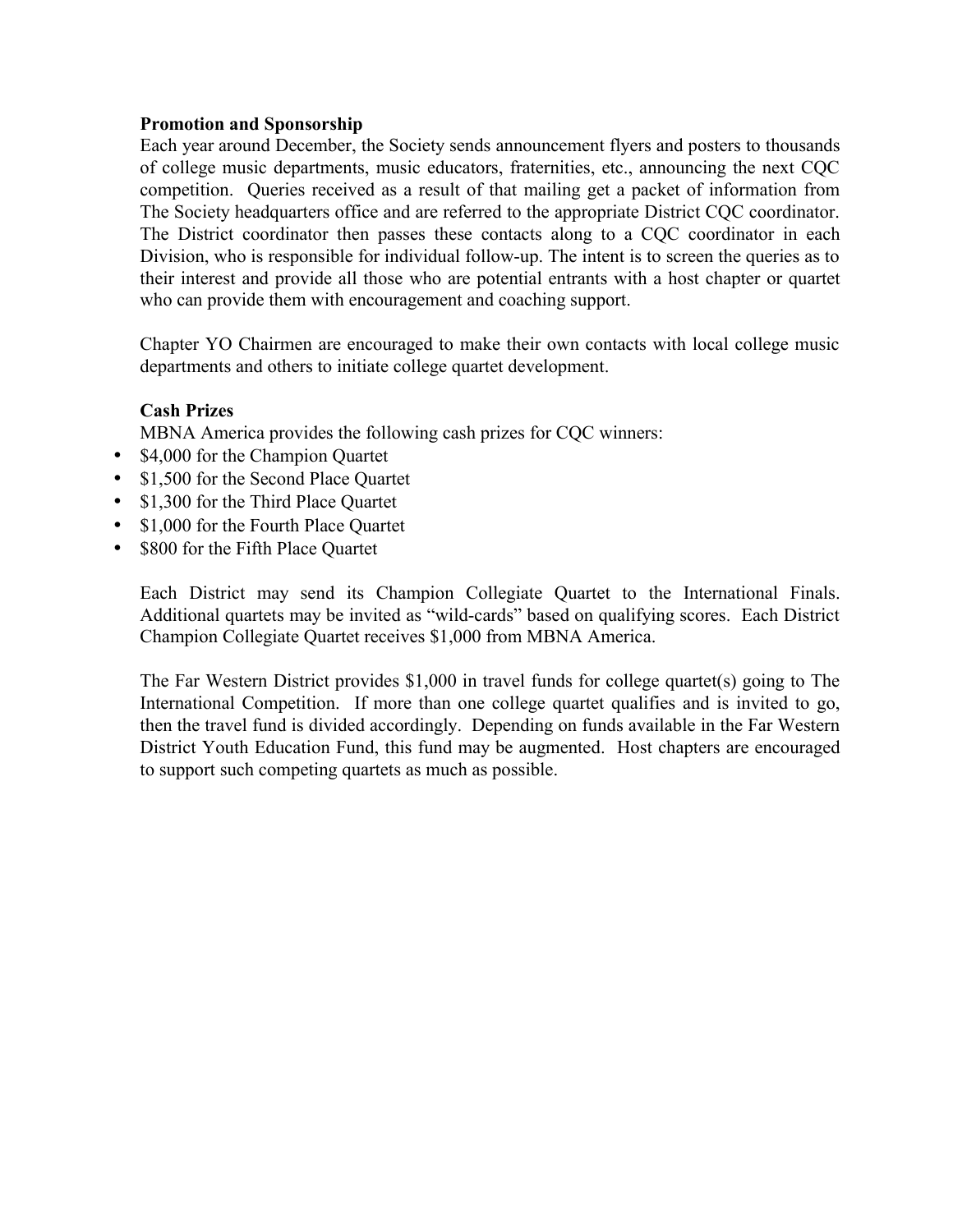## **Elementary Level Programs**

Performing for elementary school audiences is a real kick – ask the Vacaville Chapter, the Sundowners Quartet from Rancho Bernardo, the Singing Padres from Palomar-Pacific Chapter or any of the others who have done it. Kids are impressionable and enthusiastic.

The key is to leave behind something to encourage their own involvement in singing. At that age, kids are most likely to be singing in unison. Boys and girls are together, as boys' voices have not yet changed. Depending on the teacher and the program, at the middle school level they may be doing one- and two-part harmony. The Society's Young Men in Harmony materials are not appropriate for use at this level.

The primary tool we have is "*Introduction to Barbershop Singing for Youth*", a collection of songs arranged by Tom Gentry and published by Shawnee Press (Society stock #4062). The arrangements are not pure barbershop, but are designed to introduce young singers to the joys of singing harmony. It is the policy of the Far Western District to make copies of this songbook available free to music teachers, as long as the supply lasts. Contact the District Secretary or order copies through the Society.

One of the easiest ways to support local school music is through joint performances where school choirs and barbershoppers share a program, and funds raised go to the school music activity. Sometimes a simple donation by the barbershop Chapter, to enable the school choir to buy music, equipment or costumes, or finance travel to a festival can be a greatlyappreciated step. A Chapter might "adopt" a school choir and develop a long-term relationship.

In the Cardinal District, a group of retired barbershoppers called the "Singing Grandpas" provide regular programs at local schools. The kids learn that singing is fun and can be a lifelong activity.

At various times, barbershoppers, wives and friends have been invited to direct elementary school groups or choirs. In many school districts, budget cuts have reduced or eliminated regular music programs. It's better to provide the singing experience as volunteers than to have the young people miss out on the opportunity altogether. But we must remember, and remind our school officials, that we are a supportive resource, and not a substitute for regular, full-time, professionally-guided music instruction. Through occasional visits and sing-along assemblies, we can accomplish much.

If kids don't get exposed to the joys of singing at the elementary level, they are much less likely to be interested in joining a junior or senior high school choir – or adult singing activity – later on.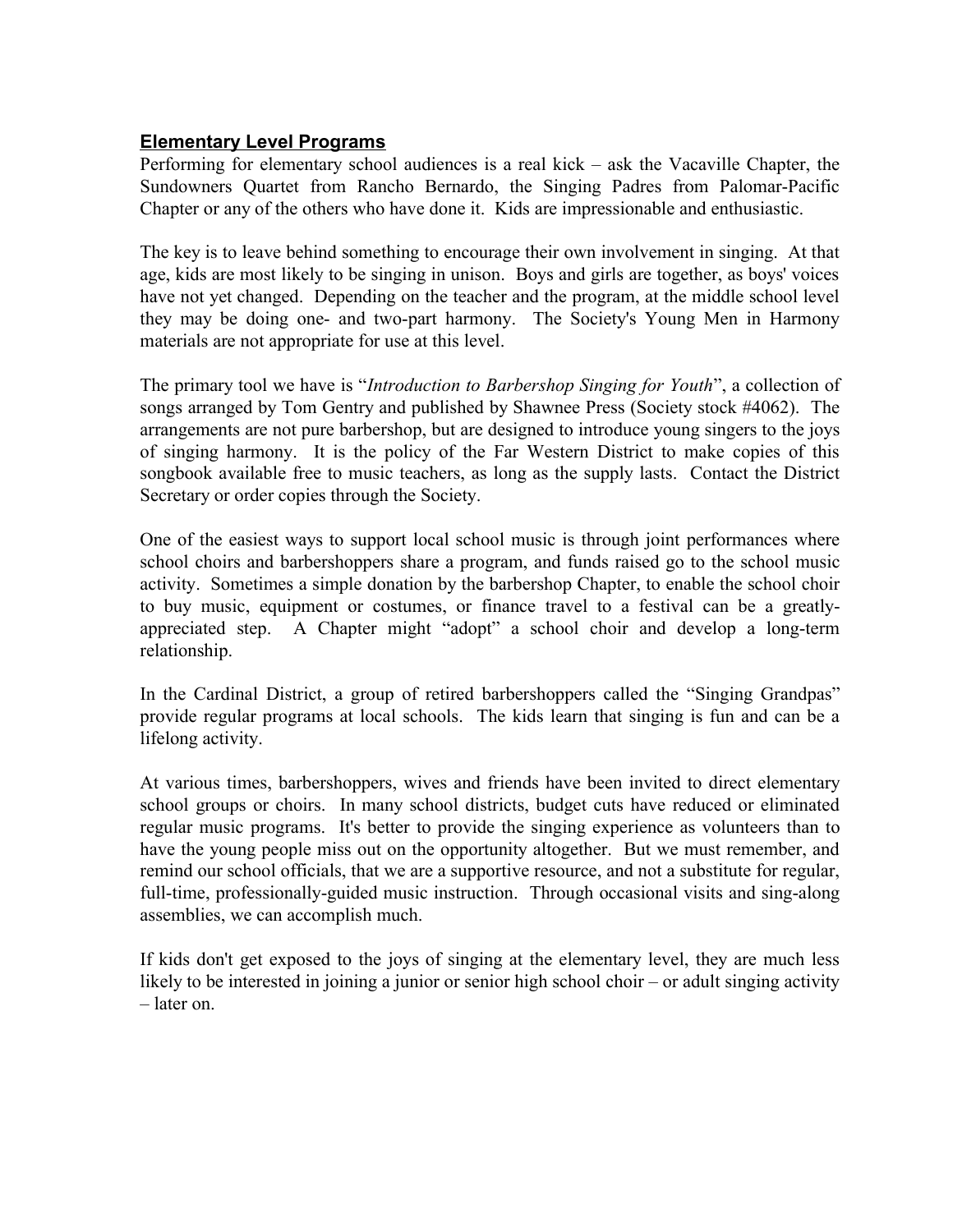# **Youth Harmony Camps**

The idea for the camps came from high school quartet contest competitors a few years ago, who suggested that it would be neat to get together for a week-end in a camp setting that would mix singing, learning and fun outdoor activities.

The basic approach with the Far Western District (FWD) camps is to provide a total barbershop experience for the young men. The faculty and music is all barbershop. Music educators are invited to attend free-of-charge. This is different from the approach of the Society's Harmony Explosion Camps, for which teachers are recruited and invited to bring some of their boys, and the curriculum includes non-barbershop as well as barbershop clinicians and materials. Their outreach to students is through the teachers, who are more likely to appreciate the academic setting and the variety in musical literature. Both programs have been successful, based on their respective goals. This section describes how the FWD program works.

The camps are designed as vehicles for exposure, not member recruiting. There is absolutely no pressure to join the Society. The fact that some of the young men may choose to join us now is considered a bonus.

#### **Site Facilities**

The best choice is an organized camp facility geared to youth, such as those owned and operated by churches or youth organizations. It should be a mountain and/or woodsy setting within a reasonable driving distance of a major metropolitan area. The facility should include cabins or dorms, a dining hall, and an indoor meeting room large enough for risers to hold 100 young men. There should also be recreational facilities, such as a swimming pool, volleyball or basketball courts, and a campfire amphitheater. Accommodations for female teachers as well as male faculty and teachers should also be available. The facility generally needs to be booked 8-10 months in advance.

#### **Size**

The facility should be sufficiently large to guarantee exclusive use of the camp. This usually means 70 to 130 students (100 to 160 including adults).

## **Scheduling**

What works best for us is the time between the end of the school year in mid-June and the start of the International Convention at the end of June. Teachers tell us that their window of opportunity for best cooperation with us are after the Spring concerts in May, in September before school programs get underway, and in January after their Christmas/Holiday shows and before they get into their Spring shows. We would rather avoid the peak summer vacation months of July and August. We would have conflicts with Harmony Colleges and Directors schools. Besides, most camps are not available weekends during their peak season which usually begins around the end of June and runs until Labor Day. The June framework also enables recruiting for camp to occur while school is still in session.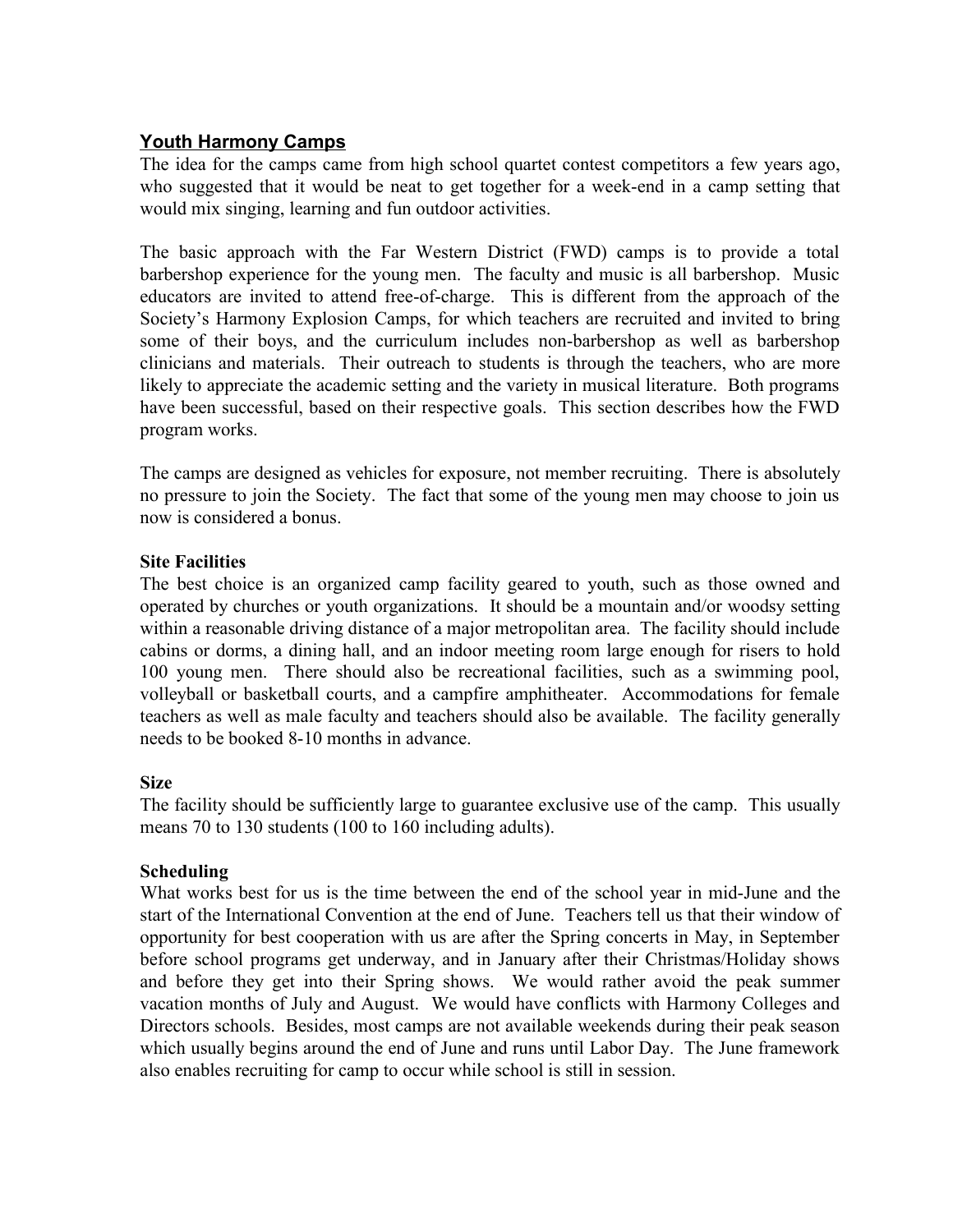#### **Registration & Fees**

The FWD policy has been to charge students \$25 for the entire camp weekend, and charge the teachers nothing. This covers five meals, two nights and all the activities and materials. The actual cost – considering not only camp costs for food and accommodations, but also expenses for faculty, music, etc. – runs around \$80 per head. The balance has been subsidized by the FWD Youth Education Fund. The philosophy has been that it has to be worth something to the student - if he's willing to put up \$25, he's likely to be more serious about attending. Chapters are encouraged to assist with transportation for boys in their areas.

When there is a group of 12 or more boys from one school or town, the sponsoring chapter or school should be required to have an adult stay with the boys in camp. This can be helpful in terms of discipline and handling any problems. Any adult not on the assigned faculty or counselor roster is asked to pay the full \$80 rate, provided there is room.

Campers should receive a packet of printed materials prior to arriving at the camp. Appendix 12 includes examples of a cover letter and checklist. The kit should include a map and written directions, along with a detailed schedule of events. In addition, the kit should include a parental emergency medical form. If it should become necessary to take a student to a local hospital or clinic, they may not be able to provide care without such parental approval. This has been a problem because of the late sign-ups and the "I forgot" syndrome, and needn't be an overly complex or scary form, but it is necessary.(see Appendix 13).

As an additional safety issue, no teenagers should be allowed to drive themselves to camp. Any necessary exceptions can be worked out with the camp director. Driving into town during camp is absolutely forbidden (for obvious liability reasons) and anyone found violating this rule will be sent home immediately with no refund of their registration fee.

#### **Music & Administrative Faculty**

The music faculty is typically made up of about 15 barbershoppers, led by a dean or "Campmeister" (Lloyd Steinkamp or John Krizek). The "all-star" music staff is lead by accomplished barbershop teaching "pros" such as Lloyd, Val Hicks, Ron Black and Gary Bolles. The staff is intentionally stacked with men who not only are talented directors, coaches, judges and quartet veterans, but who also joined the Society when they were teenagers. Included should be at least one demonstration quartet with International credentials, such as Rhythm & Rhyme, Metropolis, Vintage Blend, Special Feature, Buck Thirty-Nine and Gotcha! (with a lead who was a *student* at the first camp in 1996). Just having men like this sprinkled on the risers helps with discipline and the learning process.

Guest quartets are reminded they are there for the boys, and that does not mean spending a lot of time singing to them. Additional participation by local chapter groups or quartets is not encouraged.

At least one staff member is assigned to look after the needs of the visiting music educators, such as the highly respected Dr. Val Hicks or Gary Bolles, who hold music education degrees. They sit with the teachers during meals, answer questions about what's going on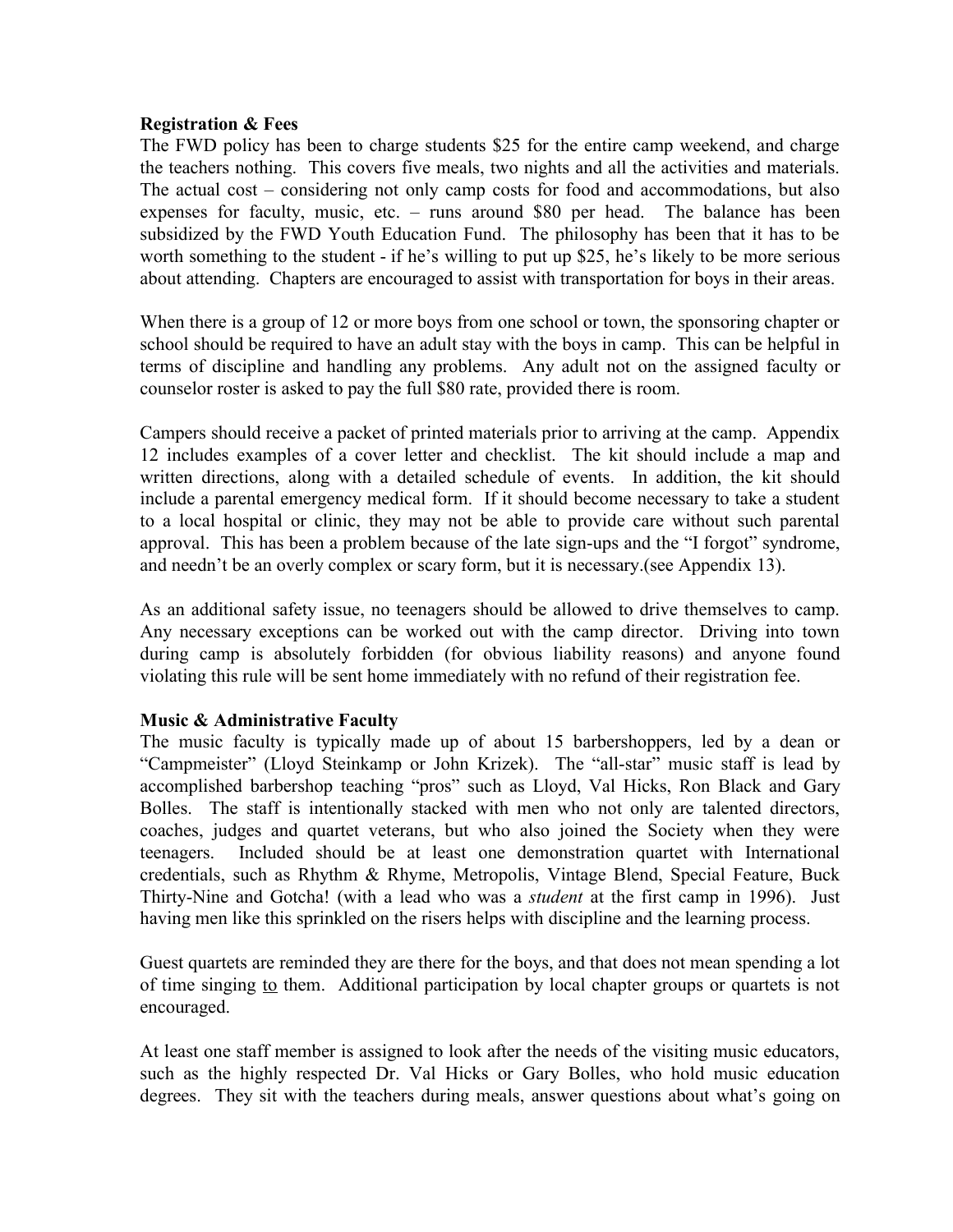and conduct a special session addressing their needs during the Saturday afternoon recreation period for the boys (see schedule below). A special kit of Society background material on barbershopping is provided to the teachers.

In addition to the music staff, it takes about six barbershoppers to act as camp counselors. Duties include handling registrations, distributing music, getting everybody where they are supposed to go, monitoring dining hall and dormitory chores, supervising games, bringing  $\&$ setting up risers, running to town for special needs and making sure things are under control and safe in the dorms or sleeping areas. They are led by a camp director who is in charge of all the logistics and non-singing details. All told, that's a faculty of 22-25 adult barbershoppers. The best ratio is around one adult per four kids. Thirty adults (including teachers) with 130 boys is barely adequate for proper supervision. Thirty adults for 70 boys is more than adequate.

## **Promotion**

Students come primarily through the barbershop network, with a heavy reliance on those schools or programs in which a relationship with a local barbershop chapter has been established. Many chapters have conducted schools visits, had school groups in their shows, sponsored a high school quartet, or donated money to local school music programs. Over the years, members of the Youth Activities Committee have developed relationships with teachers and educational administrators. Where doors have been opened, the invitation is enthusiastically received.

Some come from members of the barbershop family – sons or grandsons of Society members, neighbors and the like. Of course there is ample publicity in WESTUNES.

Others come from: publicity in music educator trade newsletters; presentations by quartets at events such as the Southern California Vocal Association *Young Men's Clinic*; quartets visiting schools; and promotion at local chapter shows and events. Another source has been the Society's database of music teacher contacts picked up at MENC, ACDA and other meetings. From a mailing to about 100 teachers, we may get about three calls that make the whole thing worthwhile. Teachers we would not have reached otherwise, who want to bring their students to camp. We now maintain an active database of these educators.

#### **Music Selection**

The music is selected mostly by leaders such as Lloyd Steinkamp and Val Hicks, and includes mostly *Just Plain Barbershop* or their own arrangements of public domain where there is no problem making copies. Also, several tags chosen by the faculty are included. Note that some campers have a much faster learning curve and appetite for songs, so it is wise to have something reasonably challenging in reserve. It is also important to have some extra songs available, in case the campers master the music faster than you planned! But in either case, there should be nothing so difficult or sophisticated that success in hindered.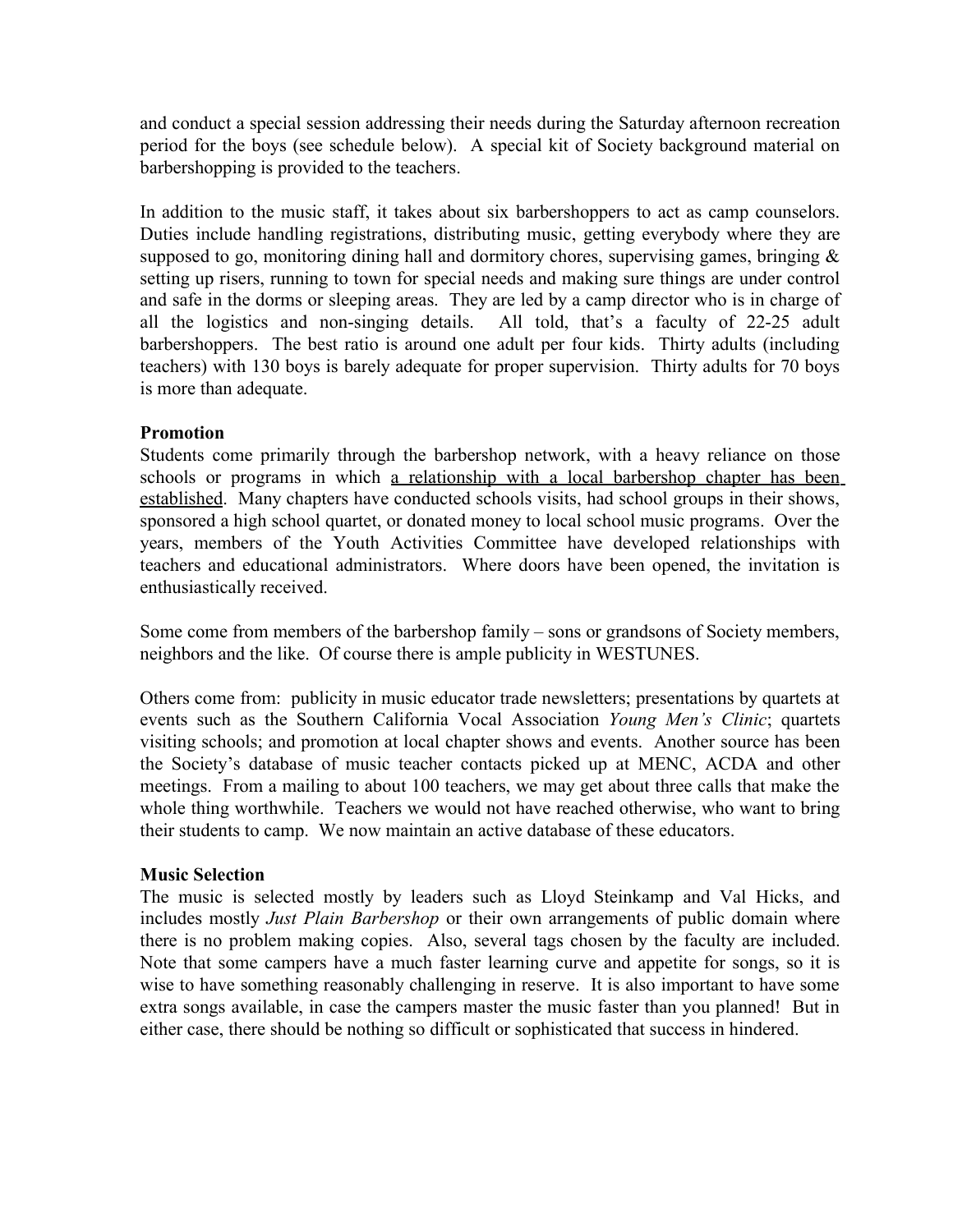#### **Schedule of Events**

Friday night: After registration and dinner, there should be chorus placement and warm-ups, announcements, introductions of faculty and learning of chorus songs. There can also be one or two songs from the "headline" quartet.

**NOTE:** It is recommended that a curfew be set at 11:00 PM each night. There should be no singing outdoors after curfew. Otherwise, the boys will sing all night long!

Saturday morning: After a chorus warm-up on the risers, there are breakout sessions. Groups of 8-12 boys with a balance of voice parts go to assigned rooms and spaces. The faculty rotates around, in approximately 35-to-55 minute increments, with the assignment of providing each student with a quartet experience, using a song from Friday night, tags or anything else that works. Each group of boys gets to work with three different coach sets. This is the most direct, hands-on coaching they get, aside from those boys already in organized quartets, who are provided with personalized coaching.

Saturday afternoon: Recreation time, including swimming and other games. This provides time for any organized quartets to get additional coaching. This is also when the teachers get to sit with the music faculty. At 4:00 p.m. it's back on the risers for another group session.

Saturday evening: After dinner, there is another group session on the risers, including quartet coaching if possible. This is followed by the campfire, featuring organized and disorganized quartetting, "Sing-With-The-Champs" tag-singing, juggling, magic acts (or whatever) by the students or teachers, and general sing-along fun.

Note: Both Friday and Saturday nights include an ice cream "social" afterglow with woodshedding and tag-singing opportunities. A special effort is made privately among the faculty to have no liquor available, regardless of the camp rules.

Sunday morning: A final session on the risers polishing songs, announcements, thank-you's, performing for parents and/or drivers, sharing experiences, etc. Then it's time to clean up and go home.

#### **Miscellaneous Notes**

We try to make sure each teacher who attends camp has follow-up contact point with a chapter that can provide on-going support throughout the year. In 1997, four out of the 11 quartets in the annual High School Quartet Contest came from schools whose teacher attended camp the prior summer, and who previously had no contact with barbershopping. It is important to maintain and nurture these relationships.

A responsible adult presence in the dorm areas is also important. These are, after all, kids – prone to the kind of post-midnight hi-jinx that can cause serious problems. The counselors can be very helpful in keeping things under control, and in making sure the area is properly cleaned up when they leave.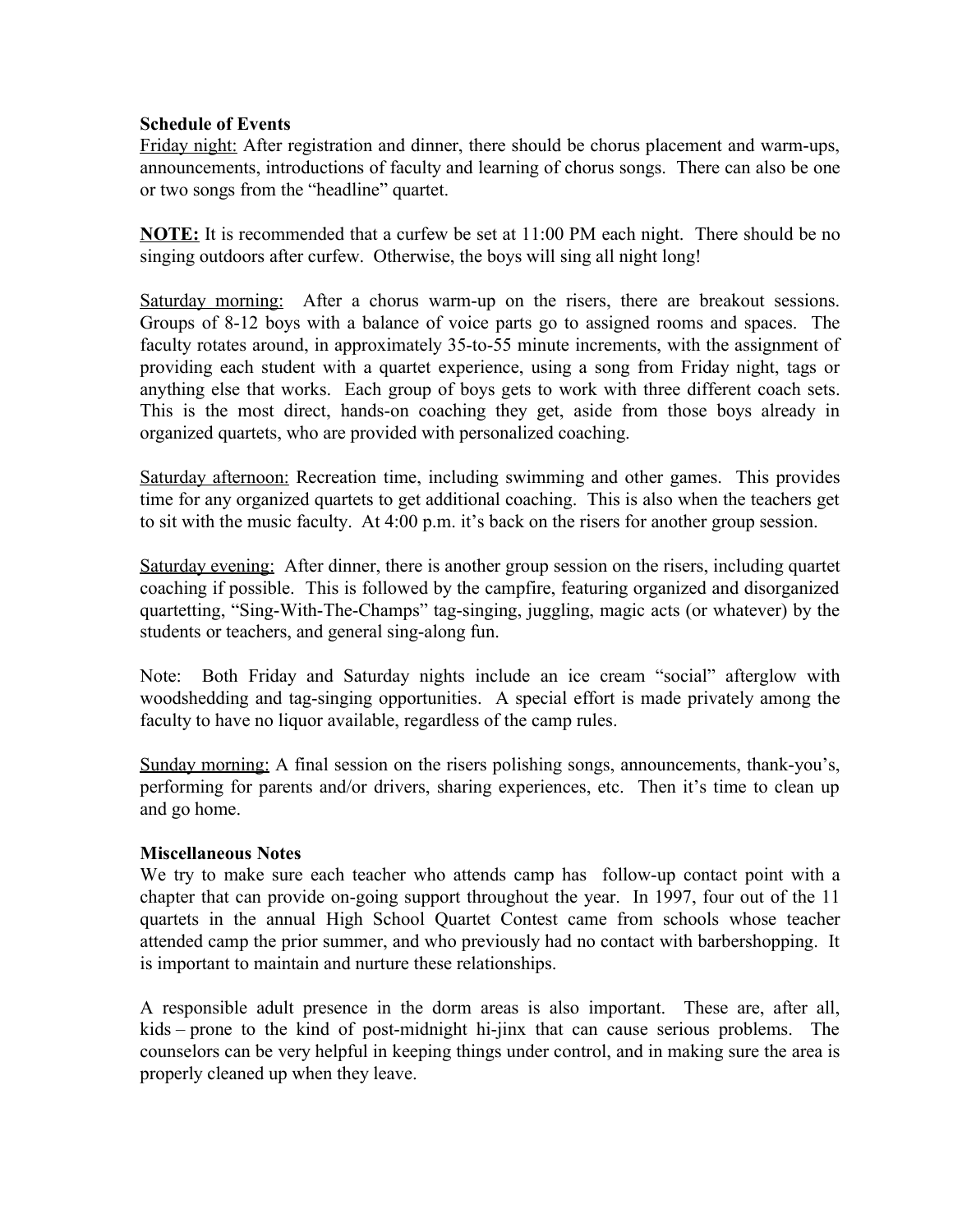One of the strengths of the FWD Harmony Camp experience is the opportunity to expose young men to the total barbershop lifestyle, including the camaraderie and the sharing on many different levels. A message we keep hearing back from teachers is how important our adult members are as male role models – something we hadn't thought about, but in today's world makes sense:

- David from Venice, CA who returned to camp one year with his high school diploma, to show "Uncle Lloyd".
- The male choir program at Venice High School, a predominantly minority school, which has grown to 35 boys from a dozen or so, led by the six who went to camp in 1996. Their teacher wrote, "I have a changed bunch of boys."
- The young man from San Bernardino who went to the NorCal camp in 1997 just to be with buddies he met at the 1996 camp (which was only in SoCal that year).
- The two junior high boys who were having problems on Friday night at the NorCal camp, who were taken aside and counseled by Chuck Hunter and Ron Skillicorn – both sensitive, experienced educators. Both boys were on the risers singing by Saturday night. Whey they left on Sunday morning, both said they had a wonderful time and would like to come back.
- The National Honors Choir veteran who said this was a better learning experience.
- The amount of hugging that goes on at good-bye time.
- The story of the doo-wop quartet of tough-looking dudes from South LA who came with great suspicion in 1996 and couldn't get over the friendliness and received subsequent coaching from a couple of the faculty veterans, came back in 1997 and volunteered to "Uncle Lloyd" to help out any way they could. In addition, their grades had improved from "D" level to "B" level during the previous year.
- A young man named Enrique asked to speak at the closing session of the 1997 SoCal camp. Standing tall and smiling broadly, he informed us all that his uncle had just died from AIDS. His father's brother whom Enrique had come to love and admire spent hours encouraging Enrique to avoid wasting time in life worrying about the touch, taste and feel of things. Instead, the only things that matter are those that come from the heart. In addition, he begged Enrique to stay involved in music, as it would prove to help get him through some of the toughest moments life has to offer. He ended by saying "so, my uncle is gone now but I promise you, Uncle Lloyd, that I will keep music in my life and in my heart as long as I live!". He now attends the camp as a helper and counselor.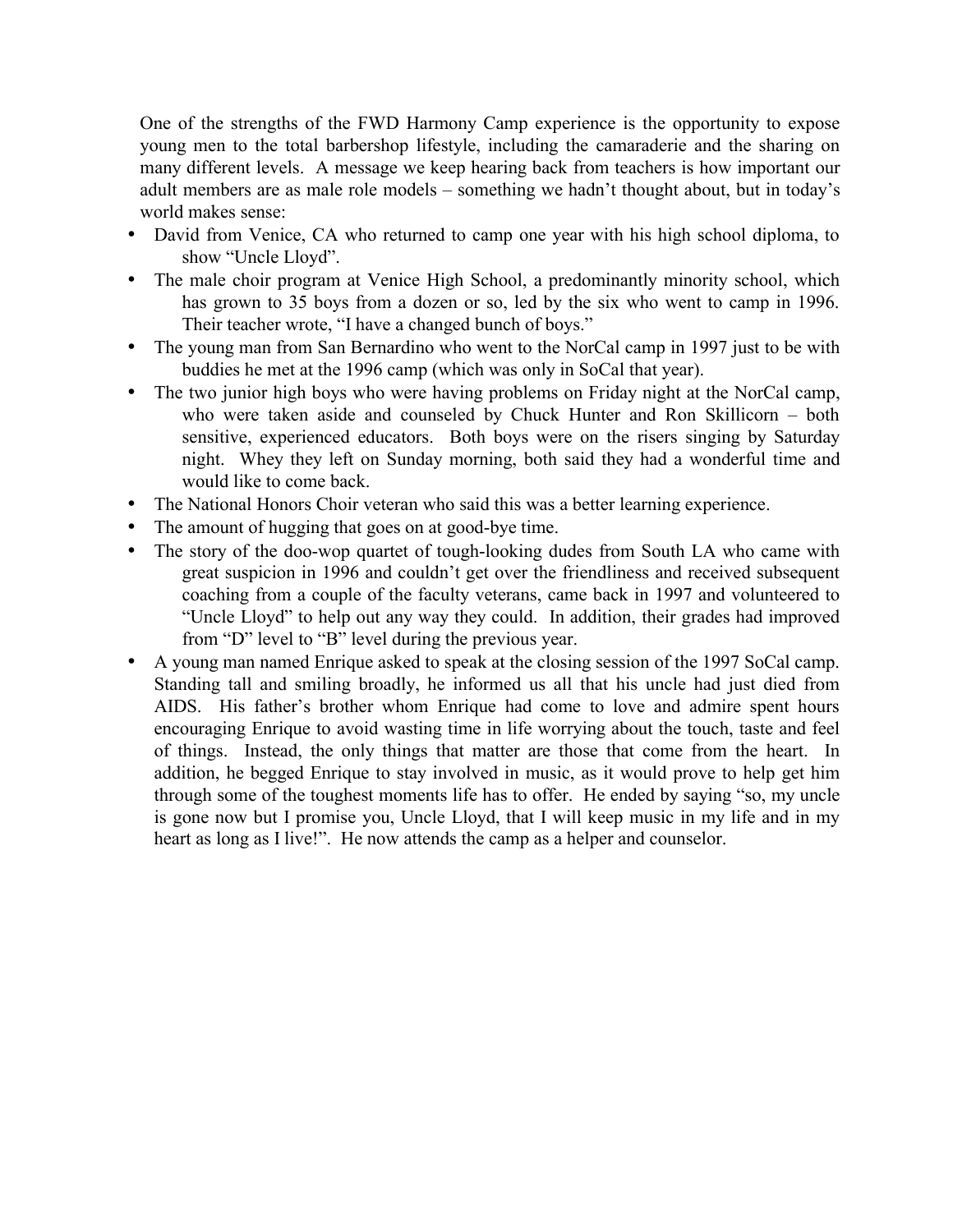# **Community Singing**

One of the reasons we call this program Keep America Singing, and not just Youth Outreach, is that one of its purposes is to encourage the revitalization of community and recreational singing by all age groups as a lifetime activity and a vital part of American culture – as reflected in the Society Vision Statement. A nation that sings, even casually, is more likely to support singing activities such as barbershopping. The cause goes beyond schools, to youth groups including Scouts, "Y's", church groups, recreation and camping organizations; service clubs such as the Rotary, Lions, etc.; civic organizations and events; senior centers and other social and healthrelated institutions.

One of the best ways we can provide this encouragement is to lead by example: by including community singing in our shows and conventions. Newcomers, as well as old-timers, are inevitably thrilled when a barbershop audience breaks out in harmony. It can also lead to a revived interest in membership on the part of some male members of an audience.

To assist in this effort, the Society has published "Sing Along Songs" (Stock #6044), a collection of lyrics to over 100 old stand-by songs. They can be copied for use in show programs, projections or for distribution to audiences and other organizations. Every chapter should have a copy of this songbook.

In addition, "Get America Singing...Again!", published by MENC, is available for this purpose.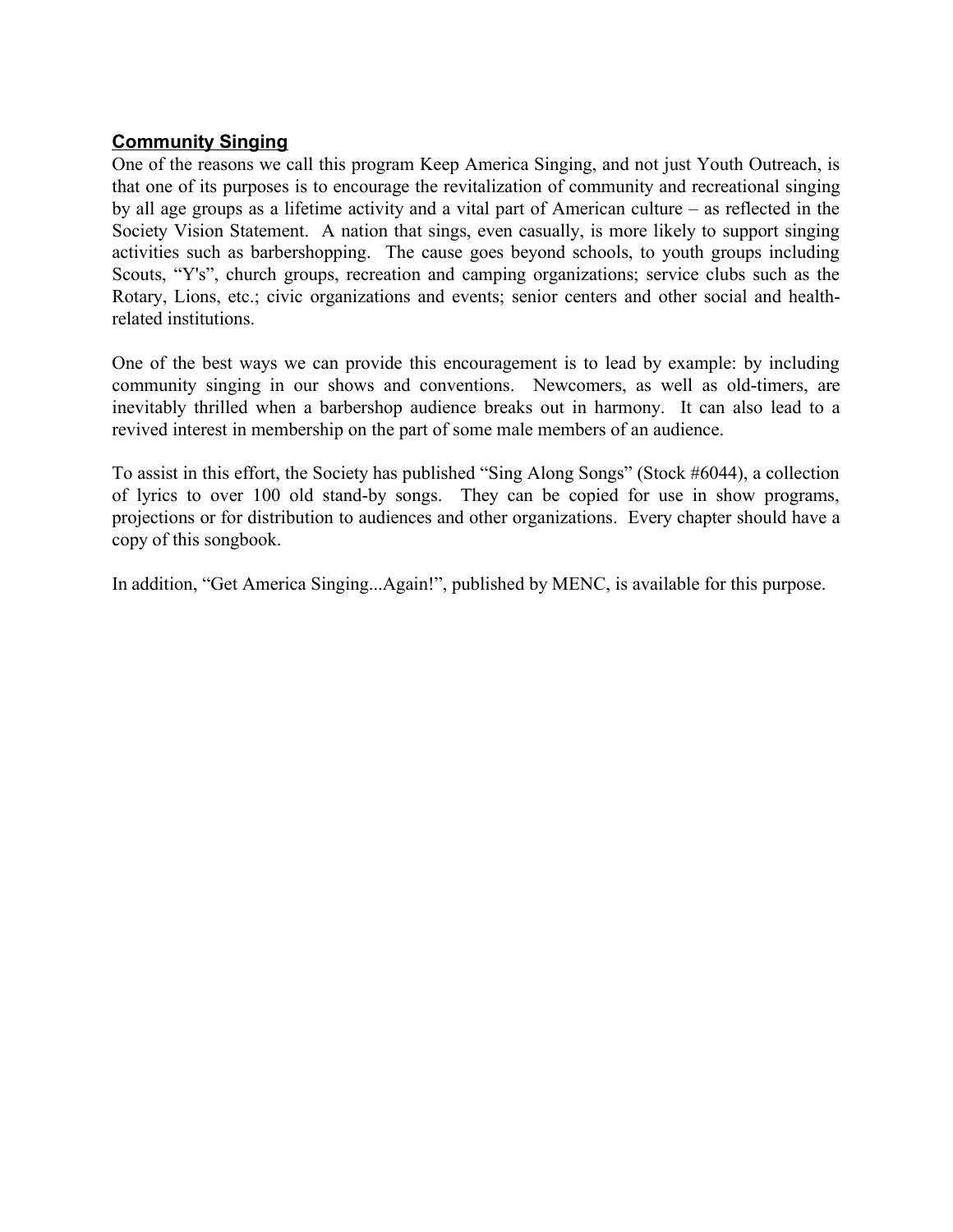# **Appendices**

- 1. Sample Summary List of Schools/Music Educators
- 2. History Sheet for Each School
- 3. First-Contact Letter
- 4. Supplemental Kit Cover Letter
- 5. Week-Long In-Class Program
- 6. Cash Grant Request Form
- 7. Official High School Quartet Contest Rules
- 8. High School Quartet Contest Registration Form
- 9. Sample Judging Form
- 10. Sample Scoring Summary
- 11. Sample Letter to Parents of High School Quartet Winners
- 12. Youth Harmony Camp Cover Letter & Check-list
- 13. Emergency Medical Form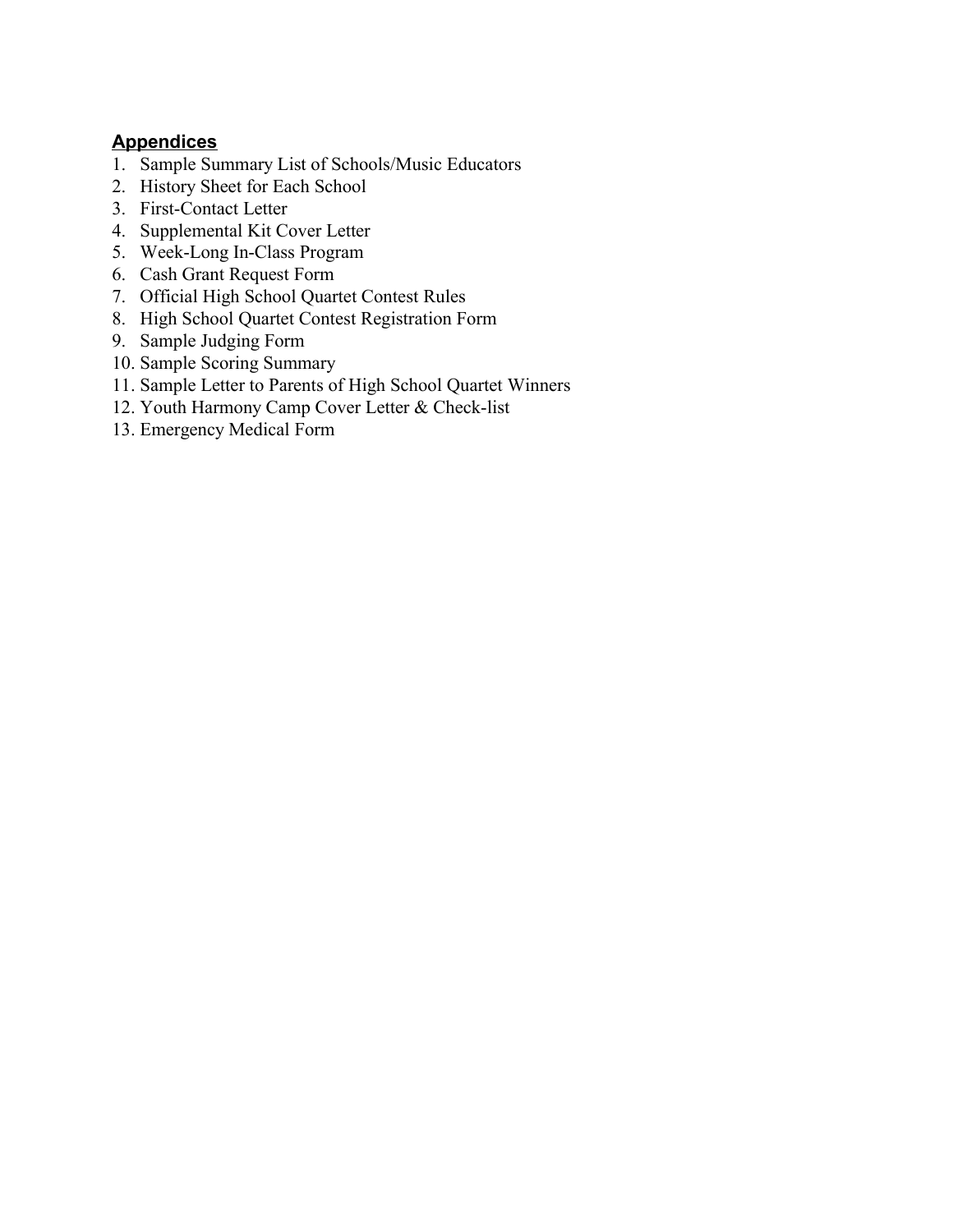# **Appendix 1 - Sample Summary List of Schools / Music Educators**

| <b>Full Name</b> | <b>High School</b> | <b>Address</b> | City State Zip                            | <b>Phone</b> | <b>Salutation</b> |
|------------------|--------------------|----------------|-------------------------------------------|--------------|-------------------|
| Tom Biggs        | Walker High        | 123 Main St.   | Anytown, CA 91000 743-1212                |              | Mr. Biggs         |
| Jane Small       | Edison High        |                | 456 Chestnut Nowhere, CA 92000 852-9000   |              | Ms. Small         |
| Phil Boca        | Horizon High       |                | 990 Cedar St. Big City, CA 93000 973-1500 |              | Mr. Boca          |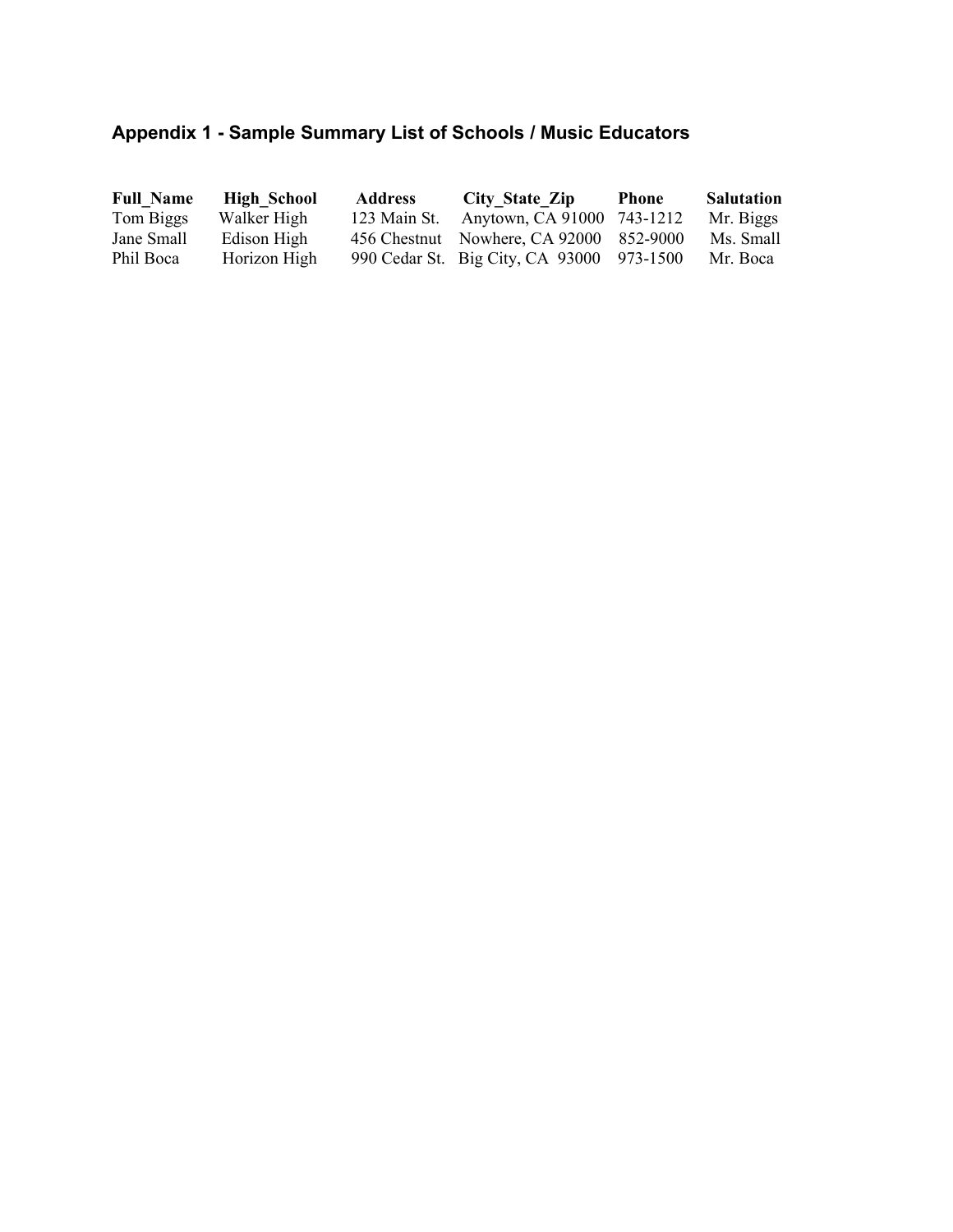# **Appendix 2 - History Sheet for Each School**

# **XYZ Chapter Youth Outreach Program High School Status Sheet**

| Instructor's Name: <full name=""></full>  |                          |
|-------------------------------------------|--------------------------|
| High School Name: <high school=""></high> |                          |
| Mailing Address: <address></address>      |                          |
|                                           | $\le$ city state zip $>$ |
| Telephone:                                | $<$ phone $>$            |

# **Date Action**

05/12/97 - initial letter sent to instructor 05/20/97 - called teacher to follow-up

05/22/97 - sent supplemental kit of materials

05/30/97 - called teacher to follow up and schedule a meeting

06/15/97 - spoke with school principal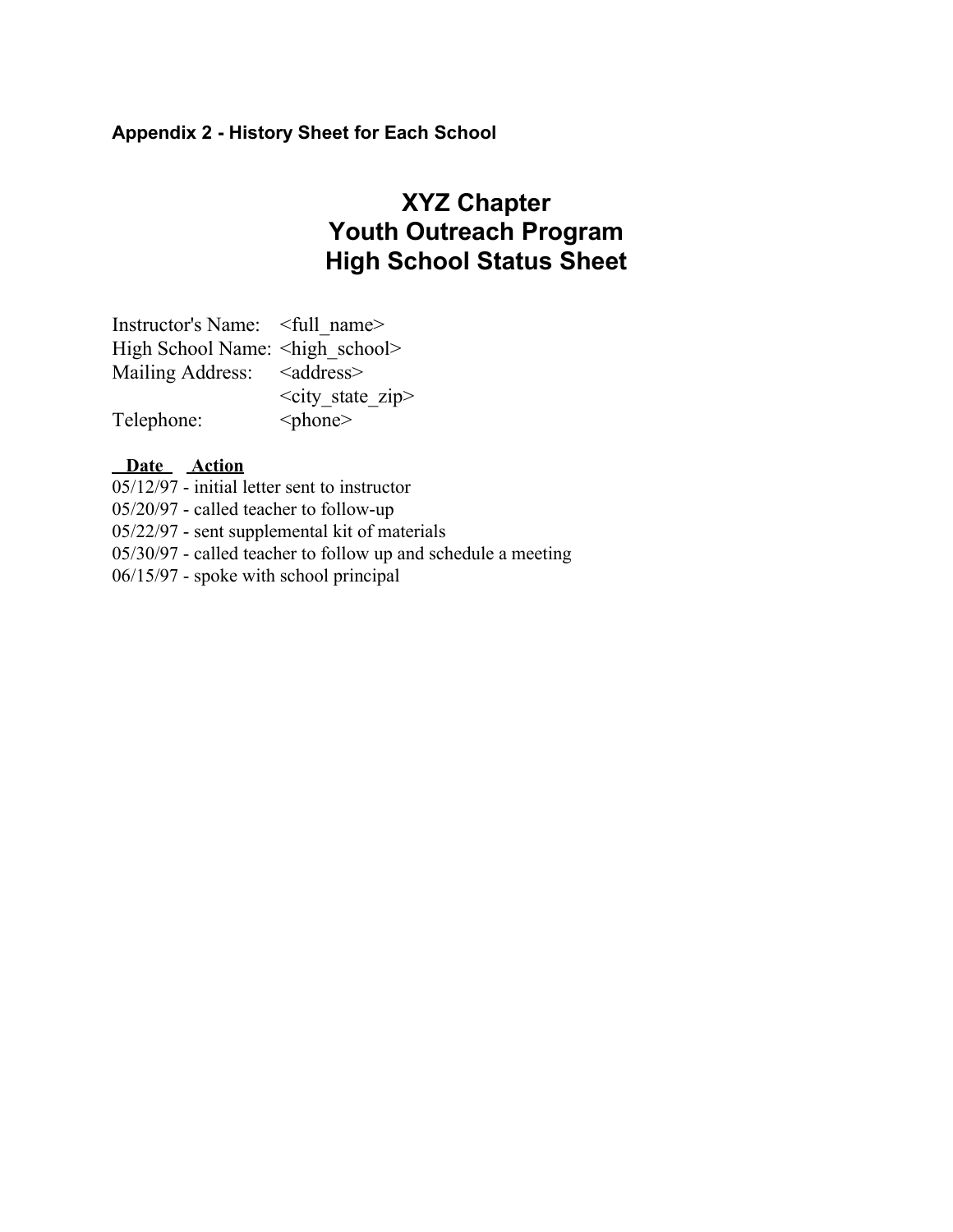#### **Appendix 3 - First-Contact Letter**

<full\_name> May 12, 1997 <high\_school> Choral Music Department <address> <city state zip>

Dear <salutation>:

I am writing to inform you of a wonderful opportunity to increase the number of male singers in your choral music program, improve the overall quality of your choirs and introduce your singers to a popular, traditional form of a cappella singing.

Before continuing, let me assure you that there is absolutely no cost to you or your school, and certainly no obligation to participate.

The XYZ Chapter of the Barbershop Harmony Singing Organization (the Society for the Preservation and Encouragement of Barber Shop Quartet Singing in America, Inc.) sponsors a program to help foster the development of quartets and small choral ensembles at the high school and college level, and to assist choral educators as requested in the maintenance of such programs.

To that end, our "Youth Outreach" program is prepared to serve as an active resource for music, coaching, guidance, contests, workshops, recorded audio and video materials and other needs regarding the art form.

This program is endorsed and recommended by the Music Educators' National Conference (MENC) as a viable part of any school program. SPEBSQSA has over 34,000 singers throughout the world and there are quartets of young men in almost every major metropolitan area. Our nationwide program is growing rapidly and our regional contests grant the highest award structure of any similar contests anywhere.

Singing can and should be a life-long activity. Barbershop harmony is a fun, enriching way to continue learning from and participating in music as long as one lives.

I would enjoy the opportunity to meet with you, show you more of our program and answer any questions you may have. To that end, I will be contacting you by telephone in the near future. You should also feel free to contact me anytime beforehand. Thank you for your time.

Sing-cerely,

Joe Barbershopper Youth Outreach Chairman XYZ Chapter, SPEBSQSA <address, home phone, work phone, etc.>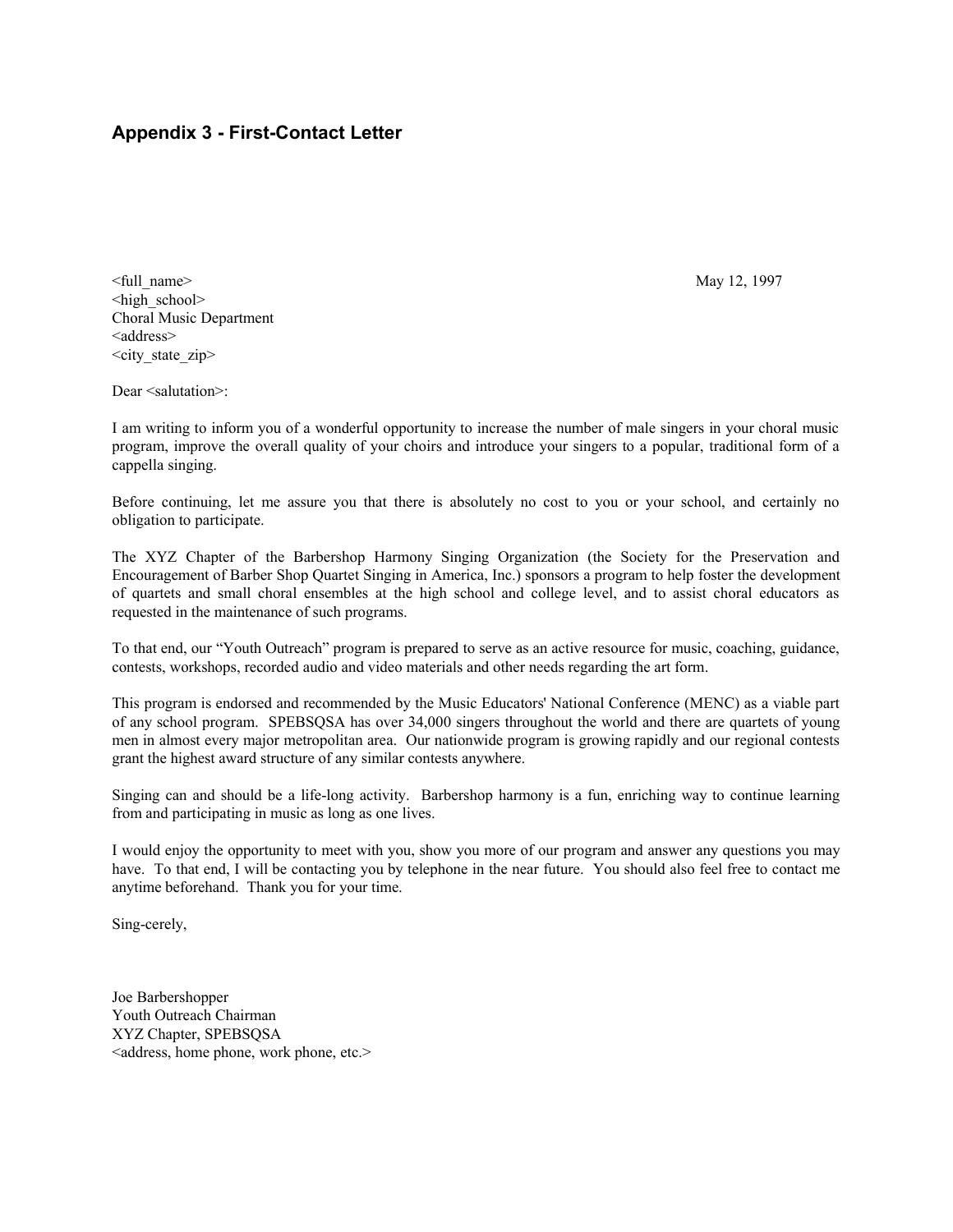## **Appendix 4 - Supplemental kit Cover Letter**

July 23, 1995

Dear High School Music Educator:

Thank you for your interest in a Barbershop Quartet Harmony program for your school. Your name has been added to our national mailing list, and you should be receiving a package of printed materials from our Society headquarters office shortly. That package includes valuable information about our Youth Outreach program, and lists a variety of reference materials that are available. You will also receive periodic update information in the future.

In addition, we can provide you with plenty of support on a local basis. You and your students are welcome to visit any of our weekly Chapter Meetings. Our meeting is primarily a musical rehearsal, with a little bit of administrative business. I have enclosed a flyer showing where and when we meet.

I have also enclosed the following printed information for your review:

- a technical definition of the Barbershop style
- a portion of the instructor's guide for our Youth Outreach songbook
- a promotional flyer for "Young Men in Harmony" (which preceded the current program)
- an excerpt from our magazine, describing a very successful Youth Outreach program
- an excerpt from *Teaching Music*, the publication of the Music Educators' National Conference

I would like to arrange a convenient time to meet with you, to show you a brief VHS video tape and describe some more about the program. Our goal would be to help you determine how Barbershop can best fit into your musical program. Ultimately, we would like to invite music teachers and their students from a number of area high schools to attend an educational workshop and festival, similar to the programs described in the enclosed magazine articles. During such a workshop, the Barbershop style would be demonstrated and taught to your singers so they can experience it first-hand. Please let me know if you and your students might be interested in participating in such a program.

Our annual High School Quartet Competition was held several months ago in Fresno, with 11 quartets from high schools throughout California, Arizona and Nevada. The top honors went to a quartet from Elm Street High School, and a total of \$2,500 in college scholarships were awarded to the top five competitors. We encourage you to find potential foursomes of young men in your existing music curriculum who would like to participate in this event next year. We can provide sheet music, audio training tapes and other forms of financial support to help get you started. We can also provide coaching, and we can even be with you and your singers at the competition events.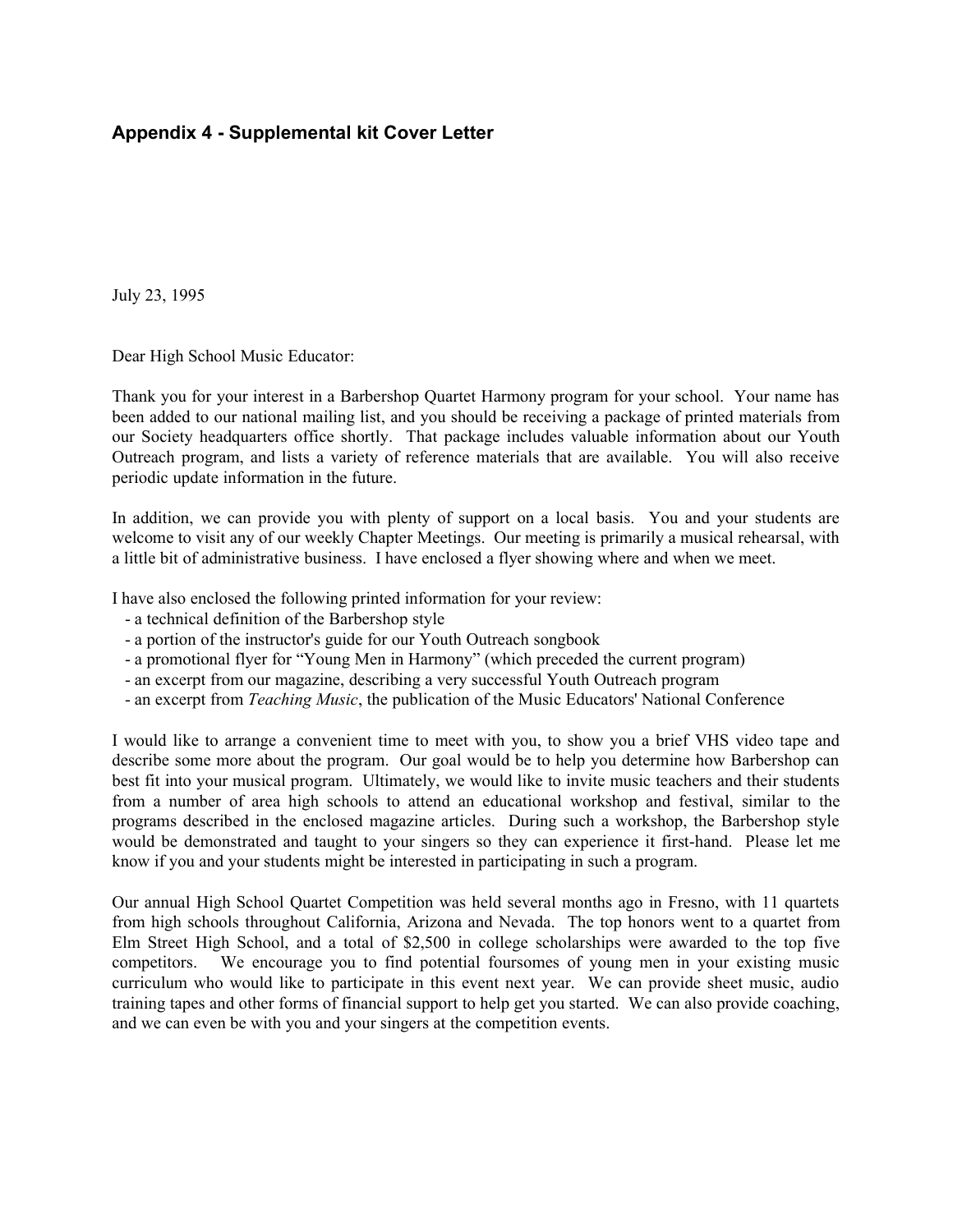#### Page 2

We also offer a weekend training seminar for our own musical leadership each summer. We offer the opportunity for vocal music teachers to participate in these seminars at no cost (other than transportation to and from the event). These seminars provide an excellent chance to learn about the Barbershop style, and more importantly, how to teach it to your singers.

In addition, on Saturday, August 26, our Chapter and several outstanding quartets will perform in a benefit concert at Main Street Mall. Over 50 Barbershop singers will raise their voices in song to help raise money for vocal music education in our area's high schools.

An organization known as the "Sweet Adelines International" also exists for women's Barbershop singing, and they offer a very similar program for the young women in your musical program. You can contact them toll-free at (800) 992-SING for more information.

Thank you again for your interest in our Youth Outreach program. Please feel free to contact me at home or at work if you have any questions or comments. You can also contact our Society headquarters office toll-free at (800) 876-SING for more information.

Sing-cerely,

Joe Barbershopper Youth Outreach Chairman XYZ Chapter, SPEBSQSA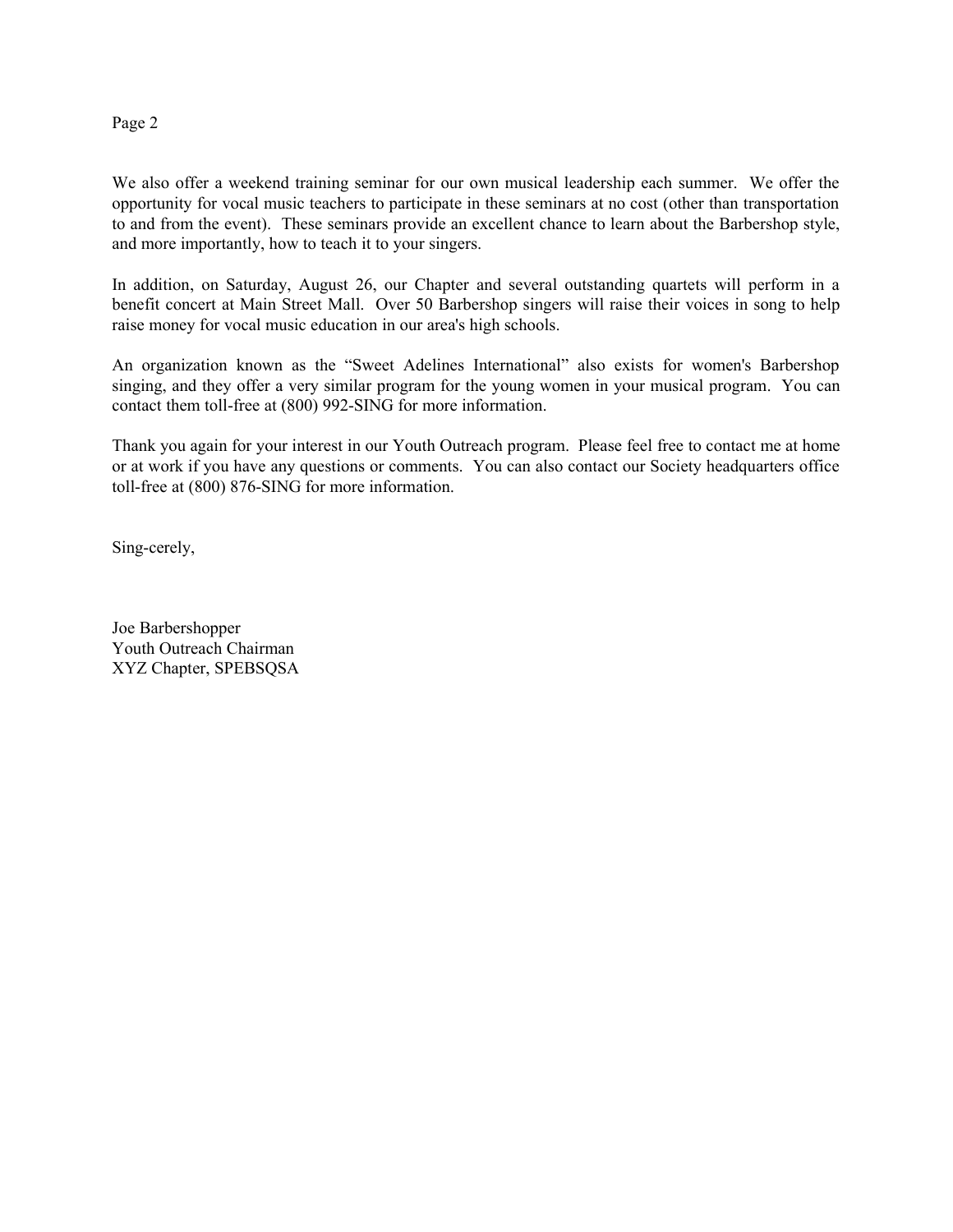# **Appendix 5 - Week-Long In-Class Program**

Example of a combined male & female program that was conducted at Palo Alto High School by Paul Engel, in cooperation with the local Sweet Adelines group.

# **First Day**

|    | 1. Introductions by the music teacher                                                               |                              |               |
|----|-----------------------------------------------------------------------------------------------------|------------------------------|---------------|
|    | 2. Greeting by SPEBSQSA and Sweet Adeline Int'l representatives                                     |                              |               |
|    | 3. Brief lecture                                                                                    |                              | 25-30 minutes |
|    | <b>History of Barbershop</b><br>$\bullet$                                                           |                              |               |
|    | Barbershop "roots"<br>$\bullet$                                                                     |                              |               |
|    | What are we trying to preserve?<br>$\bullet$                                                        |                              |               |
|    | What makes our style unique?                                                                        |                              |               |
|    | 1. Split off into two groups (Girls stay in main room, boys go to another room)                     |                              |               |
|    | 2. Brief warm-ups for each group by group leaders                                                   |                              | 10            |
|    | minutes                                                                                             |                              |               |
|    | 3. Teach a "tag" to each group                                                                      |                              | 10 minutes    |
|    |                                                                                                     | Total class time: 50 minutes |               |
|    | <b>Second Day</b>                                                                                   |                              |               |
|    | 1. Combined warm-ups for both boys and girls                                                        |                              |               |
|    | 2. Demonstration by male quartet                                                                    |                              | 10 minutes    |
|    | Sing a couple of repertoire songs<br>$\bullet$                                                      |                              |               |
|    | Demonstrate other musical styles<br>$\bullet$                                                       |                              |               |
|    | (e.g., use "I'll Take You Home Again, Kathleen"  sing four measures of each style)                  |                              |               |
|    | After demonstration, sing the entire song in the Barbershop style.                                  |                              |               |
|    | 1. Use the Sweet Adeline quartet to demonstrate eight-part version of Lida Rose                     |                              | 5             |
|    | minutes                                                                                             |                              |               |
| 2. | Split off into separate rooms                                                                       |                              |               |
|    | 3. Use the quartet method to teach the Lida Rose arrangement                                        |                              | 15-20 minutes |
|    | 4. To close the class, have quartet sing "Coney Island Baby"                                        |                              | 5 minutes     |
|    | 5. Review the tag we taught yesterday                                                               |                              | 5 minutes     |
|    |                                                                                                     | Total class time: 45 minutes |               |
|    | <b>Third Day</b>                                                                                    |                              |               |
|    | Start in separate classrooms today.                                                                 |                              |               |
|    | 1. Warm-ups (use Paul Mayo exercises)                                                               |                              | 10 minutes    |
|    | 2. Review Lida Rose arrangement:                                                                    |                              | 15-20 minutes |
|    | Start with baritone part (all others hum their part at the same time)                               |                              |               |
|    | Teach the first $\&$ second ending, and key change between first $\&$ second chorus.                |                              |               |
|    | Put it all together. Make sure class has a chance to listen to each other, and to hear<br>$\bullet$ |                              |               |
|    | how the chords "lock" with each other!                                                              |                              |               |
|    | 1. Teach "Coney Island Baby"                                                                        |                              | 15-20 minutes |

• Put everyone on the melody, have everyone sing.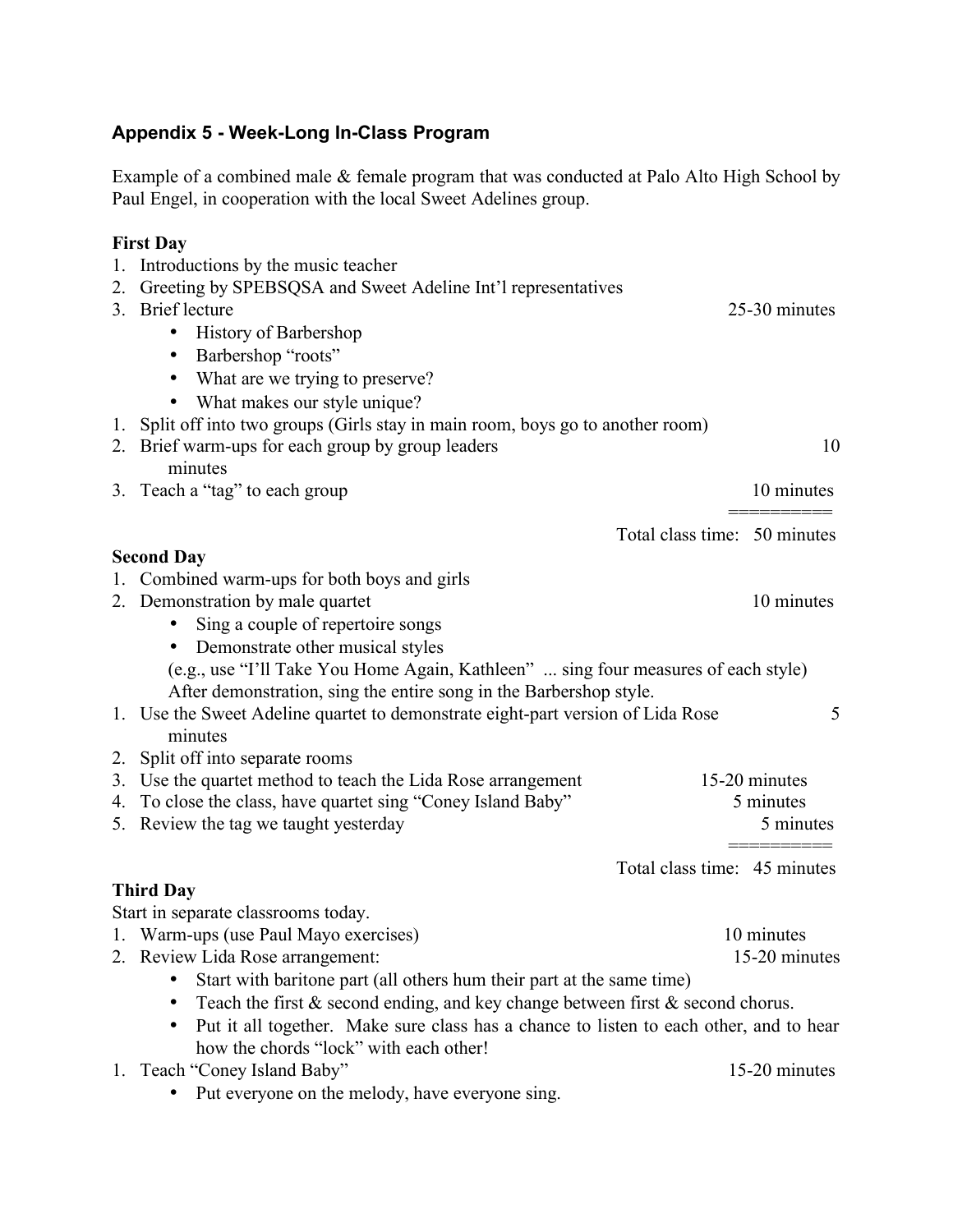========== Total class time: 50 minutes **Fourth Day** 1. Vocal warm-ups 10 minutes 2. Review Lida Rose 5 minutes 3. Review Coney Island Baby 5 minutes 4. Featured quartet sings for the class 10 minutes 5. The entire class sings with the quartet (similar to "Sings with the Champs") 20 minutes (Individual singers are encouraged to step forward one at a time, but if they prefer to sing in groups of twos, that OK too!) While they do this, the featured quartet continues to sing. The part being replace should step to the rear and sing quietly into the ears of the young men singing with the featured quartet. ========== Total class time: 50 minutes **Fifth Day** 1. Warm-up each group separately 10 minutes 2. Review two performance songs: Lida Rose & Coney Island Baby 10 minutes 3. Teach a tag, and thank the boys for their kind attention during the week. 5 minutes 4. Join the girls and sing the eight-part arrangement of Lida Rose 25 minutes Boys will sing Coney Island Baby for the girls; the girls will sing their song for the boys. ==========

• Add bass, then tenors, then baritone. Each part hums while another part is added.

Total class time: 50 minutes

## **Sixth Day (optional)**

Before the week of teaching at Palo Alto High School, the San Jose Chapter had planned to meet for a seminar with Paul Mayo on the next Saturday. As a result, it was very easy to connect the week's activities with the seminar. This was especially helpful, since the students could perform for the San Jose Chapter and Paul Mayo could hear the fine quality of the Palo Alto High School Choir. Therefore, everyone could benefit from the wonderful vocal exercises that were presented.

The session began at 9:00 am on Saturday morning. After a series of warm-up exercises, the choir stood on the risers and sang everything they had learned during the previous week for the San Jose Chapter members.

Later that morning, after the parents of the choir members arrived, the students sang their "package" once again. This experience was a real "confidence-booster", as the students had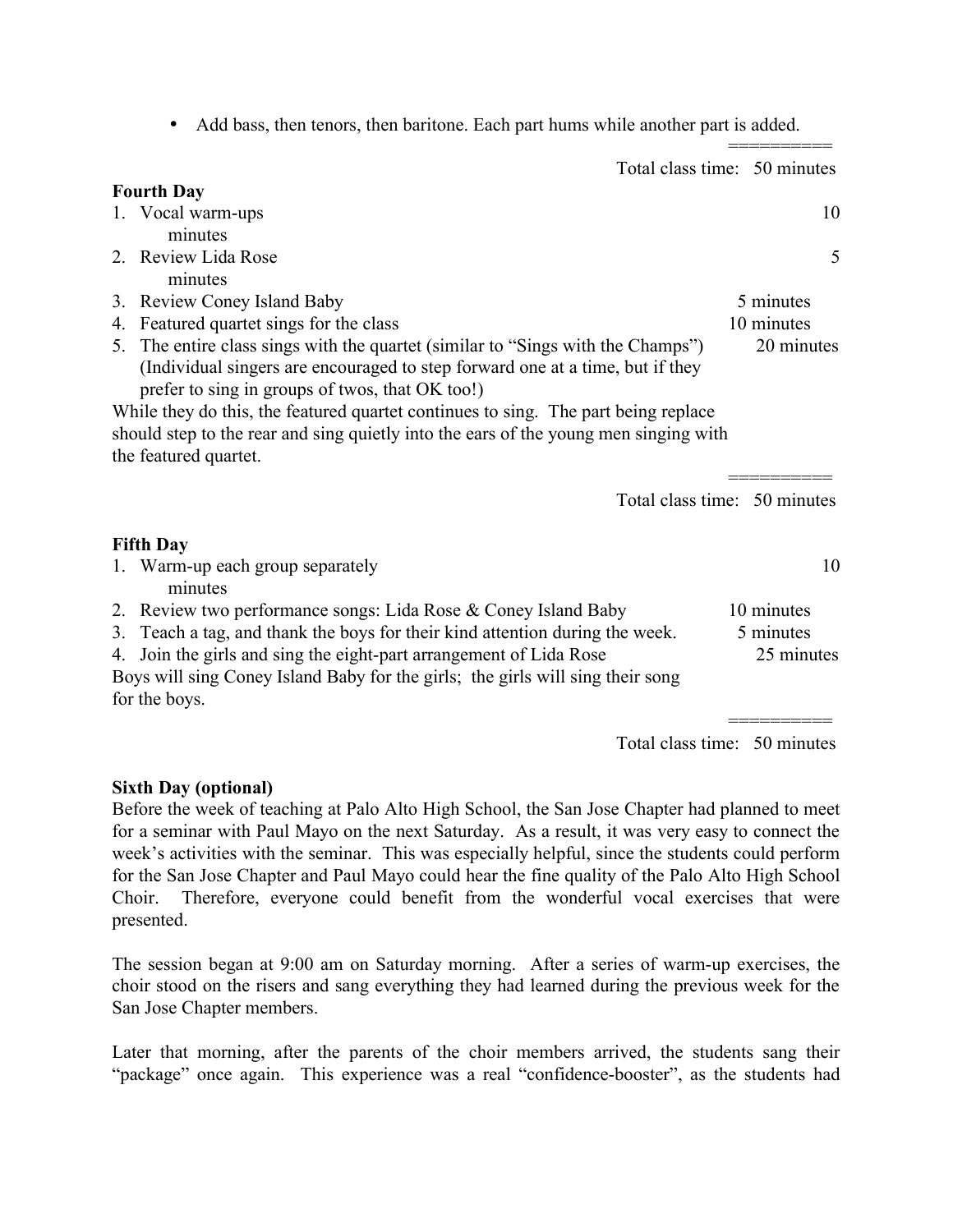already survived the fine scrutiny of both the barbershoppers and Paul Mayo. They performed magnificently.

The day was capped off with everyone partaking of a pot-luck lunch that was provided by the parents. It also gave the students a chance to "woodshed" with some of the barbershoppers, and to hear them sing in various quartet configurations. This helped to build camaraderie amongst both groups, and for the students to see what fun barbershop singing can be.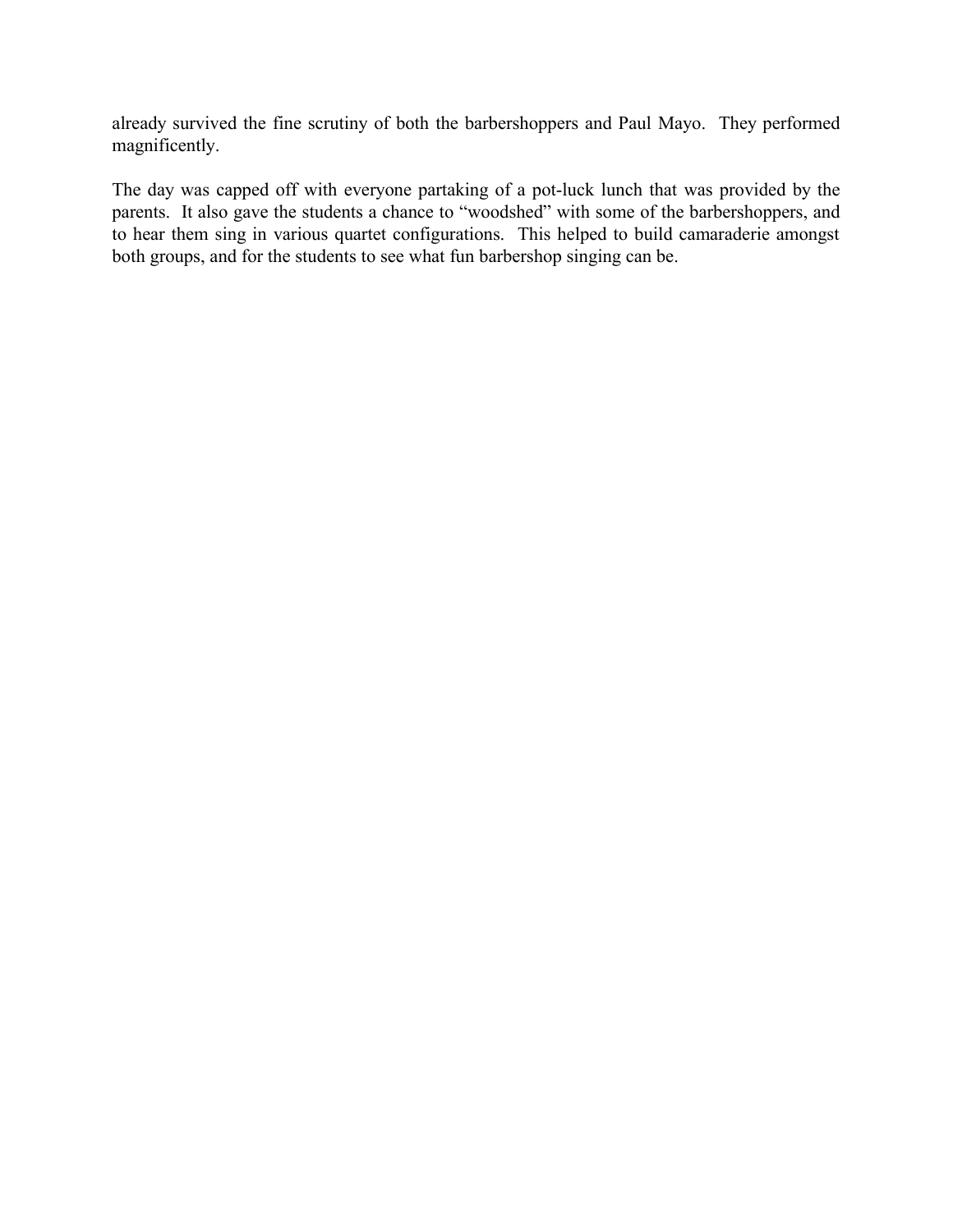#### **Appendix 6 - Cash Grant Request Form**

# **APPLICATION FOR GRANT**

#### **SCHOOL INFORMATION**

Phone Number: 

PROJECT SUMMARY AND OBJECTIVES (describe the project for which funds are being requested; attach additional pages if necessary):

<u> 1989 - Johann John Stone, mars eta bainar eta bainar eta baina eta baina eta baina eta baina eta baina eta b</u>

**WHO WILL BENEFIT** (target ensemble/class and the number of students affected):

**JUSTIFICATION** (how the project will improve vocal music at your school):

**BUDGET** (itemized budget for the project and the amount you are requesting):

**EVALUATION** (describe how you will measure the effectiveness of your project):

**METHOD OF PAYMENT** (indicate the name and account number)

Please complete and return this form by 5:00 p.m. January 30, 1998 to:

Joe Barbershopper 123 Main Street Anytown, USA 12345-6789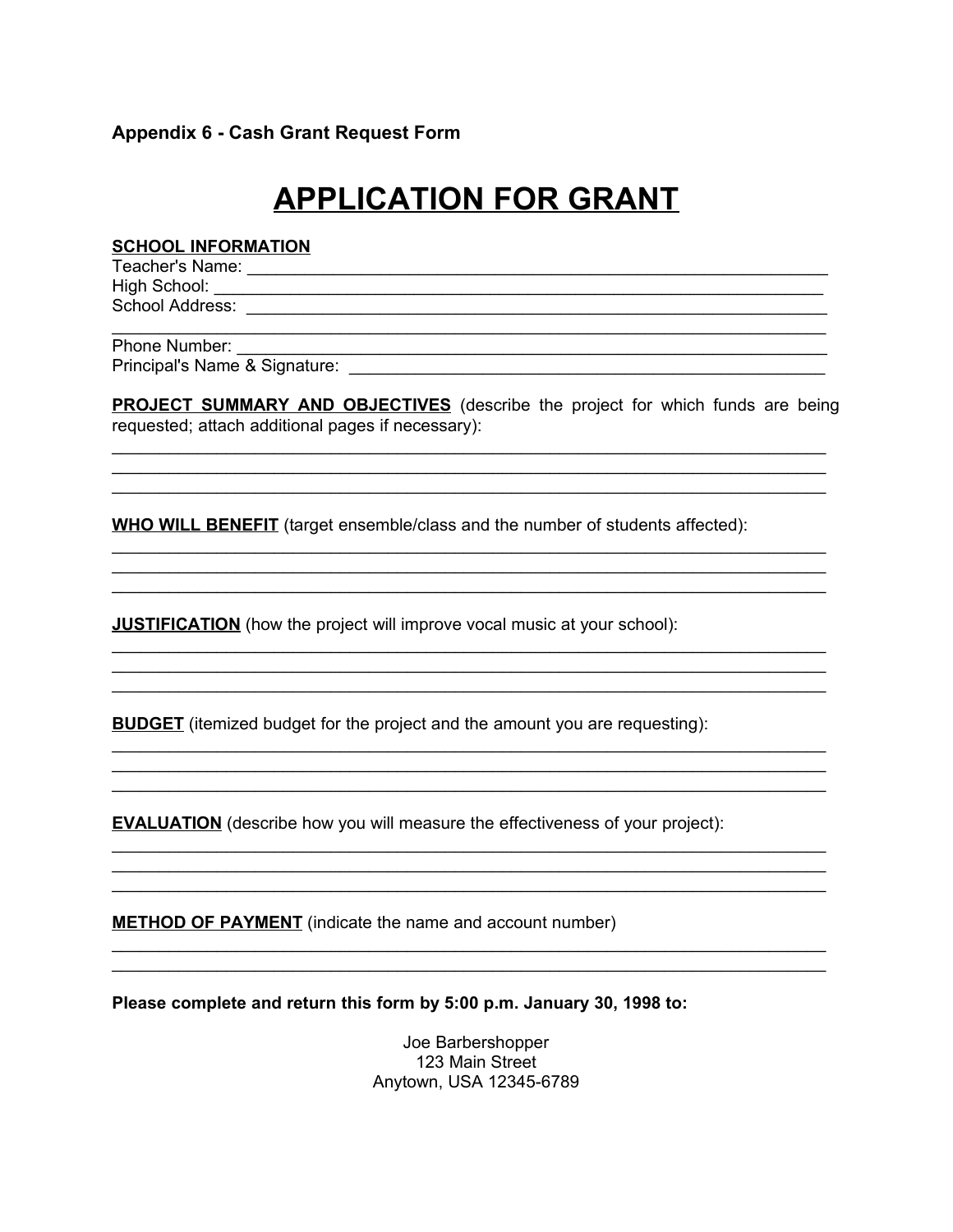## **Appendix 7 - Official High School Quartet Contest Rules**

## **F A R W E S T E R N D I S T R I C T OFFICIAL HIGH SCHOOL QUARTET CONTEST RULES (Adopted October 9, 1993)**

#### **I. Scope**

The purpose of the Far Western District High School Quartet Contest (HSQC) shall be to select the best performing male high school quartet in a given year.

#### **II. Contest Date**

The Far Western District HSQC shall be held in conjunction with the Spring District Convention. It is normally held on the third weekend in March. The dates are set by the Society headquarters office. This convention also includes the International Preliminary Quartet Contest.

#### **III. Number of Entries**

The HSQC shall be limited to 15 entries, representing no more than 3 quartets from each of the five divisions in the district.

#### **IV. Eligibility of Quartets**

A. Each member of each competing quartet must be a male high school student at the time of the contest.

B. A quartet member may be an active member of a Society chapter. However, Society membership is not a prerequisite for eligibility.

C. No singer may compete in more than one quartet at the same district high school quartet contest.

D. Championship high school quartets may compete again the following year, providing all members are high school students. They may retain the same quartet name.

#### **V. Contest Entry Procedures**

A. Contest entry forms are made available by contacting the District Youth Activities Vice President or the District Vice President for Contest and Judging.

B. The selection process may be determined at Division Contests. Divisions may elect to combine forces and hold one designating contest, (Northern California East & West and Southern California East & West.)

C. Quartet entries will be accepted up to one hour before the start of an official contest.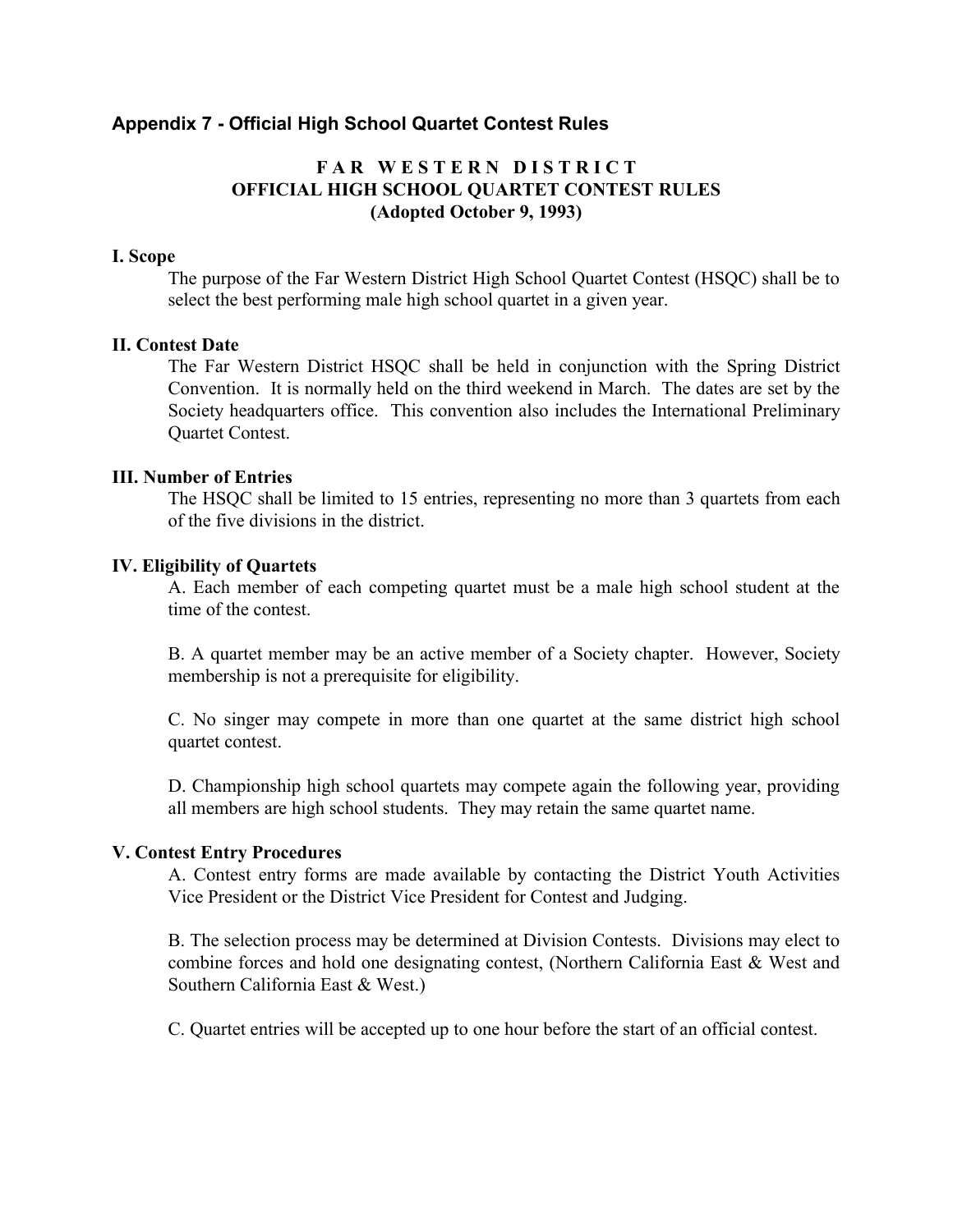D. If the quartet does not qualify on the basis of a preliminary contest at the division level, the first three entry forms received from said division shall be selected at the Spring Convention to represent said division.

E. Immediately following a division preliminary contest, the respective Contest Administrator will provide the names of that Division's representative quartets and their members to the District's Vice Presidents of Contest & Judging and Youth Activities.

F. The District Youth Activities Vice President will contact the personnel of each quartet, congratulating the student on qualifying and welcoming him to the quartet finals. He shall provide each one with the following information:

1. the name, address and telephone number of the President or contact of the Sponsoring Chapter;

2. a reminder that no dues nor registration fees will be charged to him as a contestant;

3. information that his complimentary convention registration and tickets will be provided by the host chapter at the convention site;

4. convention and hotel registration forms will be included for his parents and friends, should they choose to attend the Spring Convention at their expense;

5. the date, time and place he will be competing at the Spring Convention;

6. details regarding the prizes and/or scholarships that will be provided the Champion Quartet and runners up;

7. details on the Official Judges' Evaluation Sessions that will follow the contest;

8. an invitation to seek coaching and arrangements from the sponsoring chapter;

9. the District Youth Activities Vice President's name, address and telephone number and an open invitation to contact him for any information at any time.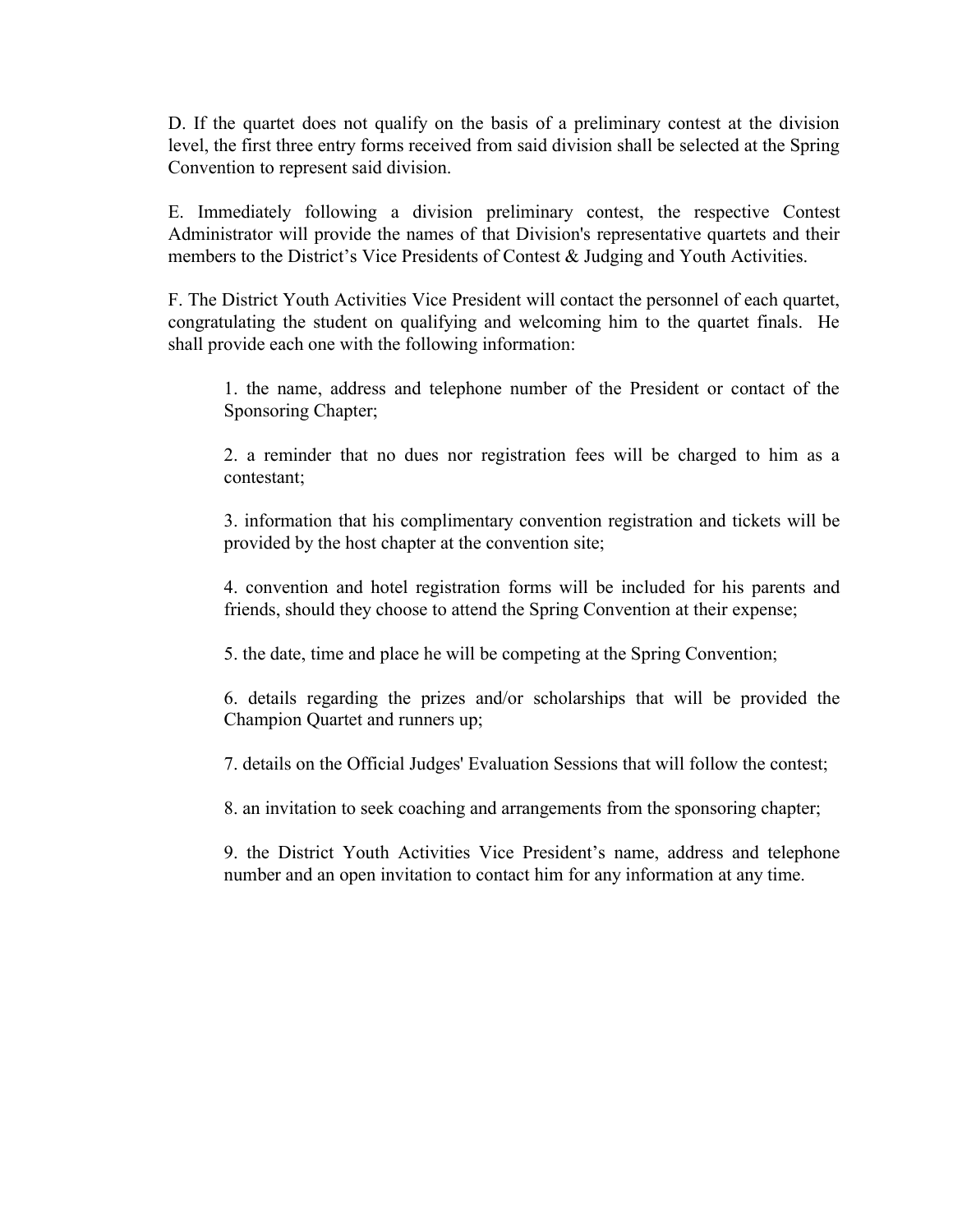#### **VI. Order of Appearance**

A. The draw for order of appearance will be conducted by the Youth Activities Vice President the day before the contest. Each contestant shall be notified at a briefing at the contest site.

B. Late entries will be accepted at the contest site and placed first or last, subject to the decision of the Contest Panel Chairman.

C. Contestants will sing in the order in which their names are drawn by lot, unless the Contest Panel Chairman excuses such appearance owing to circumstances beyond the control of the contestants. The Contest Panel Chairman will determine whether to give an excused contestant the opportunity to appear after all other contestants.

D. Any contestant not previously excused, that fails to perform in its assigned order of appearance will be penalized. A penalty of 5 points per scoring judge will be assessed. A penalized contestant will have the opportunity to appear after all other contestants.

#### **VII. Number of Songs**

A. Each quartet shall sing two songs or medleys.

B. Contestants must comply with the appropriate copyright laws in the acquisition and learning of songs used in their contest performance.

#### **VIII. Adjudication**

A. The contest shall be judged by a selected panel of judges chosen by the Panel Chairman.

B. The HSQC shall be conducted under FWD High School Contest Rules, current at the time of the contest, using FWD Judging Forms.

#### **IX. Awards**

Awards and Scholarships shall be presented to the First, Second and Third Place Quartets. The First Place Quartet shall be recognized as the Far Western District High School Quartet Champion of the current year. If ten or more quartets compete, Fourth and Fifth Place Quartets will also receive scholarships.

#### **X. Scoring Summaries**

A scoring summary will be produced following the contest and will be provided to each quartet.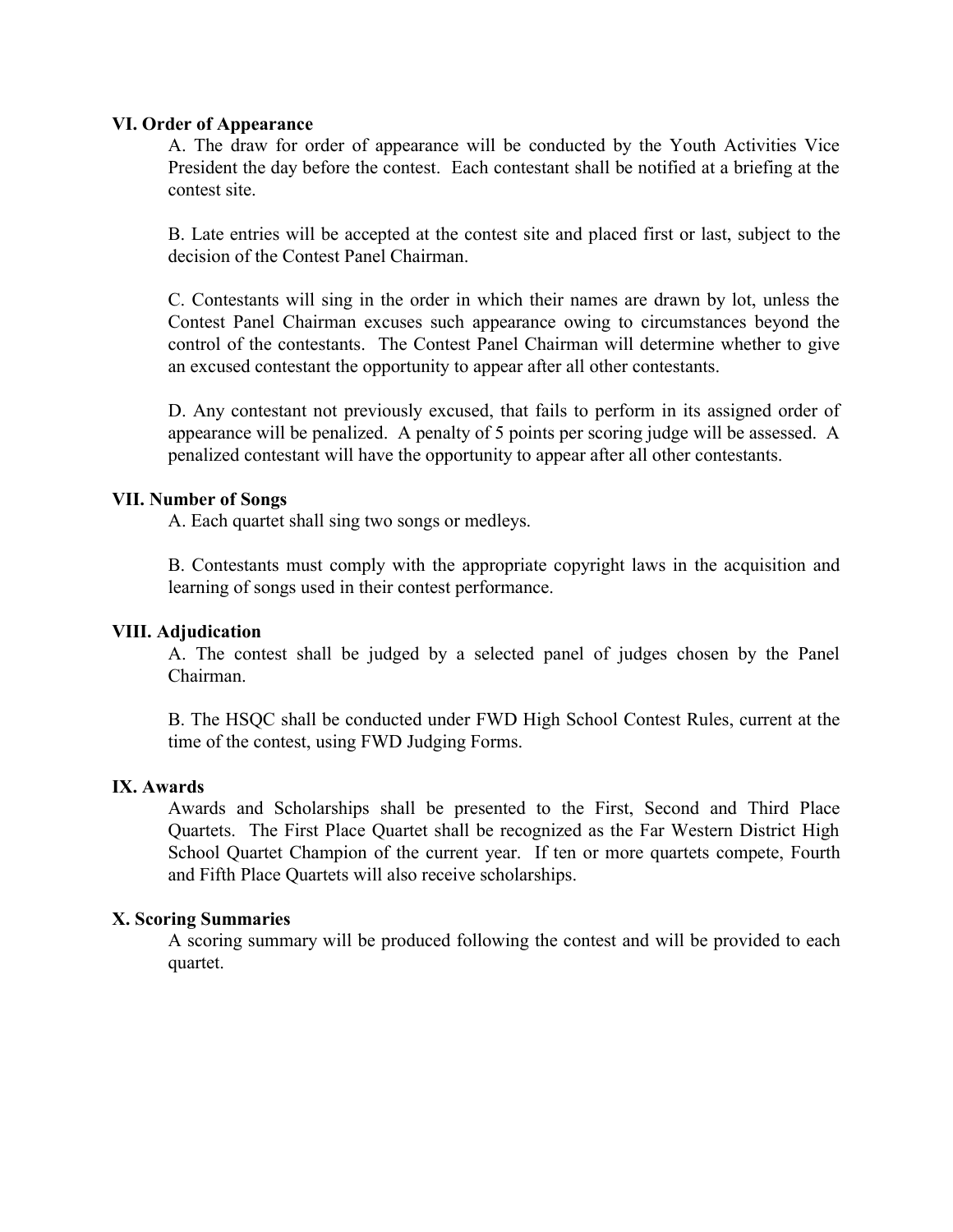**Appendix 8 - High School Quartet Contest Registration Form**

 $Q$ **UARTET REGISTRATION FORM FAR WESTERN DISTRICT YOUTH OUTREACH PROGRAM**

| (Please Print or Type)                             |                                                                                                                      |
|----------------------------------------------------|----------------------------------------------------------------------------------------------------------------------|
|                                                    |                                                                                                                      |
|                                                    |                                                                                                                      |
|                                                    |                                                                                                                      |
|                                                    |                                                                                                                      |
|                                                    |                                                                                                                      |
| <b>QUARTET MEMBERS:</b>                            |                                                                                                                      |
|                                                    |                                                                                                                      |
|                                                    |                                                                                                                      |
| <u> 1999 - Johann Barbara, martin amerikan per</u> | <u> 1980 - Jan Samuel Barbara, margaret e populari e populari e populari e populari e populari e populari e popu</u> |
|                                                    |                                                                                                                      |
|                                                    |                                                                                                                      |
|                                                    |                                                                                                                      |
|                                                    |                                                                                                                      |
|                                                    |                                                                                                                      |
|                                                    |                                                                                                                      |
|                                                    |                                                                                                                      |
|                                                    |                                                                                                                      |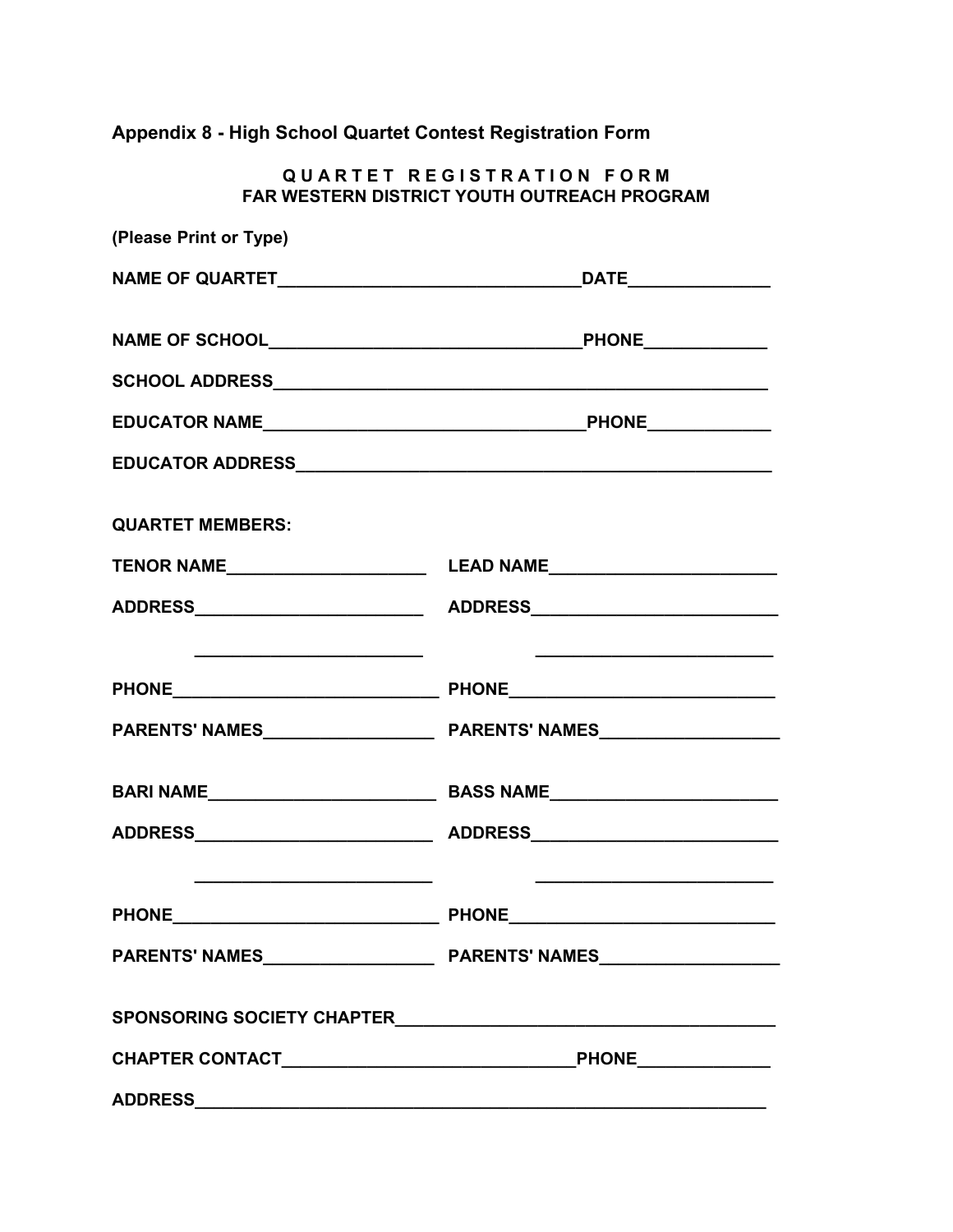**Appendix 9 - Sample Judging Form**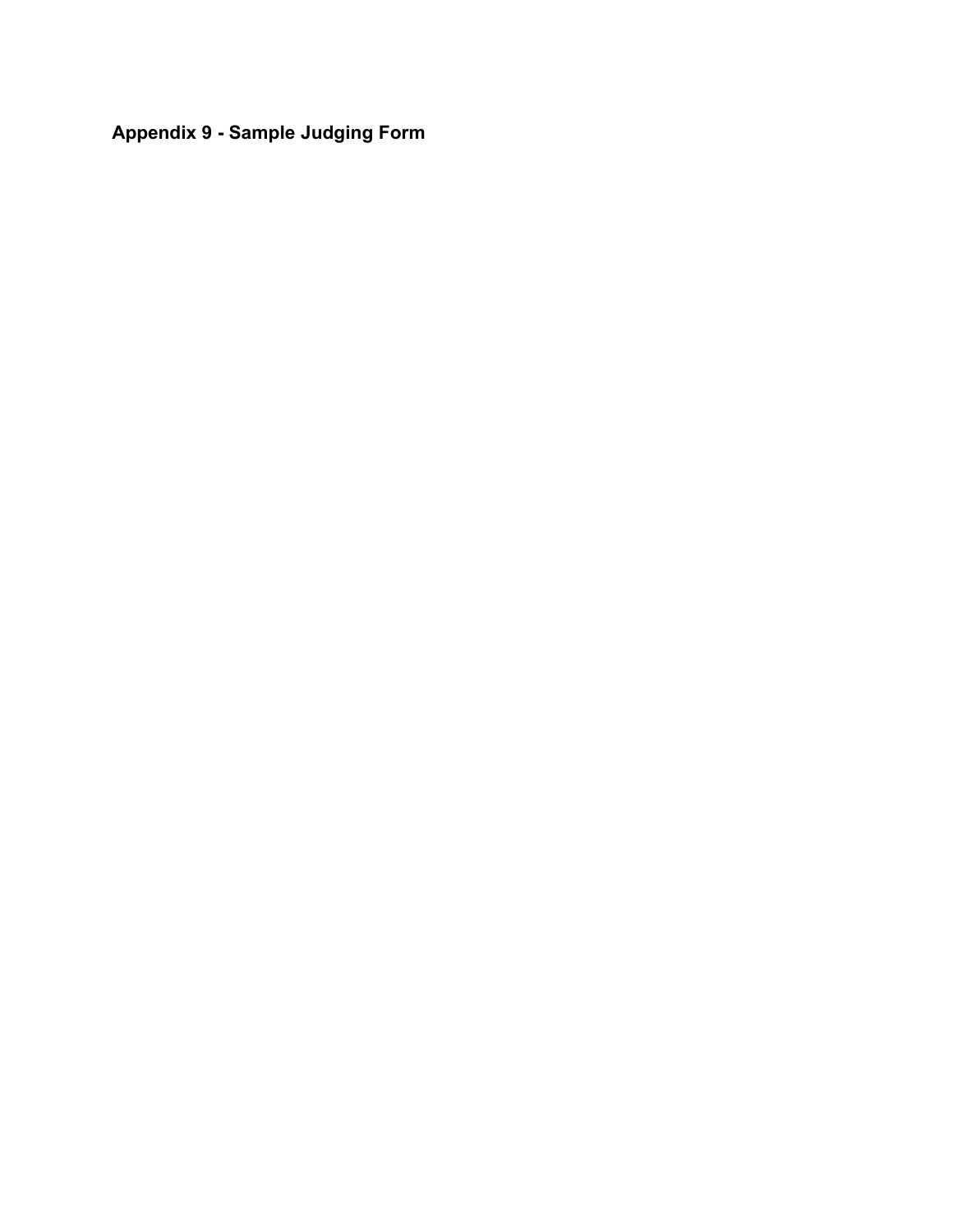**Appendix 10 - Sample Scoring Summary**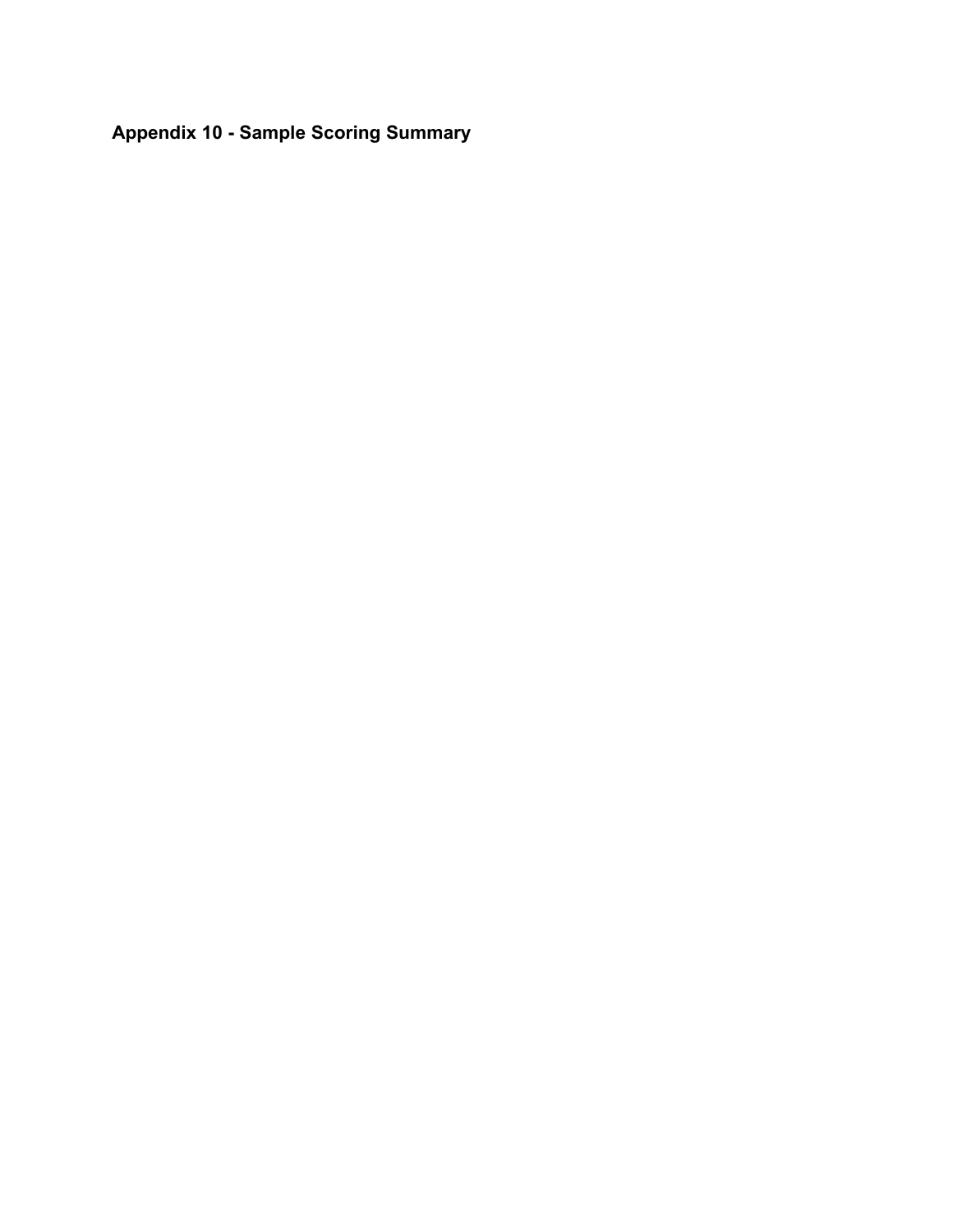# **Appendix 11 - Sample Letter to Parents of High School Quartet Winners**

Mr. & Mrs. Peter Franklin 1234 Main Street Anytown, CA 92001

RE: Scholarship Award for Tom Franklin

Dear Mr. & Mrs. Franklin:

On March 18 of this year, your son competed in the Far Western District High School Quartet Contest in Fresno, California, and emerged as one of the winners. You should be tremendously proud of him. We are!

Before the contest, I met with all the boys and informed them that our committee would allow the winners 90 days to determine to what college, university or trade school they would like us to forward their scholarship awards. If, by that time, they were not able to identify the institution for continuing education, we would forward the award to the parents of each young man.

As you will note, the check is made payable to your son. He can endorse the check and forward it to the college of his choice or, if he has not yet made that decision, you and he may wish to set the amount aside for his future.

In either case, we are pleased to provide these funds and wish your son all the good fortune he justly deserves. We know that he had fun participating with his friends in his quartet and we hope that he will remain a devotee of the barbershop style for his entire life. Thank you for your encouragement, I remain

Fraternally,

Lloyd B. Steinkamp, Chairman Far Western District High School Quartet Activities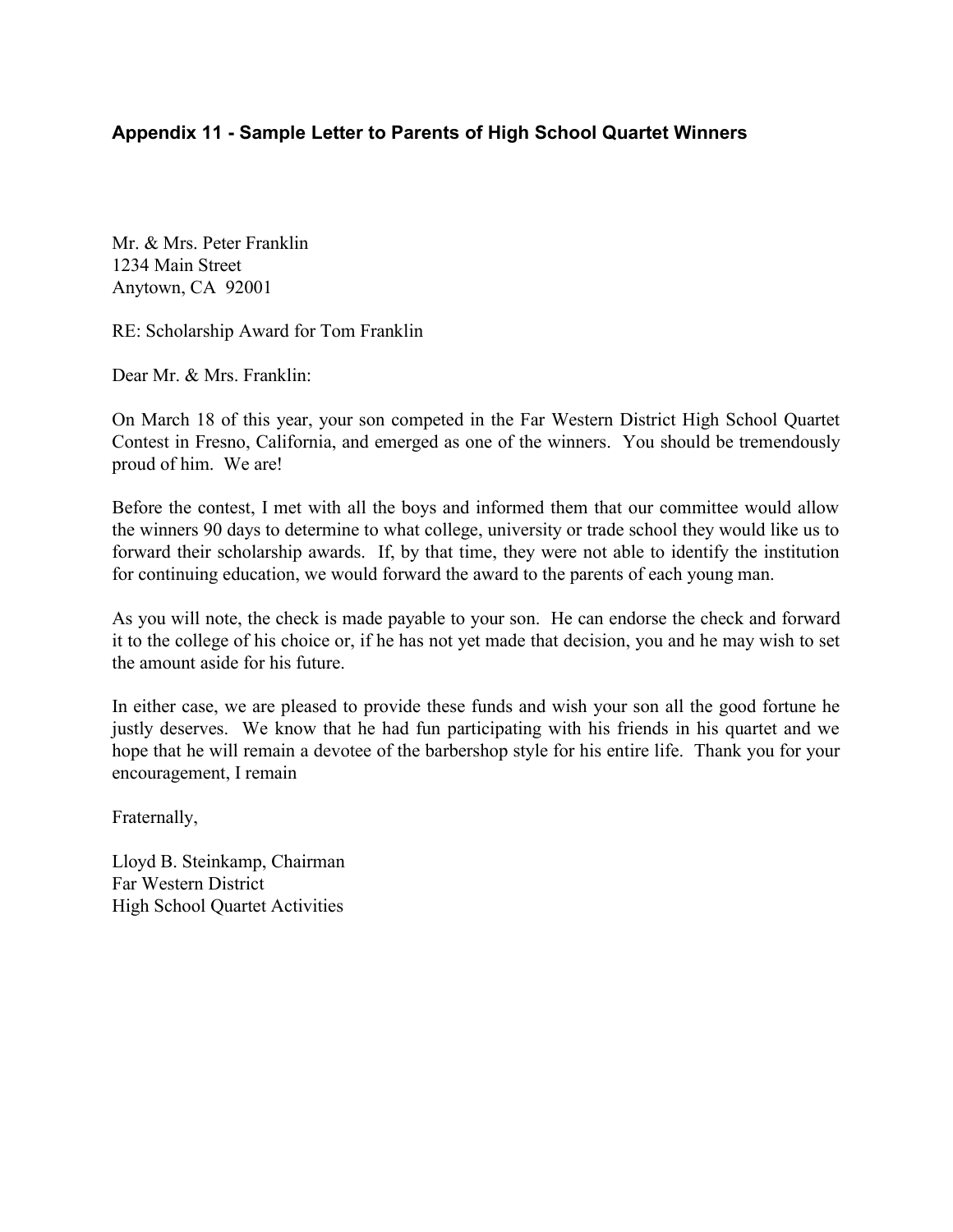# **Appendix 12 - Youth Harmony Camp Cover Letter & Check-List**

Welcome Camper!!

We're glad you can join us for our Barbershop Youth Harmony Camp. This is our  $\leq n$ -th> year of offering a camp for young men like yourself who enjoy singing in close harmony. We are looking forward to another fun and enjoyable experience.

#### **Planning for Camp**

Please read over the following items before you arrive, so you can be ready for Camp:

## #1 Emergency Medical Parental Approval Form **This must be completed by your parent or guardian and brought to camp when you arrive.**

#2 - Camper's Check List (a guide for what to bring)

#3 - Map and driving directions

#4 - Camp Schedule

In Harmony,

Joe Barbershopper Harmony Camp Coordinator  $\leq$ address & phone number $\geq$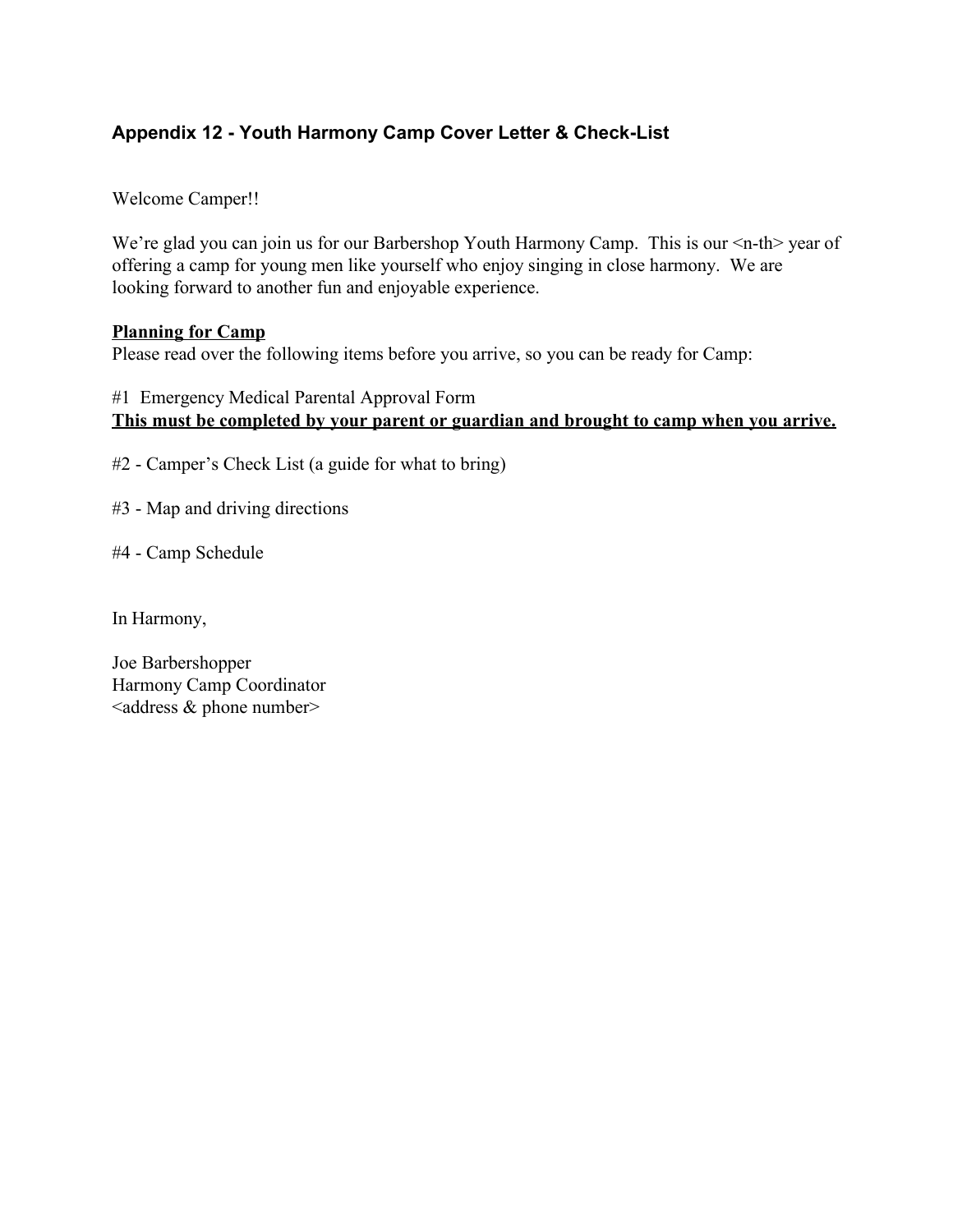# **Camper's Check List**

Before you Leave for Camp...

You need to make sure you have some of the basics for the weekend:

- Sleeping bag  $&$  pillow
- Toilet kit (toothbrush, medications, etc.)
- Towels (hand / bath / beach)
- Casual clothing for two days (long & short pants, T-shirts, sweat shirt, underwear, socks, tennis shoes, warm jacket, swim suit)
- Flash light
- Music needs optional (hand-held tape recorder, blank tapes)
- Money (for sodas, candy, telephone, etc.)

We will be sleeping in dorms and eating in dining halls, so you won't need any camping gear, such as tents or cooking gear.

Things you should not bring:

- alcohol
- drugs
- pets or other animals
- weapons of any kind
- anything else that is illegal